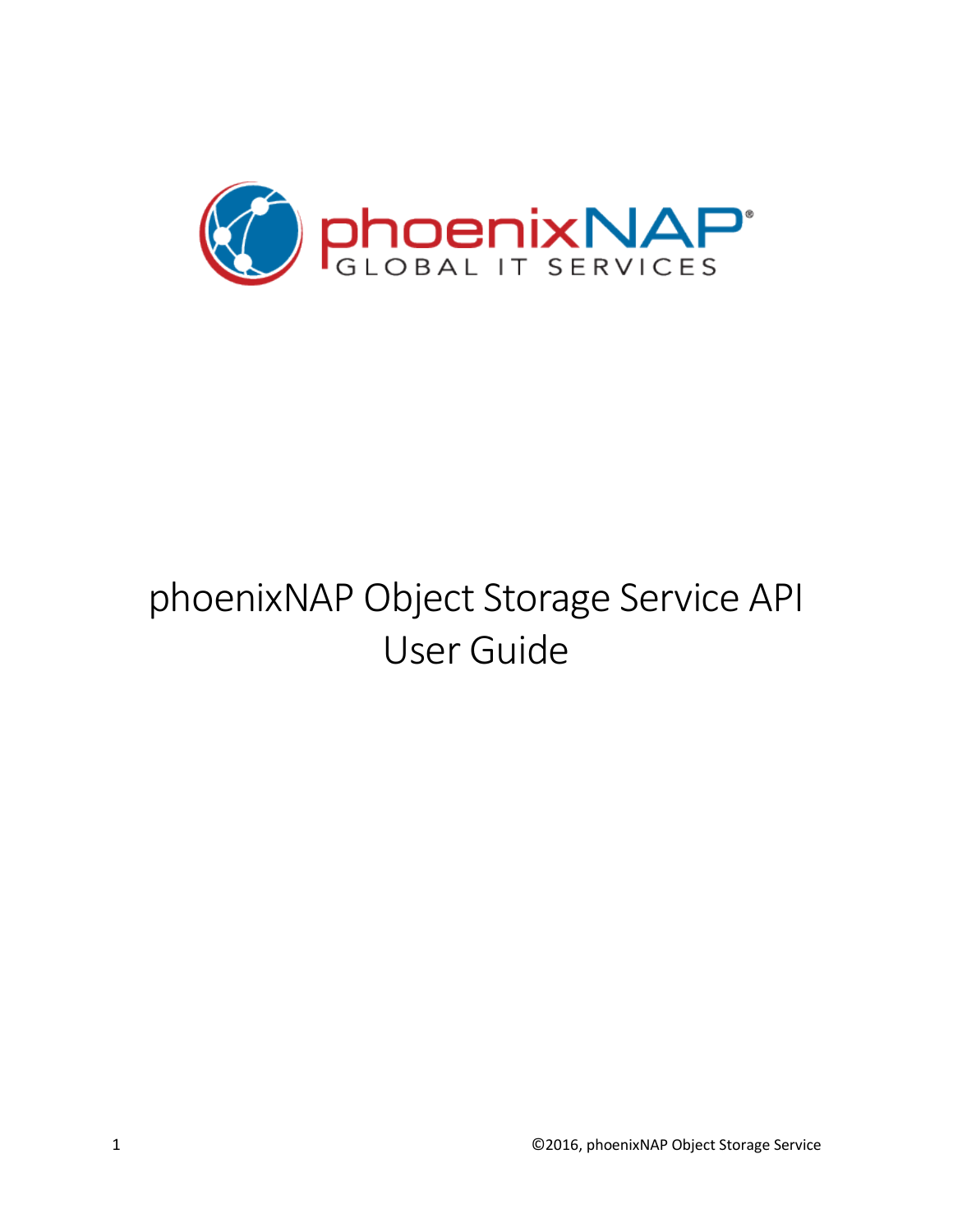## **Table of Contents**

| 1. | General Information on Developing S3 Applications for phoenixNAP's Object Storage Service  4 |  |
|----|----------------------------------------------------------------------------------------------|--|
|    |                                                                                              |  |
|    |                                                                                              |  |
| 2. |                                                                                              |  |
| 3. |                                                                                              |  |
| 4. |                                                                                              |  |
| 5. |                                                                                              |  |
|    |                                                                                              |  |
| 6. |                                                                                              |  |
|    |                                                                                              |  |
|    |                                                                                              |  |
|    |                                                                                              |  |
|    |                                                                                              |  |
|    |                                                                                              |  |
|    |                                                                                              |  |
|    |                                                                                              |  |
|    |                                                                                              |  |
|    |                                                                                              |  |
|    |                                                                                              |  |
|    |                                                                                              |  |
|    |                                                                                              |  |
|    |                                                                                              |  |
|    |                                                                                              |  |
|    |                                                                                              |  |
|    |                                                                                              |  |
|    |                                                                                              |  |
|    |                                                                                              |  |
|    |                                                                                              |  |
|    |                                                                                              |  |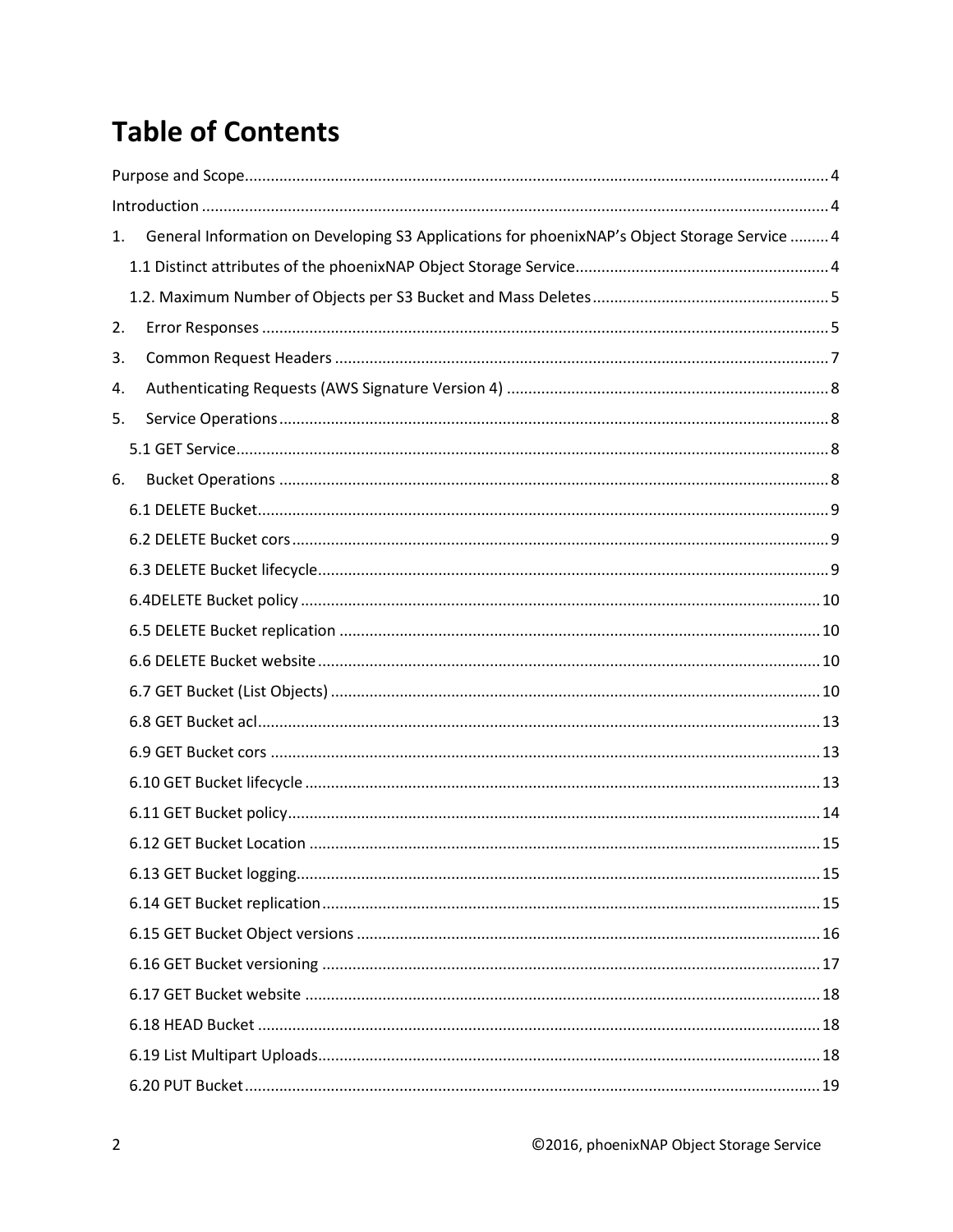<span id="page-2-0"></span>

| 7. |  |
|----|--|
|    |  |
|    |  |
|    |  |
|    |  |
|    |  |
|    |  |
|    |  |
|    |  |
|    |  |
|    |  |
|    |  |
|    |  |
|    |  |
|    |  |
|    |  |
|    |  |
| 8. |  |
|    |  |
|    |  |
|    |  |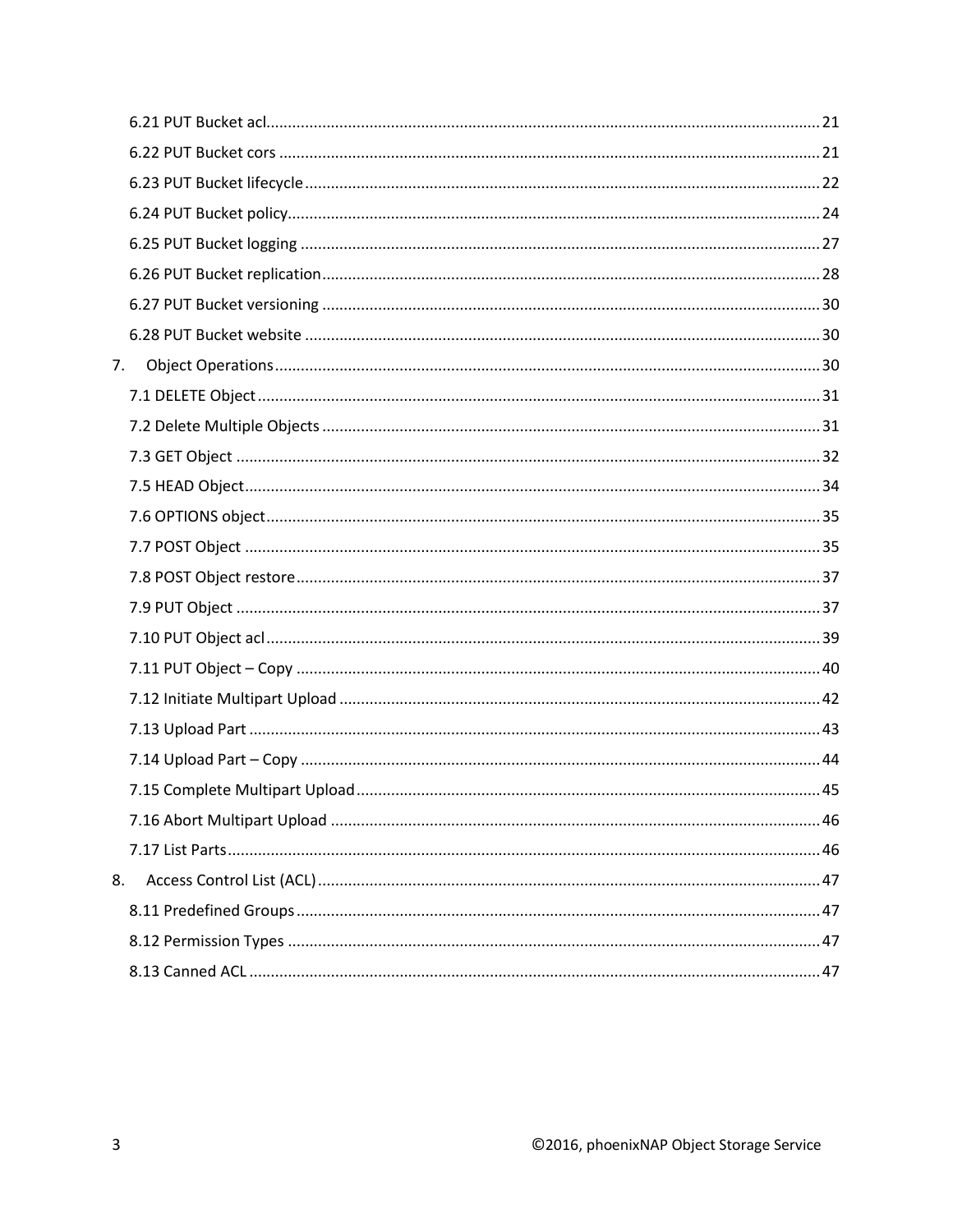## Purpose and Scope

This help document is intended for developers and will provide general guidance on developing S3 applications for the phoenixNAP Object Storage Service (OSS). Here you will find the details of the phoenixNAP Object Storage System's compliance with the S3 REST API. Links to specific parts of the Amazon S3 API Reference are provided for your convenience.

## <span id="page-3-0"></span>Introduction

This document lays out in detail the Amazon S3 REST API features supported by OSS. This includes service, bucket, and object operations as well as specific request parameters, request headers, request elements, response headers, response elements, and special errors.

#### **Items not listed in this document are currently not supported by the phoenixNAP Object Storage Service.**

To support additional functionalities, phoenixNAP's Object Storage system extends the Amazon S3 API to provide additional functionality to standard object or bucket operations. This document defines these extensions, which are in the form of additional request parameters or request headers; search for subtopics named 'Extension Elements to the Amazon S3 API'.

## <span id="page-3-1"></span>1. General Information on Developing S3 Applications for phoenixNAP's Object Storage Service

In many ways, developing client applications for phoenixNAP's Object Storage System is the same as doing so for Amazon S3. This means that when designing and building S3 applications for OSS you can utilize the many helpful resources available to Amazon S3 developers at th[e Amazon S3 website.](http://aws.amazon.com/s3/) The Amazon Web Services (AWS) Developer Centers provide SDKs, community libraries, and user guides for a plethora of development technologies, such as:

- [AWS Ruby Developer Center](http://aws.amazon.com/ruby/)
- [AWS PHP Developer Center](http://aws.amazon.com/php/)
- [AWS Windows/.NET Developer Center](http://aws.amazon.com/net/)
- [AWS Java Developer Center](http://aws.amazon.com/java/)
- [AWS Python Developer Center](http://aws.amazon.com/python/)

#### Other good resources:

- [Amazon S3 Articles & Tutorials](http://aws.amazon.com/search?searchQuery=amazon+s3&searchPath=articles&x=0&y=0#facet_oc_amzn_products=Amazon+S3&page=1)
- [Amazon S3 Sample Code & Libraries](http://aws.amazon.com/search?searchQuery=s3&searchPath=code&x=0&y=0#facet_oc_amzn_products=Amazon+S3&page=1)

#### <span id="page-3-2"></span>1.1 Distinct attributes of the phoenixNAP Object Storage Service

The main distinctions are:

- phoenixNAP Object Storage Service offers a limited number of extensions to the Amazon S3 API.
- Most, but not all Amazon S3 API services are available with the phoenixNAP Object Storage Service.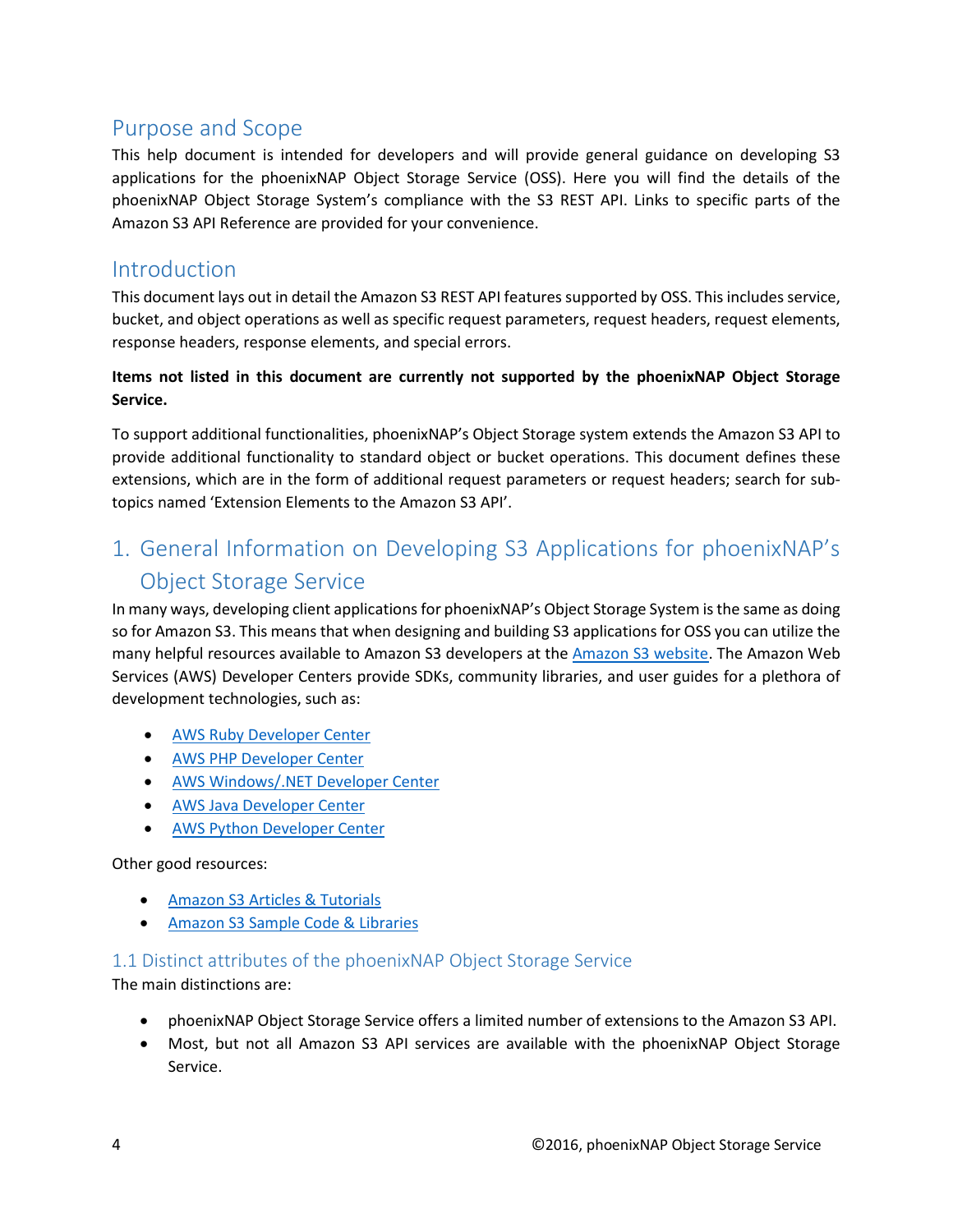- phoenixNAP Object Storage Service client applications must use the Object Storage Service endpoint rather than the S3 service endpoint.
- Use the Management Console to create and manage user accounts.

#### <span id="page-4-0"></span>1.2. Maximum Number of Objects per S3 Bucket and Mass Deletes

Cassandra storage architecture is used for storing object metadata. This architecture influences bucket capacity and client application design.

Cassandra has a maximum of two billion columns per row. As a consequence, the Object Storage Service supports up to two billion S3 objects per bucket. If you need support for a higher number of objects, the best practice is to create multiple buckets and spread objects evenly. To delete multiple objects from a single bucket, follow Amazon's best practice recommendations in the Efficiently Deleting Objects section [of the Amazon documentation.](https://docs.aws.amazon.com/AmazonS3/latest/dev/request-rate-perf-considerations.html)

### <span id="page-4-1"></span>2. Error Responses

The following Amazon S3 API error responses are supported:

| <b>Error Response</b>                          | <b>Description</b>                                                                                                                            |
|------------------------------------------------|-----------------------------------------------------------------------------------------------------------------------------------------------|
| <b>AccessDenied</b>                            | <b>Access Denied</b>                                                                                                                          |
| <b>AccountProblem</b>                          | There is a problem with your account that prevents the<br>operation from completing successfully. Please contact<br>support.                  |
| AmbiguousGrantByEmailAddress                   | The email address you provided is associated with more<br>than one account.                                                                   |
| <b>BadDigest</b>                               | The Content-MD5 you specified did not match what we<br>received.                                                                              |
| <b>BucketAlreadyExists</b>                     | The requested bucket name is already in use. The bucket<br>namespace is shared by all users of the system. Please<br>select a different name. |
| <b>BucketAlreadyOwnedByYou</b>                 | Your previous request to create the named bucket<br>succeeded and you already own it.                                                         |
| <b>BucketNotEmpty</b>                          | The bucket you attempted to delete has objects in it.                                                                                         |
| CrossLocationLoggingProhibited                 | Cross-location logging not allowed. Buckets in one<br>geographic location cannot log information to a bucket in<br>another location.          |
| <b>EntityTooLarge</b>                          | Your proposed upload exceeds the maximum allowed<br>object size.                                                                              |
| <b>IllegalVersioningConfigurationException</b> | Indicates that the versioning configuration specified in the<br>request is invalid.                                                           |
| IncorrectNumberOfFilesInPostRequest            | POST requires exactly one file upload per request.                                                                                            |
| <b>InternalError</b>                           | We are experiencing an internal error. Please try again<br>later.                                                                             |
| InvalidAccessKeyId                             | The access key Id you provided does not exist in our<br>records.                                                                              |
| InvalidArgument                                | Invalid argument.                                                                                                                             |
| <b>InvalidBucketName</b>                       | The bucket name you provided is not valid.                                                                                                    |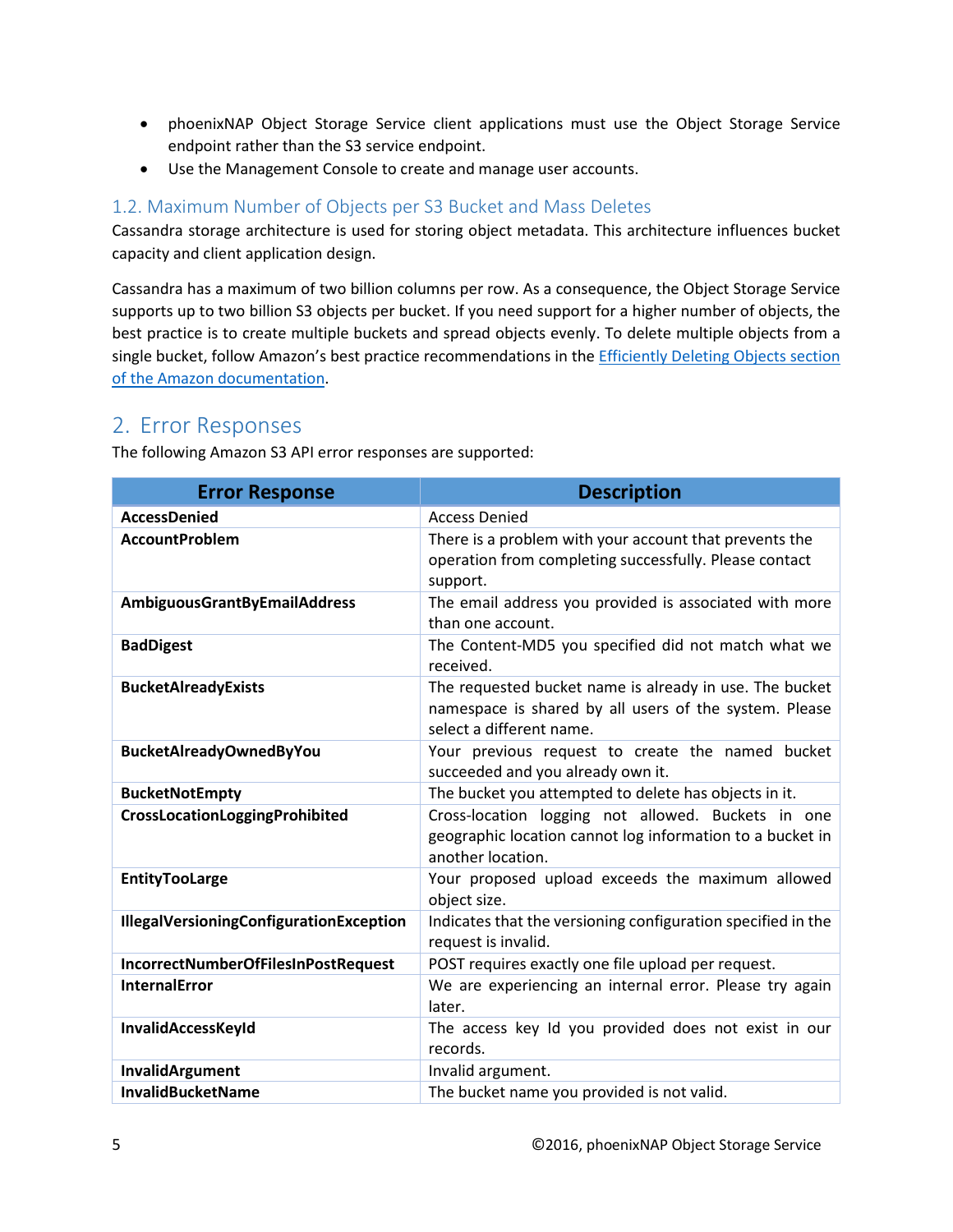| <b>InvalidBucketState</b>         | The request is not valid with the current state of the                                                                                                                     |
|-----------------------------------|----------------------------------------------------------------------------------------------------------------------------------------------------------------------------|
|                                   | bucket.                                                                                                                                                                    |
| <b>InvalidDigest</b>              | The Content-MD5 you specified is not valid.                                                                                                                                |
| <b>InvalidLocationConstraint</b>  | The specified location constraint is not valid.                                                                                                                            |
| InvalidObjectState                | The operation is not valid for the current state of the<br>object.                                                                                                         |
| <b>InvalidPart</b>                | One or more of the specified parts cannot be found. The<br>part might not have been uploaded, or the specified entity<br>tag might not have matched the part's entity tag. |
| <b>InvalidPartOrder</b>           | The list of parts was not in ascending order. Parts list must<br>specified in order by part number.                                                                        |
| <b>InvalidPolicyDocument</b>      | The content of the form does not meet the conditions<br>specified in the policy document.                                                                                  |
| InvalidRange                      | The requested range cannot be satisfied.                                                                                                                                   |
| InvalidRequest                    | Refer to this link.                                                                                                                                                        |
| <b>InvalidSecurity</b>            | Security credentials are not valid.                                                                                                                                        |
| InvalidTargetBucketForLogging     | The target bucket for logging does not exist, is not owned<br>by you, or does not have the appropriate grants for the<br>log-delivery group.                               |
| InvalidURI                        | Couldn't parse the specified URI.                                                                                                                                          |
| <b>KeyTooLong</b>                 | The provided key is too long.                                                                                                                                              |
| <b>MalformedACLError</b>          | The XML you provided was not well-formed or did not<br>validate against our published schema.                                                                              |
| <b>MalformedPOSTRequest</b>       | The body of your POST request is not well-formed<br>multipart/form-data.                                                                                                   |
| <b>MalformedXML</b>               | Malformed xml error (xml does not conform to the<br>published xsd).                                                                                                        |
| MaxMessageLengthExceeded          | Your request was too big.                                                                                                                                                  |
| MaxPostPreDataLengthExceededError | Your POST request fields preceding the upload file were<br>too large.                                                                                                      |
| MetadataTooLarge                  | Your metadata headers exceed the maximum allowed<br>metadata size.                                                                                                         |
| <b>MethodNotAllowed</b>           | The specified method is not allowed.                                                                                                                                       |
| MissingContentLength              | You must provide the Content-Length HTTP header.                                                                                                                           |
| <b>NoSuchBucket</b>               | Specified bucket does not exist.                                                                                                                                           |
| <b>NoSuchKey</b>                  | Specified key does not exist.                                                                                                                                              |
| NoSuchLifecycleConfiguration      | Specified lifecycle configuration does not exist.                                                                                                                          |
| NoSuchReplicationConfiguration    | Specified replication configuration does not exist.                                                                                                                        |
| NoSuchUpload                      | The specified multipart upload does not exist. The upload<br>ID might be invalid, or the multipart upload might have<br>been aborted or completed.                         |
| <b>NoSuchVersion</b>              | Indicates that the version ID specified in the request does<br>not match an existing version.                                                                              |
| NotImplemented                    | Provided header indicates that the functionality is not<br>implemented.                                                                                                    |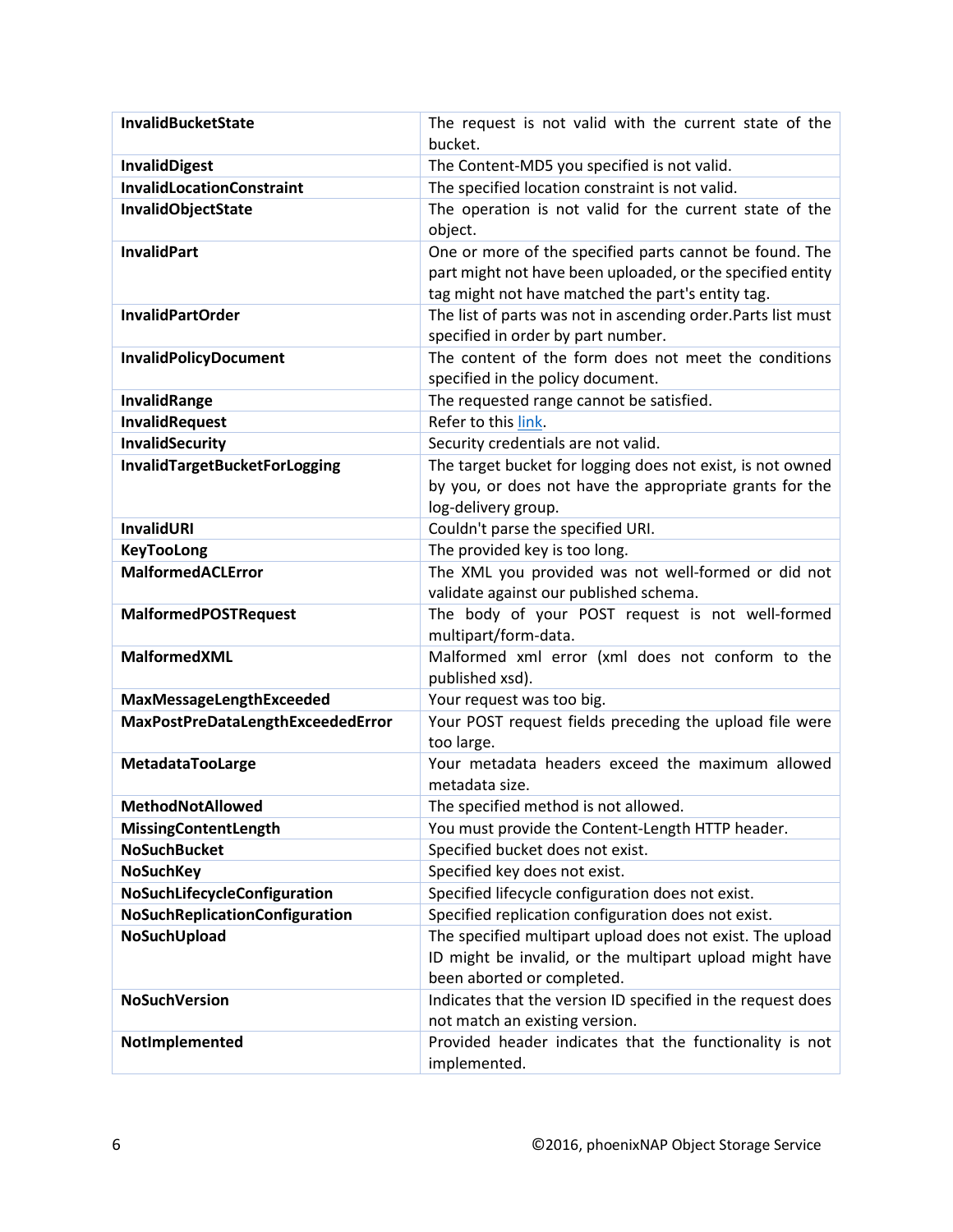| PermanentRedirect                      | The bucket you are attempting to access must be<br>addressed using the specified endpoint. Send all future<br>requests to this endpoint. |  |  |
|----------------------------------------|------------------------------------------------------------------------------------------------------------------------------------------|--|--|
| <b>PreconditionFailed</b>              | At least one of the preconditions you specified has failed.                                                                              |  |  |
| <b>Redirect</b>                        | Temporary redirect.                                                                                                                      |  |  |
| <b>RestoreAlreadyInProgress</b>        | Object restore is already in progress.                                                                                                   |  |  |
| RequestIsNotMultiPartContent           | Bucket POST must<br>be of the<br>enclosure-type<br>multipart/form-data.                                                                  |  |  |
| <b>RequestTimeTooSkewed</b>            | The difference between the request time and the server's<br>time is too large.                                                           |  |  |
| SignatureDoesNotMatch                  | The request signature you provided does not match the<br>signature we calculated. Check your secret access key and<br>signing method.    |  |  |
| ServiceUnavailable                     | Reduce your request rate.                                                                                                                |  |  |
| <b>SlowDown</b>                        | Reduce your request rate.                                                                                                                |  |  |
| <b>TemporaryRedirect</b>               | You are being redirected to the bucket during DNS<br>updates.                                                                            |  |  |
| <b>UnresolvableGrantByEmailAddress</b> | The email address you provided does not match any<br>account on record.                                                                  |  |  |
| <b>UserKeyMustBeSpecified</b>          | The bucket POST must contain the specified field name. If<br>already specified, check the order of the fields.                           |  |  |

The **REST error format** is specified in the [REST Error Responses section of the Amazon S3 API.](http://docs.aws.amazon.com/AmazonS3/latest/API/ErrorResponses.html#RESTErrorResponses) If an error response code is not listed in this document, OSS does not support it. If that is the case, please refer to the [Error Responses section of the Amazon S3 API.](http://docs.aws.amazon.com/AmazonS3/latest/API/ErrorResponses.html)

## <span id="page-6-0"></span>3. Common Request Headers

The following **Common Request Headers** of the Amazon S3 REST API are supported:

- Authorization
- Content-Length
- Content-Type
- Content-MD5
- Date
- Expect
- Host
- x-amz-date

If a common request header from the Amazon S3 API is not listed above, the phoenixNAP Object Storage Service does not support it. For further clarification and description of common headers, please refer to the Common Response Headers [section of the Amazon S3 REST API.](http://docs.aws.amazon.com/AmazonS3/latest/API/RESTCommonResponseHeaders.html)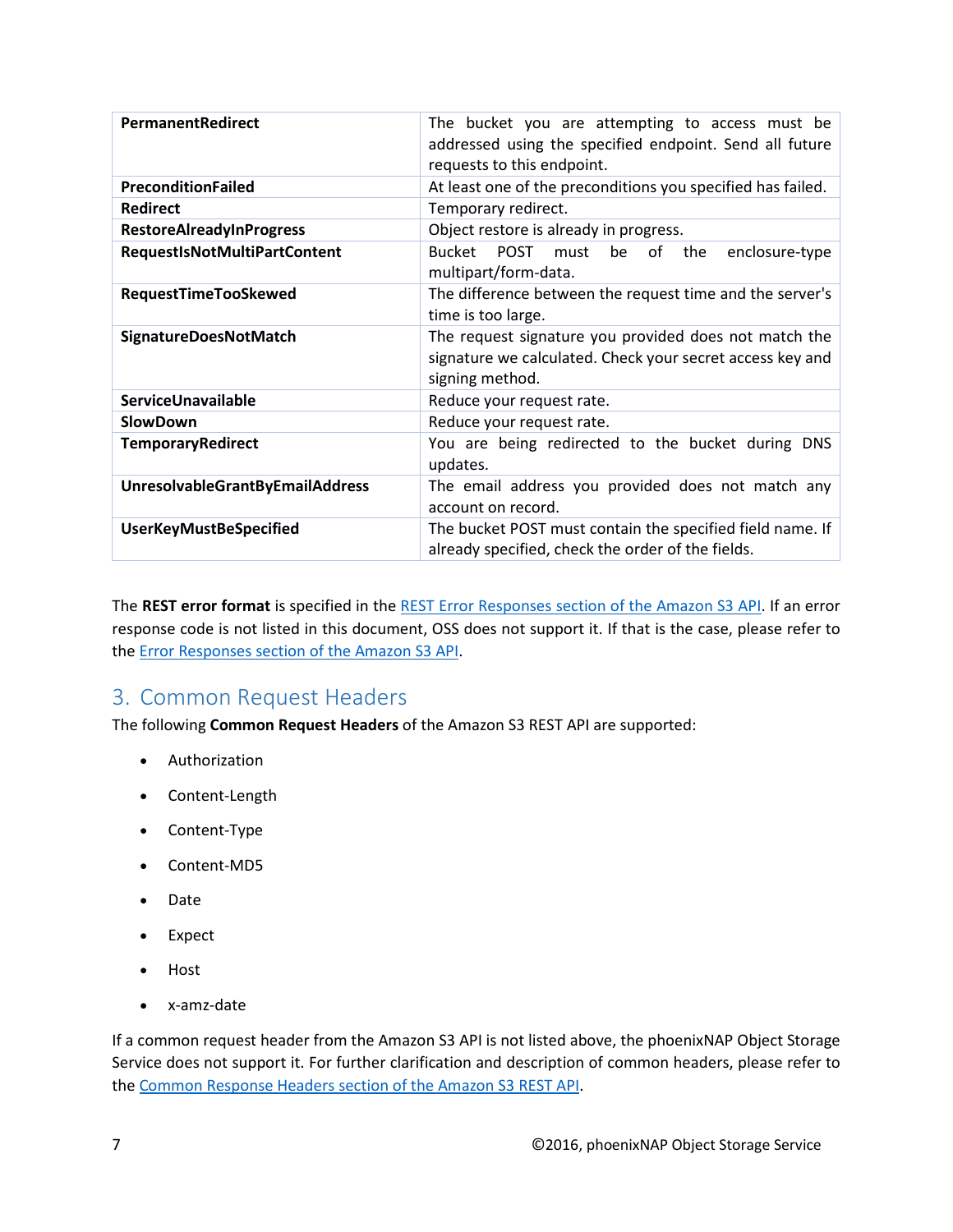## <span id="page-7-0"></span>4. Authenticating Requests (AWS Signature Version 4)

AWS Signature Version 4 for authenticating inbound API requests is supported by the phoenixNAP Object Storage Service and is compliant with Amazon's specification of this component. Provide authentication information in the HTTP Authorization header or in query string parameters and you can generate a checksum of the entire payload prior to transmission. For large uploads you can use chunked upload.

AWS Signature Version 2 is supported as well.

**Note**: Further information on AWS Signature Version 4 can be found in th[e Authenticating Requests \(AWS](http://docs.aws.amazon.com/AmazonS3/latest/API/sig-v4-authenticating-requests.html)  [Signature Version 4\) section of the Amazon S3 REST API.](http://docs.aws.amazon.com/AmazonS3/latest/API/sig-v4-authenticating-requests.html)

## <span id="page-7-1"></span>5. Service Operations

Find the list of supported Service Operations below. If a service operation is not listed in this document, phoenixNAP Object Storage Service does not support it. Follow the links below to see the list of specific headers and parameters supported by OSS.

#### <span id="page-7-2"></span>5.1 GET Service

For the Amazon GET Service operation, OSS supports the S3 common request headers and common response headers. For usage details, please refer to the GET Service [section of the Amazon S3 REST API](http://docs.aws.amazon.com/AmazonS3/latest/API/RESTServiceGET.html)  [document.](http://docs.aws.amazon.com/AmazonS3/latest/API/RESTServiceGET.html)

#### 5.1.1 Response Element

- Bucket
- Buckets
- CreationDate
- DisplayName
- ID
- ListAllMyBucketsResult
- Name
- **Owner**

**Note**: If you need information on service operations, or request and response items, please refer to the GET Service [section of the Amazon S3 REST API specification.](http://docs.aws.amazon.com/AmazonS3/latest/API/RESTServiceGET.html)

## <span id="page-7-3"></span>6. Bucket Operations

The following bucket operations are supported:

- DELETE Bucket
- DELETE Bucket cors
- DELETE Bucket lifecycle
- DELETE Bucket policy
- DELETE Bucket website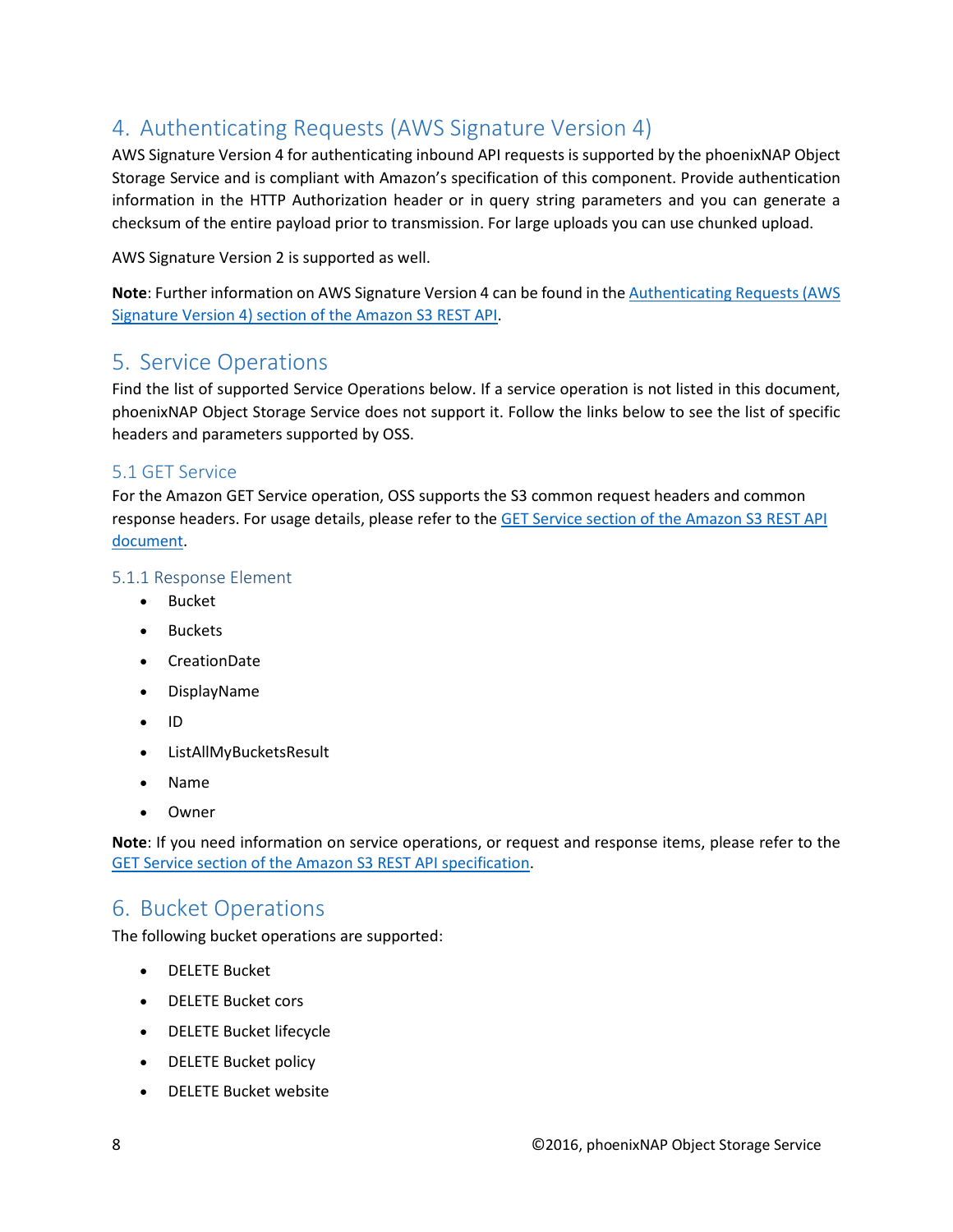- GET Bucket (List Objects)
- GET Bucket acl
- GET Bucket cors
- GET Bucket lifecycle
- GET Bucket policy
- GET Bucket location
- GET Bucket logging
- GET Bucket Object versions
- GET Bucket versioning
- GET Bucket website
- HEAD Bucket
- List Multipart Uploads
- PUT Bucket
- PUT Bucket acl
- PUT Bucket cors
- PUT Bucket lifecycle
- PUT Bucket policy
- PUT Bucket logging
- PUT Bucket versioning
- PUT Bucket website

**Note**: If a bucket operation is not listed above, Object Storage Service does not support it.

#### <span id="page-8-0"></span>6.1 DELETE Bucket

For the Amazon S3 DELETE Bucket operation, OSS supports the S3 common request headers and common response headers. For usage details, please refer to the [DELETE Bucket section](http://docs.aws.amazon.com/AmazonS3/latest/API/RESTBucketDELETE.html) of the [Amazon S3 REST API document.](http://docs.aws.amazon.com/AmazonS3/latest/API/RESTBucketDELETE.html)

#### <span id="page-8-1"></span>6.2 DELETE Bucket cors

For the Amazon S3 DELETE Bucket cors operation, OSS supports the S3 common request headers and common response headers. For usage details, please refer to th[e DELETE Bucket cors section of the](http://docs.aws.amazon.com/AmazonS3/latest/API/RESTBucketDELETEcors.html)  [Amazon S3 REST API document.](http://docs.aws.amazon.com/AmazonS3/latest/API/RESTBucketDELETEcors.html)

#### <span id="page-8-2"></span>6.3 DELETE Bucket lifecycle

For the Amazon S3 DELETE Bucket lifecycle operation, OSS supports the S3 common request headers and common response headers. For usage details, please refer to the DELETE Bucket lifecycle section [of the Amazon S3 REST API document.](http://docs.aws.amazon.com/AmazonS3/latest/API/RESTBucketDELETElifecycle.html)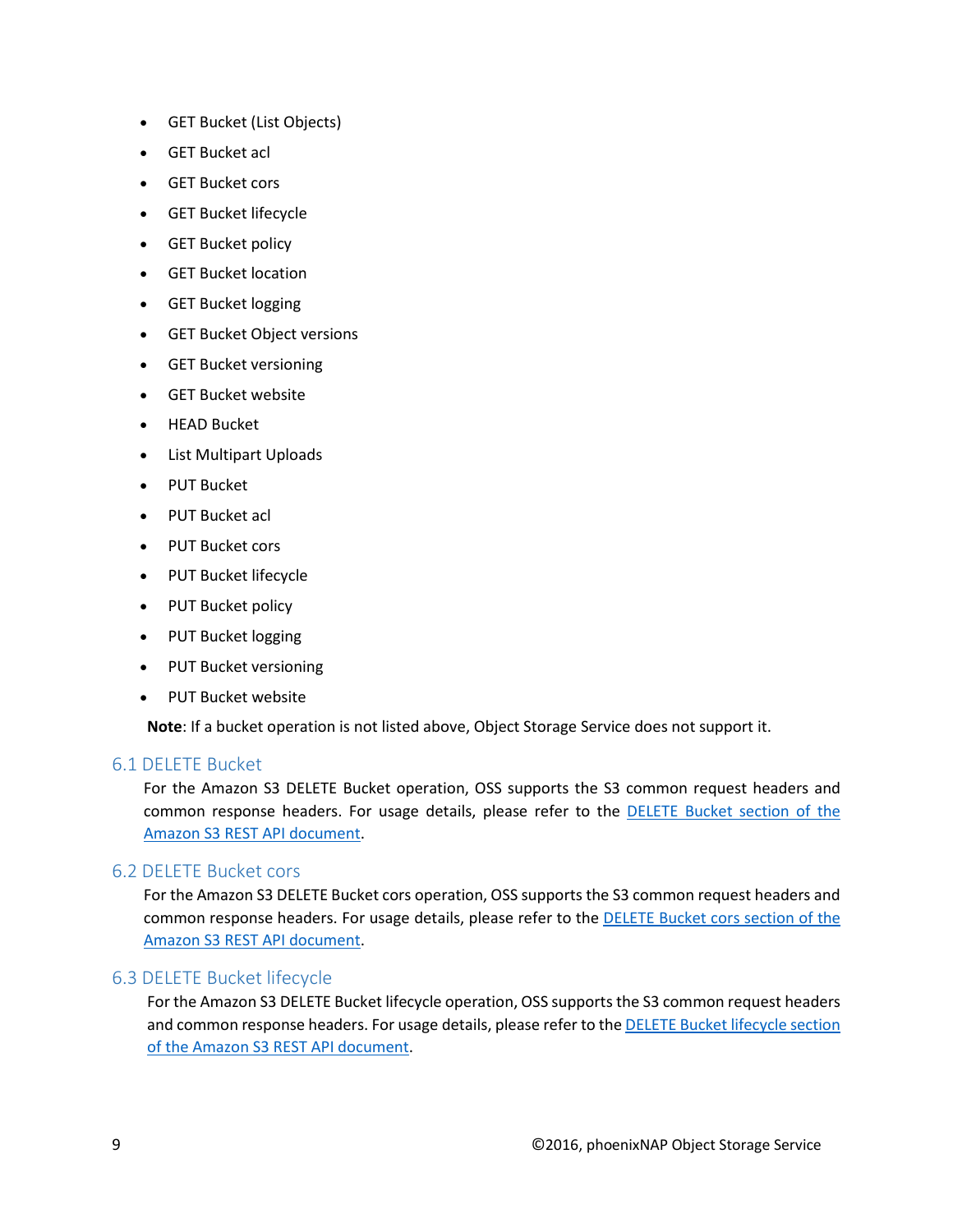#### <span id="page-9-0"></span>6.4DELETE Bucket policy

For the Amazon S3 DELETE Bucket policy operation, OSS supports the S3 common request headers and common response headers. For usage details, please refer to th[e DELETE Bucket policy section](http://docs.aws.amazon.com/AmazonS3/latest/API/RESTBucketDELETEpolicy.html)  [of the Amazon S3 REST API document.](http://docs.aws.amazon.com/AmazonS3/latest/API/RESTBucketDELETEpolicy.html)

#### <span id="page-9-1"></span>6.5 DELETE Bucket replication

For the Amazon S3 DELETE Bucket replication operation, OSS supports the S3 common request headers and common response headers. For usage details, please refer to the DELETE Bucket replication section of the Amazon S3 REST API document.

#### <span id="page-9-2"></span>6.6 DELETE Bucket website

For the Amazon S3 DELETE Bucket website operation, OSS supports the S3 common request headers and common response headers. For usage details, please refer to th[e DELETE Bucket website](http://docs.aws.amazon.com/AmazonS3/latest/API/RESTBucketDELETEwebsite.html) section [of the Amazon S3 REST API document.](http://docs.aws.amazon.com/AmazonS3/latest/API/RESTBucketDELETEwebsite.html)

#### <span id="page-9-3"></span>6.7 GET Bucket (List Objects)

For the Amazon S3 GET Bucket (List Objects) operation, OSS supports the S3 common request headers and common response headers, as well as operation-specific elements listed below. If an Amazon S3 header, element, parameter, or special error is not listed below, phoenixNAP Object Storage Service doesn't support it.

**Note**: If you need information on request and response items, or usage, please refer to the [GET](http://docs.aws.amazon.com/AmazonS3/latest/API/RESTBucketGET.html)  [Bucket \(List Objects\) section of the Amazon S3 REST API specification.](http://docs.aws.amazon.com/AmazonS3/latest/API/RESTBucketGET.html)

#### 6.7.1 Request Parameters

- delimiter **Note**: *%c2%85(U+0085)* is not supported as a delimiter value.
- encoding-type
- marker
- max-keys
- prefix

#### Extension Elements to the Amazon S3 API

The following Request Parameters are supported as an extension to the GET Bucket (List Objects) operation:

| <b>Request</b><br><b>Parameter</b> | <b>Description</b>                                                                                                                                                                                                                                                                     | <b>Mandatory</b>         |
|------------------------------------|----------------------------------------------------------------------------------------------------------------------------------------------------------------------------------------------------------------------------------------------------------------------------------------|--------------------------|
| meta                               | Use the <b>meta=true</b> request parameter to return user-defined<br>object metadata with the GET Bucket response. Without this<br>phoenixNAP OSS extension, the standard S3 GET Bucket<br>method returns only the metadata associated with each<br>object (no user-defined metadata). | No.<br>(default="false") |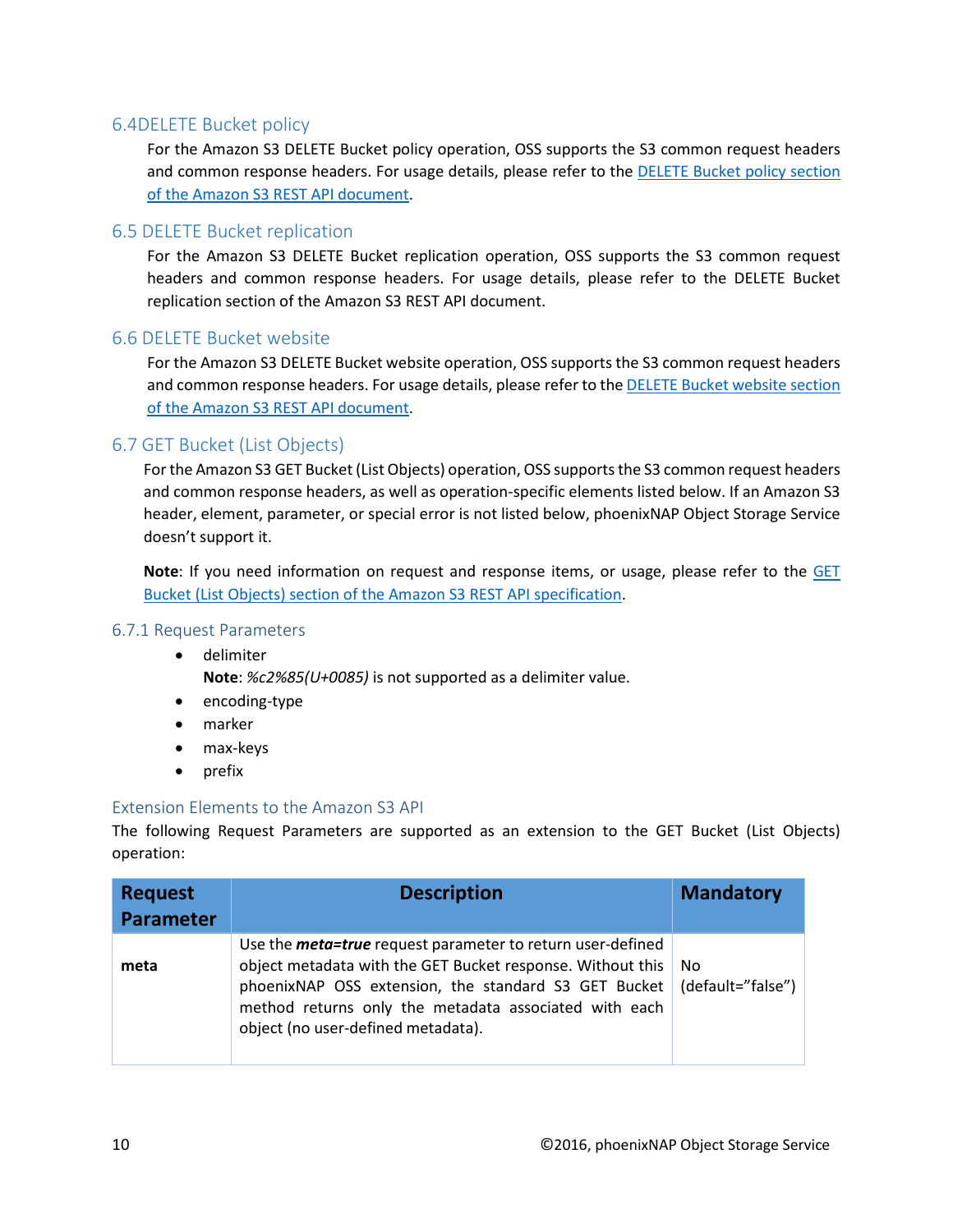```
With the standard S3 API calls you need to do a GET Object on 
individual objects to receive user-defined object metadata. 
(See Object Metadata for further details.)
By using our meta=true request parameter for GET Bucket, 
user-defined metadata associated with each object is 
presented as metadata within the XML response body, nested 
in the Contents element for each object. 
In the example below, the three lines that follow the Owner 
element show how user-defined metadata for the object my-
image.jpg would be included in the GET Bucket response 
body.
HTTP/1.1 200 OK
...
<ListBucketResult 
xmlns="http://s3.cloudian.com/2013-10-01/">
 ...
     <Contents>
         <Key>my-image.jpg</Key>
          <LastModified>2014-10-
12T17:50:30.000Z</LastModified>
<ETag>&quot;fba9dede5f27731c9771645a39863328&
quot;</ETag>
          <Size>434234</Size>
          <StorageClass>STANDARD</StorageClass>
          <Owner>
<ID>75aa57f09aa0c8caeab4f8c24e99d10f8e7faeebf
76c078efc7c6caea54ba06a</ID>
<DisplayName>mtd@amazon.com</DisplayName>
          </Owner>
          <metadata 
name="name1">value1</metadata>
         <metadata 
name="name2">value2</metadata>
         <metadata 
name="name3">value3</metadata>
     </Contents>
     ...
   ...
</ListBucketResult>
The x-amz-meta-* extension header prefixes used to create 
user-defined object metadata items (with the PUT Object
operation or POST Object operation) are not included in the
```
metadata names in the **GET Bucket** response.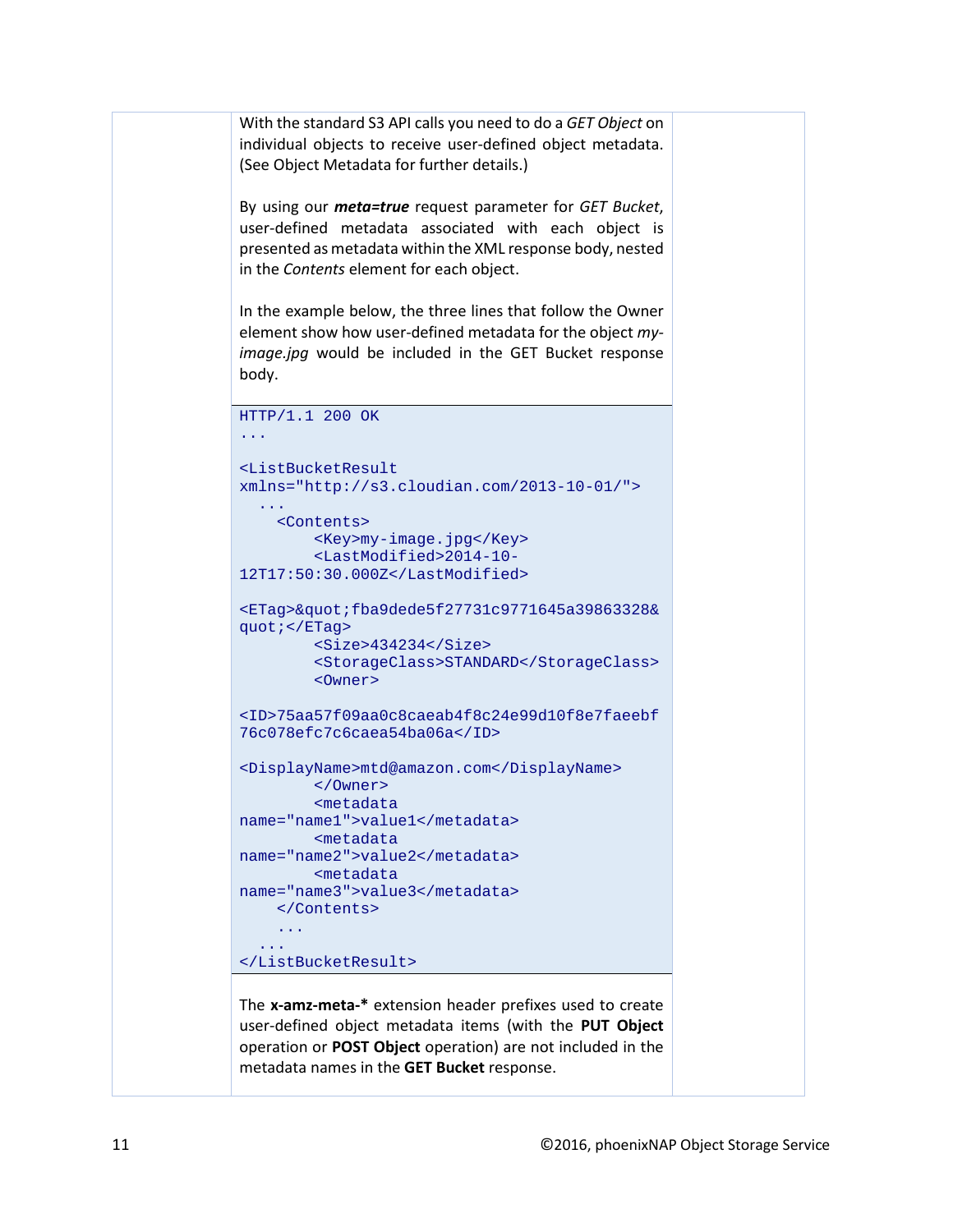#### 6.7.2 Response Headers

• x-amz-bucket-region

#### Extension Elements to the Amazon S3 API

The following Response Header is supported as an extension to the GET Bucket (List Objects) operation:

| <b>Parameter</b> | <b>Description</b>                                                                                                            | <b>Mandatory</b> |
|------------------|-------------------------------------------------------------------------------------------------------------------------------|------------------|
| x-gmt-policyid   | Specifies the unique ID of the<br>storage policy assigned to $a \mid No$<br>bucket.<br>See PUT Bucket for further<br>details. |                  |

#### 6.7.3 Response Elements

- Contents
- CommonPrefixes
- Delimiter
- DisplayName
- Encoding-Type
- ETag
- ID
- IsTruncated
- Key
- LastModified
- ListBucketResult
- Marker
- MaxKeys
- Name
- NextMarker
- Owner
- Prefix
- Size
- StorageClass (values STANDARD and GLACIER only)

#### Extension Elements to the Amazon S3 API

The *metadata* response element as described in the Request Parameters section above is a supported extension to the standard S3 API.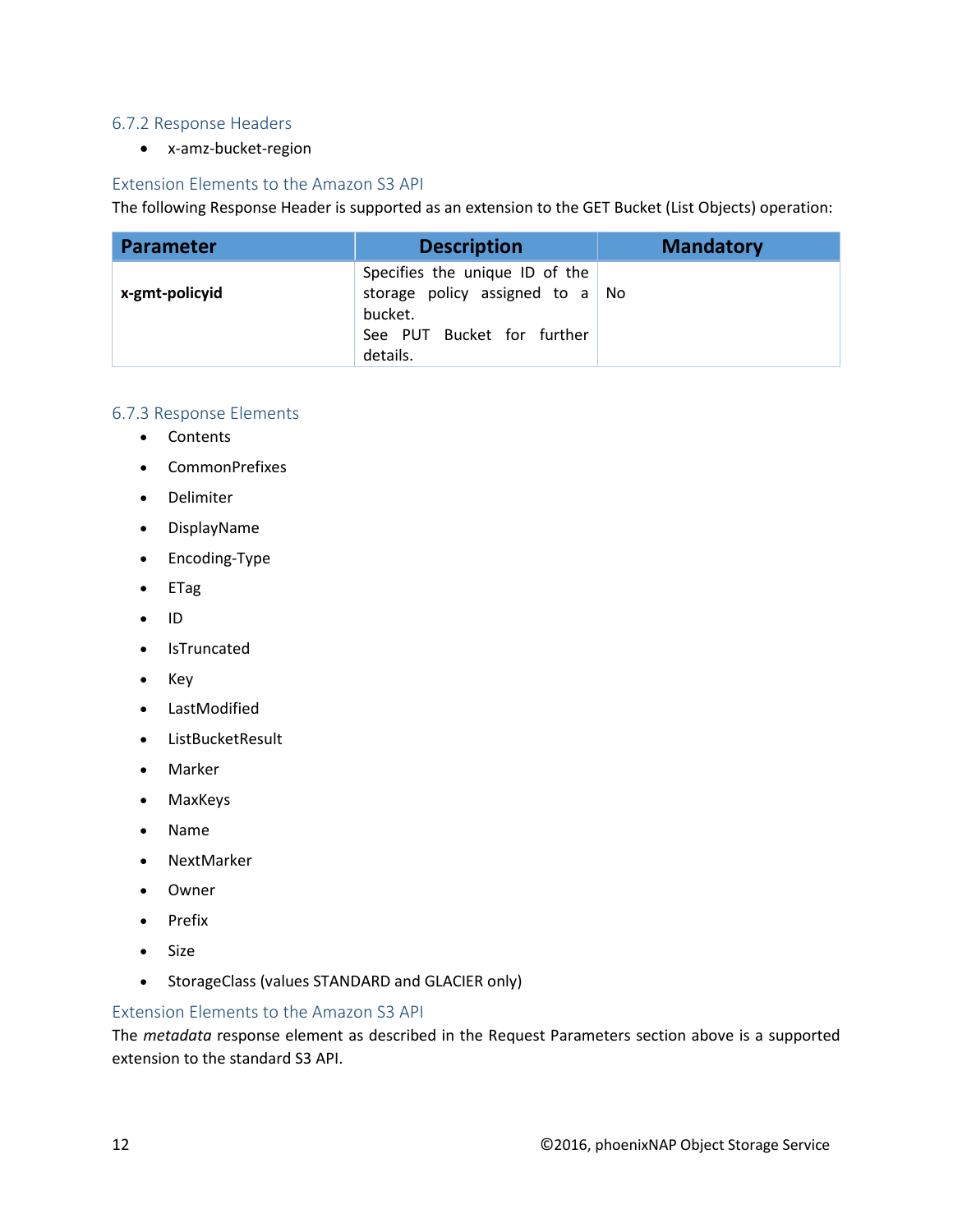#### <span id="page-12-0"></span>6.8 GET Bucket acl

For the Amazon S3 GET Bucket acl operation, OSS supports the S3 common request headers and common response headers, as well as operation-specific elements listed below. If an Amazon S3 header, element, parameter, or special error is not listed below, phoenixNAP Object Storage Service doesn't support it.

**Note**: If you need information on request and response items, or usage, please refer to the [GET Bucket](http://docs.aws.amazon.com/AmazonS3/latest/API/RESTBucketGETacl.html)  acl section [of the Amazon S3 REST API specification.](http://docs.aws.amazon.com/AmazonS3/latest/API/RESTBucketGETacl.html)

#### 6.8.1 Response Elements

- AccessControlList
- AccessControlPolicy
- DisplayName
- Grant
- Grantee
- ID
- Owner
- Permission

#### <span id="page-12-1"></span>6.9 GET Bucket cors

For the Amazon S3 GET Bucket cors operation, OSS supports the S3 common request headers and common response headers, as well as operation-specific elements listed below. If an Amazon S3 header, element, parameter, or special error is not listed below, phoenixNAP Object Storage Service doesn't support it.

**Note**: If you need information on request and response items, or usage, please refer to the [GET Bucket](http://docs.aws.amazon.com/AmazonS3/latest/API/RESTBucketGETcors.html)  [cors section of the Amazon S3 REST API specification.](http://docs.aws.amazon.com/AmazonS3/latest/API/RESTBucketGETcors.html)

#### 6.1.1 Response Elements

- CORSConfiguration
- CORSRule
- AllowedHeader
- AllowedMethod
- AllowedOrigin
- ExposeHeader
- ID
- MaxAgeSeconds

#### <span id="page-12-2"></span>6.10 GET Bucket lifecycle

For the Amazon S3 GET Bucket lifecycle operation, OSS supports the S3 common request headers and common response headers, as well as operation-specific elements listed below. If an Amazon S3 header,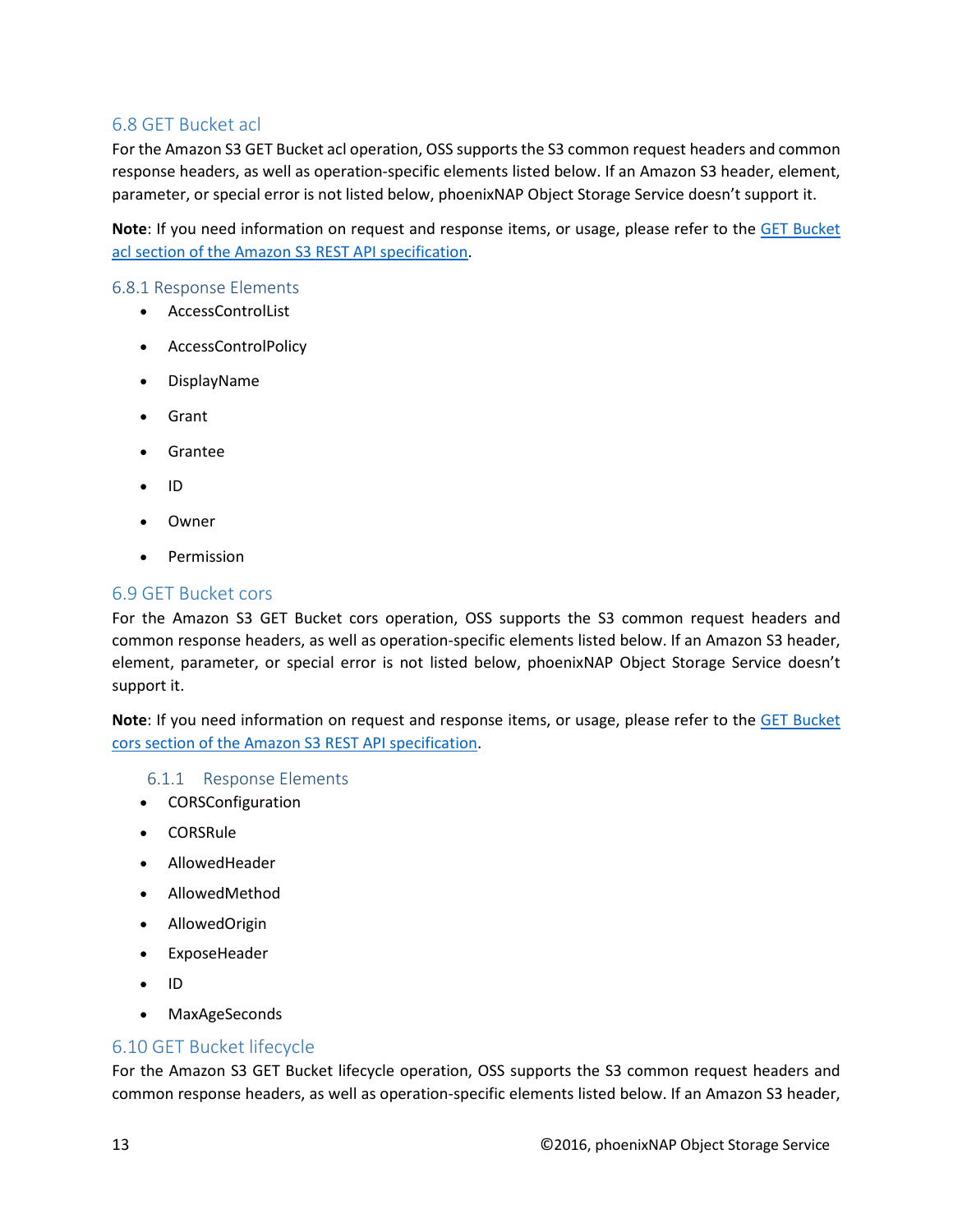element, parameter, or special error is not listed below, phoenixNAP Object Storage Service doesn't support it.

**Note**: If you need information on request and response items, or usage, please refer to the [GET Bucket](http://docs.aws.amazon.com/AmazonS3/latest/API/RESTBucketGETlifecycle.html)  [lifecycle section of the Amazon S3 REST API specification.](http://docs.aws.amazon.com/AmazonS3/latest/API/RESTBucketGETlifecycle.html)

#### 6.10.1 Response Headers

#### Extension Elements to the Amazon S3 API

The following Response Headers are supported as an extension to the GET Bucket lifecycle operation:

| Parameter         | <b>Description</b>       | Mandatory |
|-------------------|--------------------------|-----------|
| x-gmt-tieringinfo | See PUT Bucket lifecycle | No.       |
| x-gmt-compare     | See PUT Bucket lifecycle | No.       |

#### 6.10.2 Response Elements

- Date
- Days
- Expiration
- ID
- LifecycleConfiguration
- Prefix
- Rule
- Status
- StorageClass
- Transition

#### 6.10.3 Special

• NoSuchLifecycleConfiguration

#### <span id="page-13-0"></span>6.11 GET Bucket policy

For the Amazon S3 GET Bucket policy operation, OSS supports the S3 common request headers and common response headers, as well as operation-specific elements listed below. If an Amazon S3 header, element, parameter, or special error is not listed below, phoenixNAP Object Storage Service doesn't support it.

**Note**: If you need information on request and response items, or usage, please refer to the [GET Bucket](http://docs.aws.amazon.com/AmazonS3/latest/API/RESTBucketGETpolicy.html)  [policy section of the Amazon S3 REST API specification.](http://docs.aws.amazon.com/AmazonS3/latest/API/RESTBucketGETpolicy.html)

#### 6.11.1 Response Elements

The response elements contain the (JSON) policy of that specific bucket.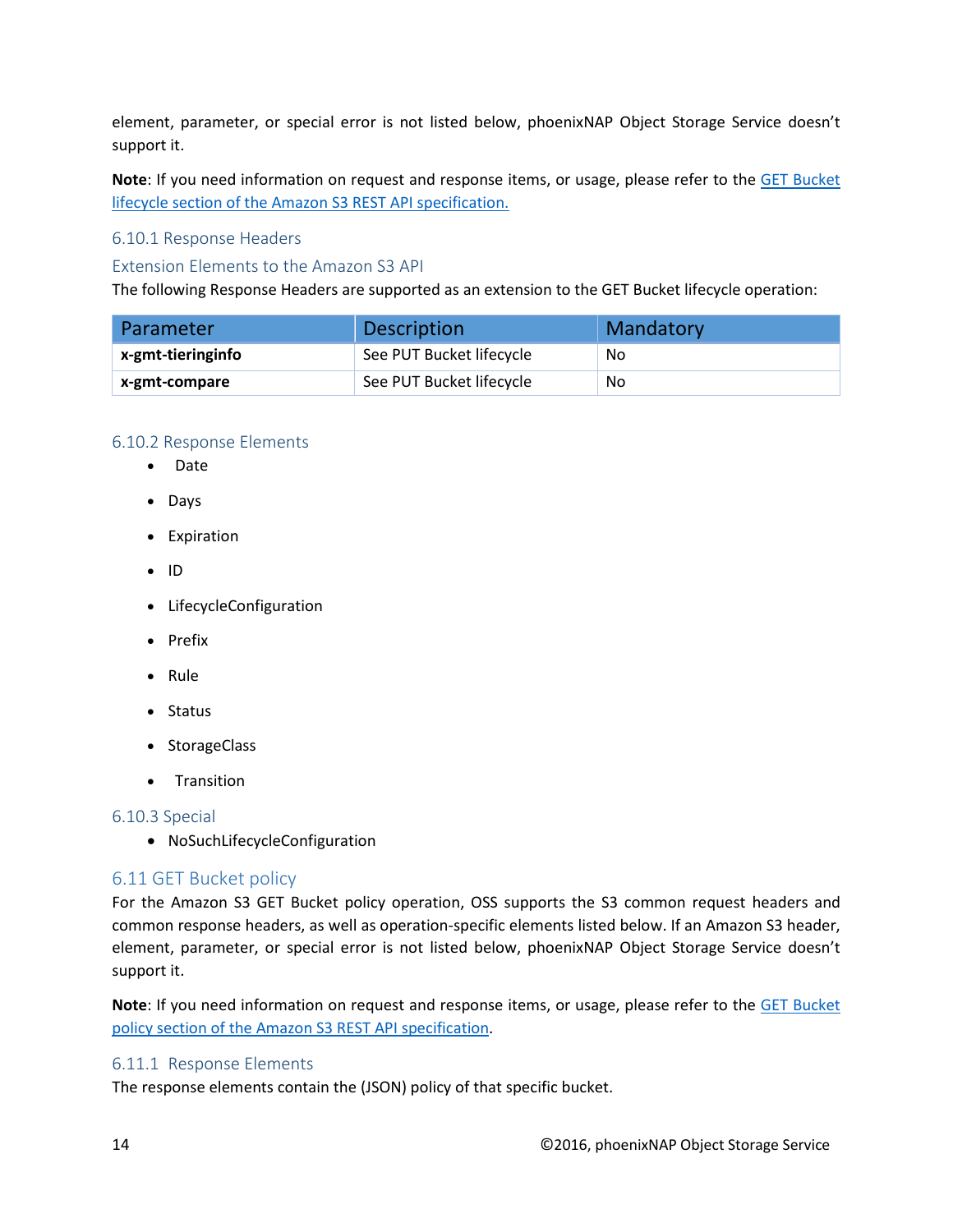#### <span id="page-14-0"></span>6.12 GET Bucket Location

For the Amazon S3 GET Bucket location operation, OSS supports the S3 common request headers and common response headers, as well as operation-specific elements listed below. If an Amazon S3 header, element, parameter, or special error is not listed below, phoenixNAP Object Storage Service doesn't support it.

**Note**: If you need information on request and response items, or usage, please refer to the [GET Bucket](http://docs.aws.amazon.com/AmazonS3/latest/API/RESTBucketGETlocation.html)  [location section of the Amazon S3 REST API specification.](http://docs.aws.amazon.com/AmazonS3/latest/API/RESTBucketGETlocation.html)

#### 6.11.2 Response Elements

• LocationConstraint

#### <span id="page-14-1"></span>6.13 GET Bucket logging

For the Amazon S3 GET Bucket logging operation, OSS supports the S3 common request headers and common response headers, as well as operation-specific elements listed below. If an Amazon S3 header, element, parameter, or special error is not listed below, phoenixNAP Object Storage Service doesn't support it.

**Note**: If you need information on request and response items, or usage, please refer to the [GET Bucket](http://docs.aws.amazon.com/AmazonS3/latest/API/RESTBucketGETlogging.html)  [logging section of the Amazon S3 REST API specification.](http://docs.aws.amazon.com/AmazonS3/latest/API/RESTBucketGETlogging.html)

#### 6.13.1 Response Elements

- BucketLoggingStatus
- Grant
- Grantee
- LoggingEnabled
- Permission
- TargetBucket
- TargetGrants
- TargetPrefix

#### <span id="page-14-2"></span>6.14 GET Bucket replication

For the Amazon S3 GET Bucket replication operation, OSS supports the S3 common request headers and common response headers, as well as operation-specific elements listed below. If an Amazon S3 header, element, parameter, or special error is not listed below, phoenixNAP Object Storage Service doesn't support it.

**Note**: If you need information on request and response items, or usage, please refer to the GET Bucket replication section of the Amazon S3 REST API specification.

#### 6.14.1 Response Headers

Extension Elements to the Amazon S3 API

• x-gmt-crr-endpoint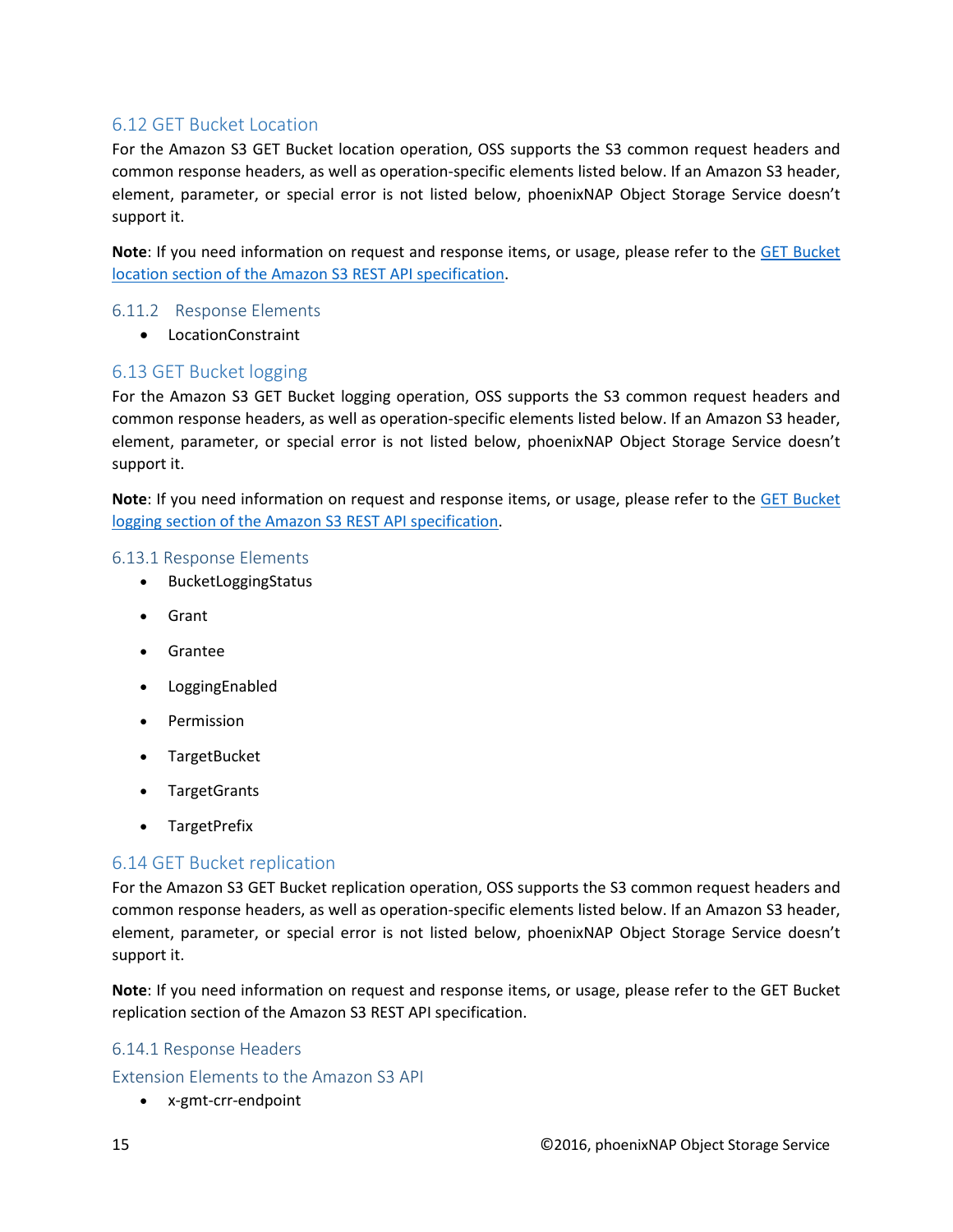• x-gmt-crr-credentials

#### 6.14.2 Response Elements

- ReplicationConfiguration
- Role
- Rule
- ID
- Status
- Prefix
- Destination
- Bucket
- StorageClass

#### 6.14.3 Special Characters

• NoSuchReplicationConfiguration

#### <span id="page-15-0"></span>6.15 GET Bucket Object versions

For the Amazon S3 GET Bucket Object versions operation, OSS supports the S3 common request headers and common response headers, as well as operation-specific elements listed below. If an Amazon S3 header, element, parameter, or special error is not listed below, phoenixNAP Object Storage Service doesn't support it.

**Note**: If you need information on request and response items, or usage, please refer to the [GET Bucket](http://docs.aws.amazon.com/AmazonS3/latest/API/RESTBucketGETVersion.html)  [Object versions section of the Amazon S3 REST API specification.](http://docs.aws.amazon.com/AmazonS3/latest/API/RESTBucketGETVersion.html)

#### 6.15.1 Request Parameters

- delimiter
- encoding-type
- key-marker
- max-keys
- prefix
- version-id-marker

#### Extension Elements to the Amazon S3 API

A supported extension is **meta=true**. It works exactly the same as described for GET Bucket (List Objects), except that in the response body the metadata element will be nested in the **Versions** element and **DeleteMarker** element of the **ListVersionsResult** object.

#### 6.15.2 Response Elements

- DeleteMarker
- DisplayName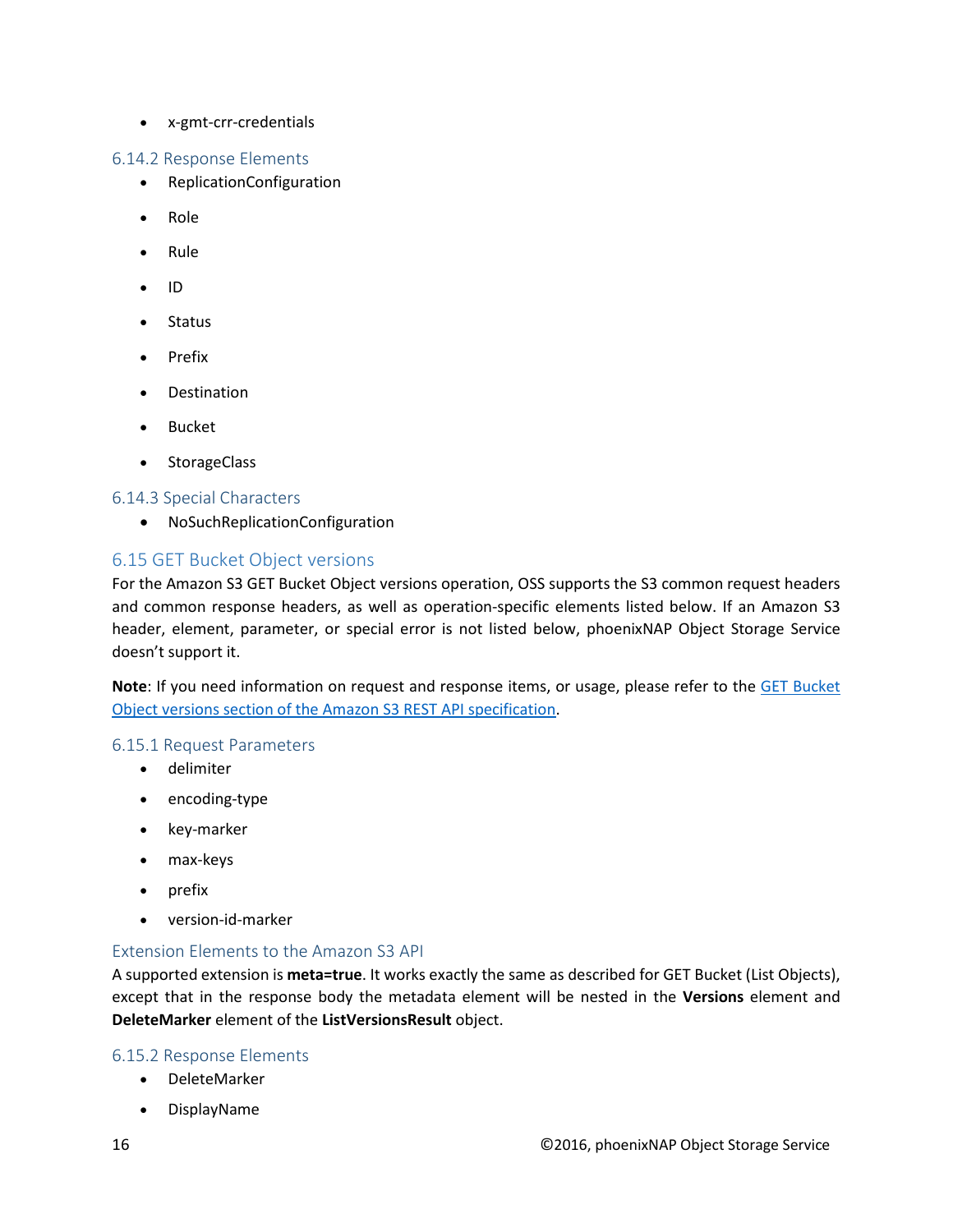- Encoding-Type
- ETag
- ID
- IsLatest
- IsTruncated
- Key
- KeyMarker
- LastModified
- ListVersionsResult
- MaxKeys
- Name
- NextKeyMarker
- NextVersionIdMarker
- Owner
- Prefix
- Size
- StorageClass
- Version
- VersionId
- VersionIdMarker

#### Extension Elements to the Amazon S3 API

Object Storage Service supports a metadata response element that retrieves user-defined metadata. It works just as described for GET Bucket (List Objects) with the exception of where the metadata element is nested in the response body; you will find the metadata element nested in the *Version* element and *DeleteMarker* element of the *ListVersionsResult* object.

#### <span id="page-16-0"></span>6.16 GET Bucket versioning

For the Amazon S3 GET Bucket versioning operation, OSS supports the S3 common request headers and common response headers, as well as operation-specific elements listed below. If an Amazon S3 header, element, parameter, or special error is not listed below, phoenixNAP Object Storage Service doesn't support it.

**Note**: If you need information on request and response items, or usage, please refer to the [GET Bucket](http://docs.aws.amazon.com/AmazonS3/latest/API/RESTBucketGETversioningStatus.html)  [versioning section of the Amazon S3 REST API specification.](http://docs.aws.amazon.com/AmazonS3/latest/API/RESTBucketGETversioningStatus.html)

#### 6.16.1 Response Element

- Status
- VersioningConfiguration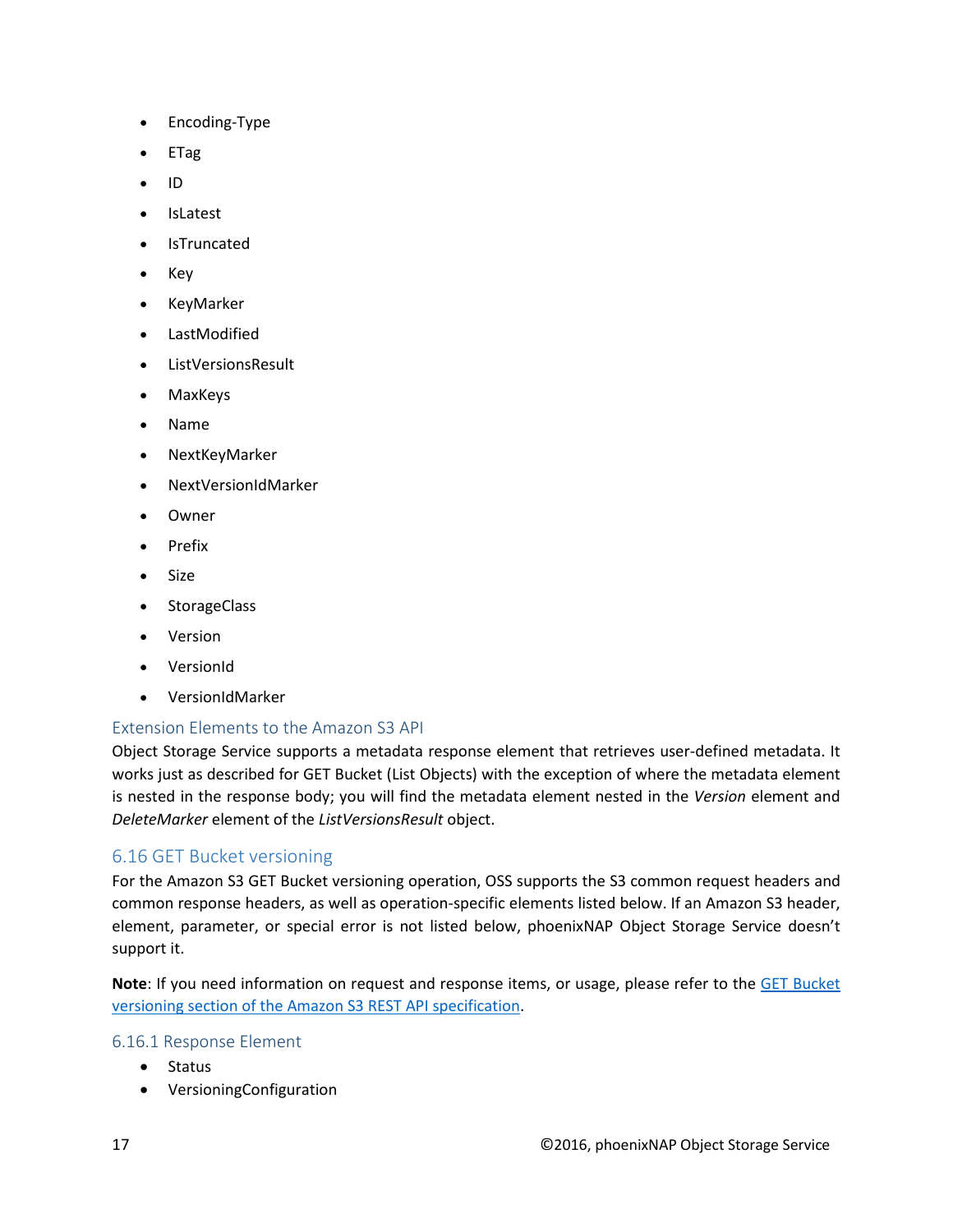#### <span id="page-17-0"></span>6.17 GET Bucket website

For the Amazon S3 GET Bucket website operation, OSS supports the S3 common request headers and common response headers, as well as operation-specific elements listed below. If an Amazon S3 header, element, parameter, or special error is not listed below, phoenixNAP Object Storage Service doesn't support it.

**Note**: If you need information on request and response items, or usage, please refer to the [GET Bucket](http://docs.aws.amazon.com/AmazonS3/latest/API/RESTBucketGETwebsite.html)  [website section of the Amazon S3 REST API specification.](http://docs.aws.amazon.com/AmazonS3/latest/API/RESTBucketGETwebsite.html)

#### 6.17.1 Response Elements

In the response XML you will find the same elements that were uploaded when the bucket was configured as a website.

#### <span id="page-17-1"></span>6.18 HEAD Bucket

For the Amazon S3 HEAD Bucket operation, OSS supports the S3 common request headers and common response headers, as well as operation-specific elements listed below. If an Amazon S3 header, element, parameter, or special error is not listed below, phoenixNAP Object Storage Service doesn't support it.

**Note**: If you need information on request and response items, or usage, please refer to th[e HEAD Bucket](http://docs.aws.amazon.com/AmazonS3/latest/API/RESTBucketHEAD.html)  [section of the Amazon S3 REST API specification.](http://docs.aws.amazon.com/AmazonS3/latest/API/RESTBucketHEAD.html)

#### 6.18.1 Response Element

• x-amz-bucket-region

#### Extension Elements to the Amazon S3 API

The following Response Header is supported as an extension to the HEAD Bucket operation:

| Parameter      | <b>Description</b>                                                                                                                 | Mandatory |
|----------------|------------------------------------------------------------------------------------------------------------------------------------|-----------|
| x-gmt-policyid | Specifies the unique ID of the<br>storage policy assigned to the $_{\text{No}}$<br>bucket. See PUT Bucket for more<br>information. |           |

#### <span id="page-17-2"></span>6.19 List Multipart Uploads

For the Amazon S3 List Multipart Uploads, OSS supports the S3 common request headers and common response headers, as well as operation-specific elements listed below. If an Amazon S3 header, element, parameter, or special error is not listed below, phoenixNAP Object Storage Service doesn't support it.

**Note**: If you need information on request and response items, or usage, please refer to the [List Multipart](http://docs.aws.amazon.com/AmazonS3/latest/API/mpUploadListMPUpload.html)  [Uploads section of the Amazon S3 REST API specification.](http://docs.aws.amazon.com/AmazonS3/latest/API/mpUploadListMPUpload.html)

#### 6.19.1 Request Parameters

- delimiter
- encoding-type
- max-uploads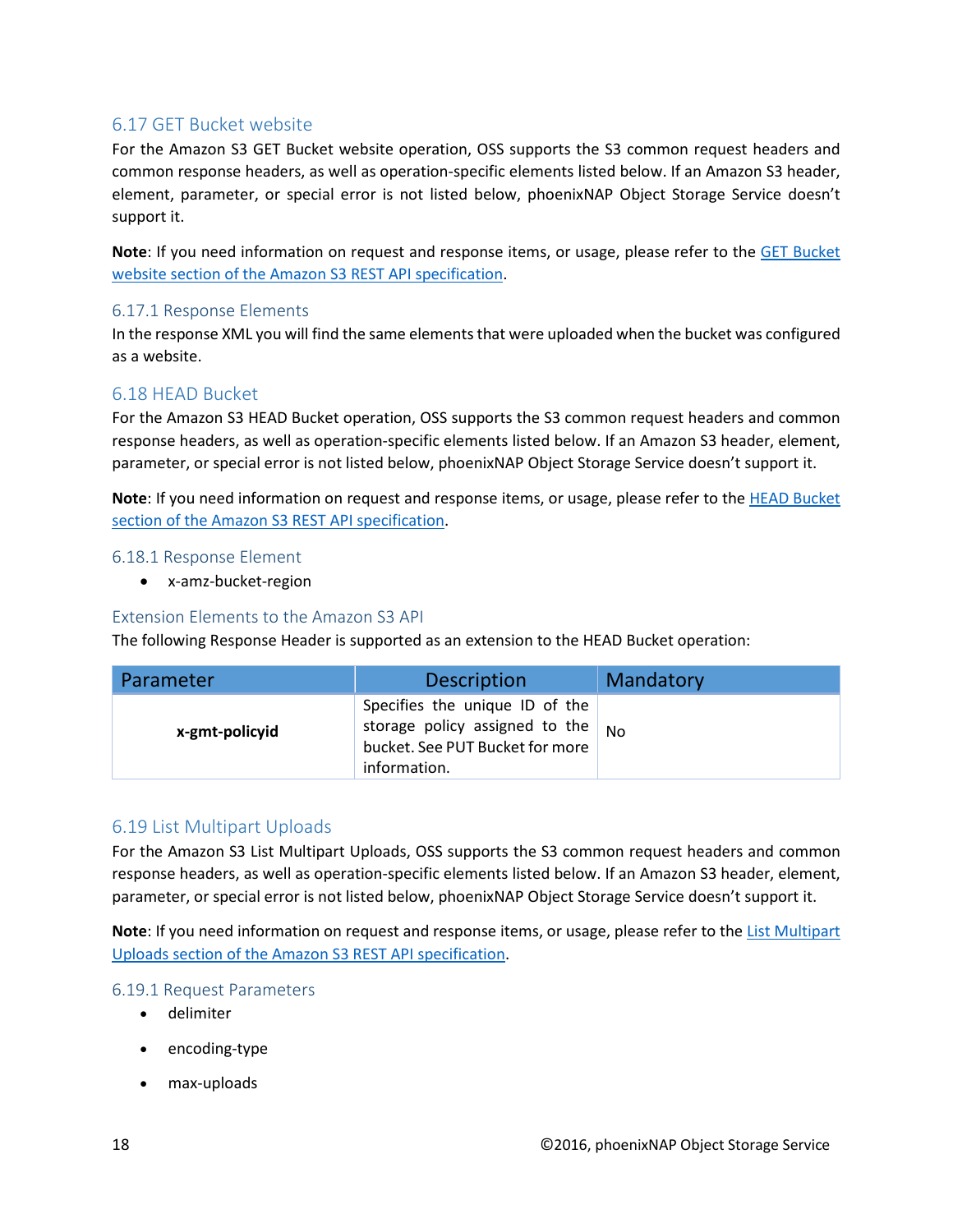- key-marker
- prefix
- upload-id-marker

#### 6.19.2 Response Elements

- ListMultipartUploadsResult
- Bucket
- KeyMarker
- UploadIdMarker
- NextKeyMarker
- NextUploadIdMarker
- Encoding-Type
- MaxUploads
- IsTruncated
- Upload
- Key
- UploadId
- Initiator
- ID
- DisplayName
- **Owner**
- **StorageClass**
- Initiated
- ListMultipartUploadsResult.Prefix
- Delimiter
- CommonPrefixes
- CommonPrefixes.Prefix

#### <span id="page-18-0"></span>6.20 PUT Bucket

For the Amazon S3 PUT Bucket, OSS supports the S3 common request headers and common response headers, as well as operation-specific elements listed below. If an Amazon S3 header, element, parameter, or special error is not listed below, phoenixNAP Object Storage Service doesn't support it.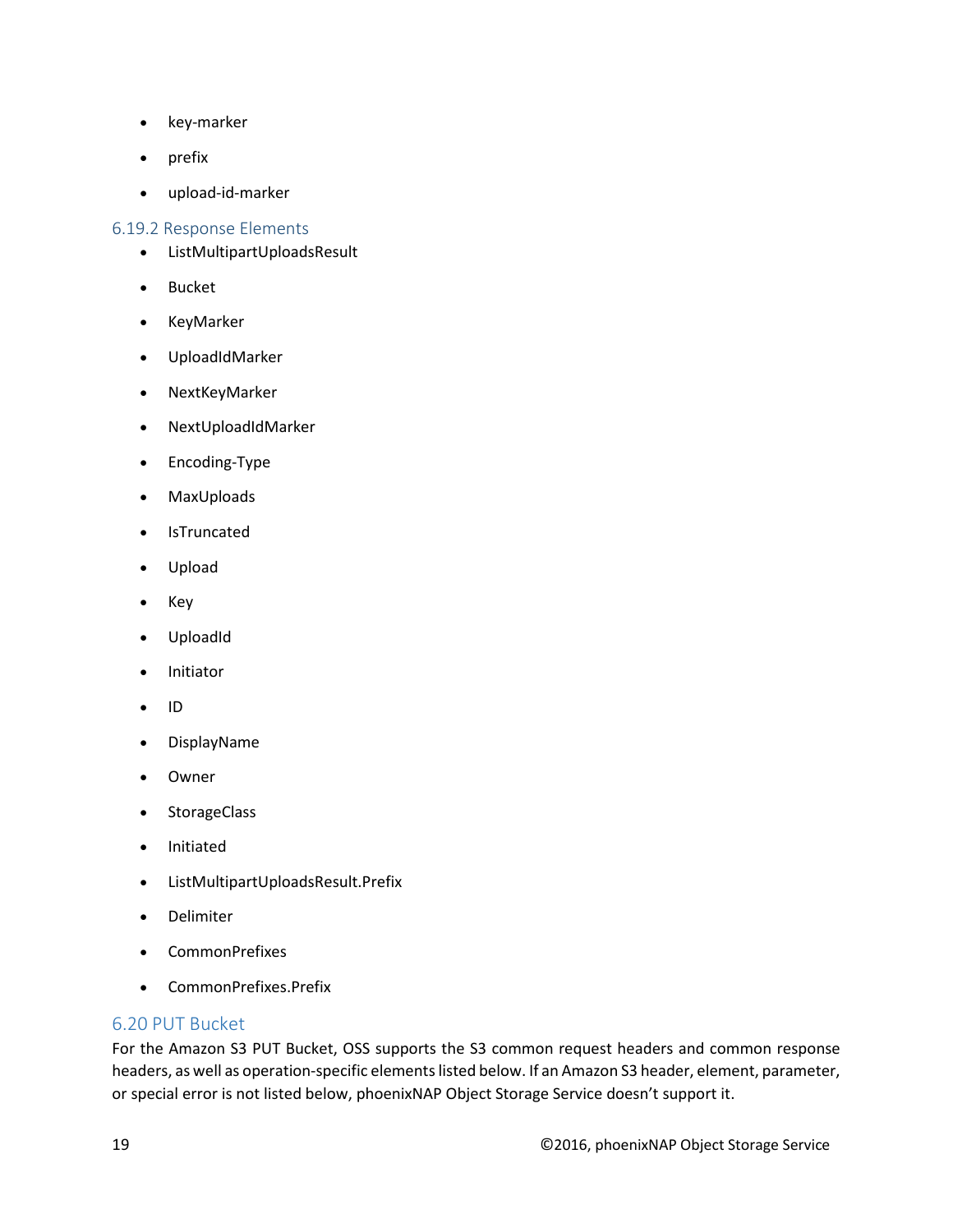**Note**: If you need information on request and response items, or usage, please refer to the [PUT Bucket](http://docs.aws.amazon.com/AmazonS3/latest/API/RESTBucketPUT.html)  [section of the Amazon S3 REST API specification.](http://docs.aws.amazon.com/AmazonS3/latest/API/RESTBucketPUT.html)

6.20.1 Request Headers

- x-amz-acl
- x-amz-grant-read
- x-amz-grant-write
- x-amz-grant-read-acp
- x-amz-grant-write-acp
- x-amz-grant-full-control

#### Extension Elements to the Amazon S3 API

The following Request Header is supported as an extension to the PUT Bucket operation:

| <b>Parameter</b> | <b>Description</b>                                                                                                                                                                                                                                                                                                                                 | <b>Mandatory</b> |
|------------------|----------------------------------------------------------------------------------------------------------------------------------------------------------------------------------------------------------------------------------------------------------------------------------------------------------------------------------------------------|------------------|
| x-gmt-policyid   | Use this header to specify the unique ID of the storage policy<br>you choose to assign to a newly created bucket. Once the<br>bucket is created, you cannot assign a different storage<br>policy. To obtain a list of storage policies for your system and<br>their policy IDs, you can use the Admin API's GET<br>/bppolicy/listpolicy parameter. | N <sub>0</sub>   |
|                  | If the "PUT Bucket" request does not include the x-gmt-<br>policyid request header, the system will automatically assign<br>the default storage policy to the bucket during.                                                                                                                                                                       |                  |
|                  | The storage policy assigned at creation time will be that<br>bucket's designated policy until the bucket exists.                                                                                                                                                                                                                                   |                  |
|                  | 403 Error - This error response is received when a specified<br>policy ID does not exist, has been disabled, is unavailable, or<br>is unavailable to the bucket owner. A 403 error response is<br>also returned if the system does not have a default storage<br>policy and you do not specify an "x-gmt-policyid" header.                         |                  |
|                  | Example:<br>xgmtpolicyid:1bc90238f9f11cb32f5e4e901675d50b                                                                                                                                                                                                                                                                                          |                  |

**Note**: Storage Policy governs how data in a bucket is distributed and protected. Multiple storage policies can be created through the interface console or the Admin API. Every storage policy is assigned a unique ID that is an integral component of the policy definition. In order to retrieve a list of your system's storage policies, use the Admin API's **GET /bppolicy/listpolicy** parameter.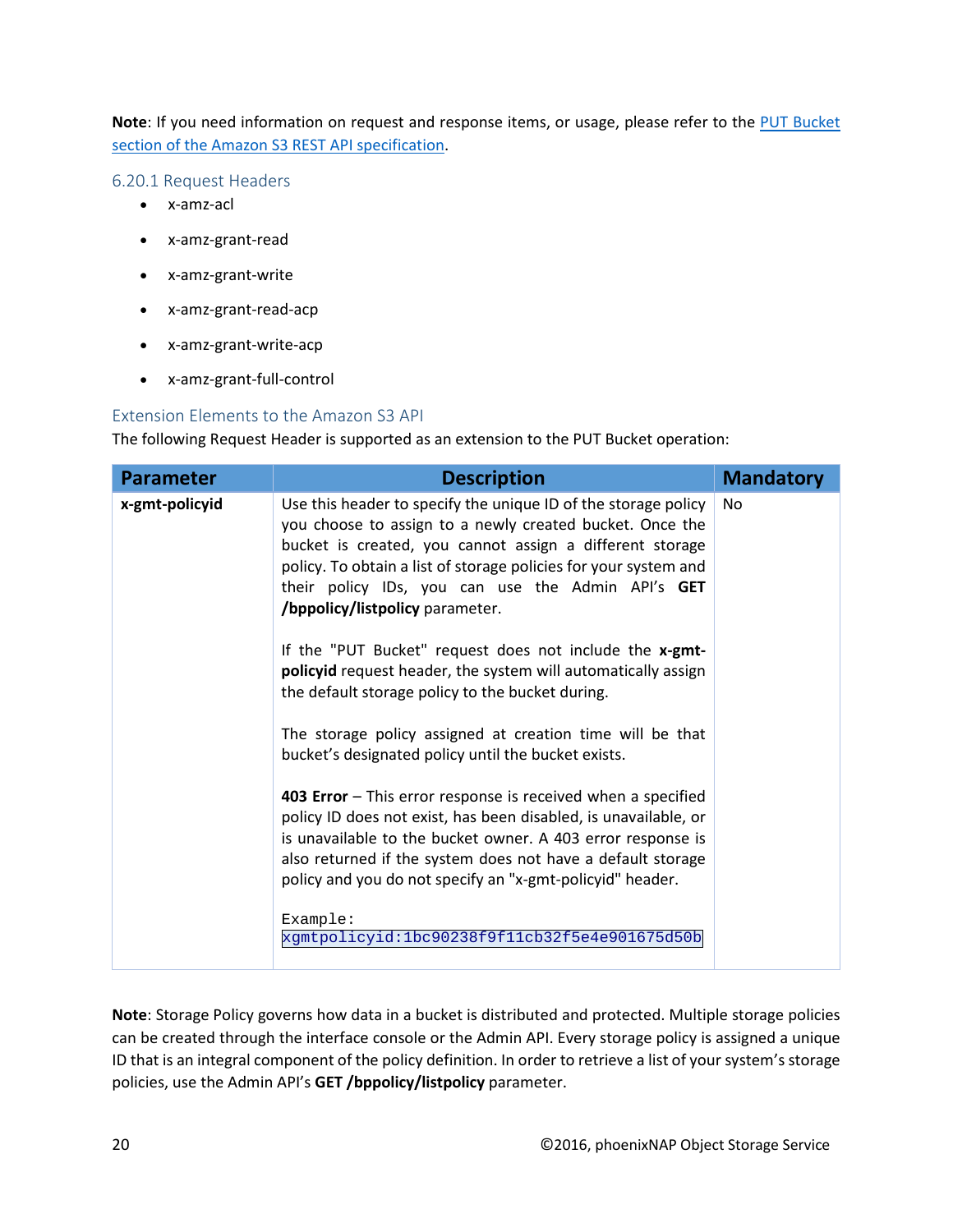#### 6.20.2 Request Elements

- CreateBucketConfiguration
- LocationConstraint

**Note**: phoenixNAP Object Storage Service carries out the sam[e bucket-name](http://docs.aws.amazon.com/AmazonS3/latest/dev/BucketRestrictions.html) restrictions as does Amazon S3.

#### <span id="page-20-0"></span>6.21 PUT Bucket acl

For the Amazon S3 PUT Bucket acl, OSS supports the S3 common request headers and common response headers, as well as operation-specific elements listed below. If an Amazon S3 header, element, parameter, or special error is not listed below, phoenixNAP Object Storage Service doesn't support it.

**Note**: If you need information on request and response items, or usage, please refer to the [PUT Bucket](http://docs.aws.amazon.com/AmazonS3/latest/API/RESTBucketPUTacl.html)  [acl section of the Amazon S3 REST API specification.](http://docs.aws.amazon.com/AmazonS3/latest/API/RESTBucketPUTacl.html)

#### 6.21.1 Request Headers

- x-amz-acl
- x-amz-grant-read
- x-amz-grant-write
- x-amz-grant-read-acp
- x-amz-grant-write-acp
- x-amz-grant-full-control

#### 6.21.2 Request Elements

- AccessControlList
- AccessControlPolicy
- DisplayName
- Grant
- Grantee
- ID
- Owner
- Permission

#### <span id="page-20-1"></span>6.22 PUT Bucket cors

For the Amazon S3 PUT Bucket cors, OSS supports the S3 common request headers and common response headers, as well as operation-specific elements listed below. If an Amazon S3 header, element, parameter, or special error is not listed below, phoenixNAP Object Storage System doesn't support it.

**Note**: If you need information on request and response items, or usage, please refer to the [PUT Bucket](http://docs.aws.amazon.com/AmazonS3/latest/API/RESTBucketPUTcors.html)  [cors section of the Amazon S3 REST API specification.](http://docs.aws.amazon.com/AmazonS3/latest/API/RESTBucketPUTcors.html)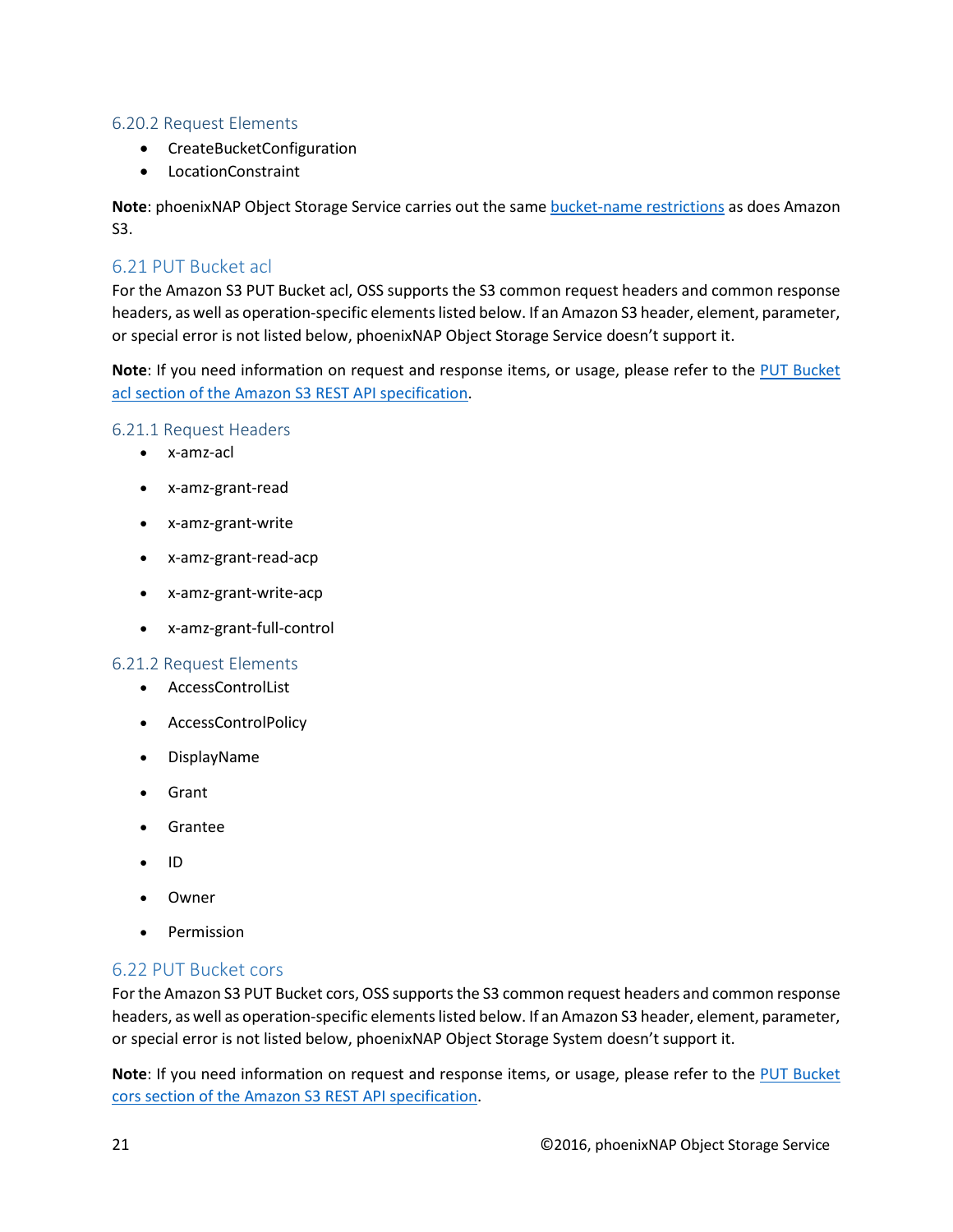#### 6.22.1 Request Headers

• Content-MD5

#### 6.22.2 Request Elements

- CORSConfiguration
- CORSRule
- ID
- AllowedMethod
- AllowedOrigin
- AllowedHeader
- MaxAgeSeconds
- ExposeHeader

#### <span id="page-21-0"></span>6.23 PUT Bucket lifecycle

For the Amazon S3 PUT Bucket lifecycle, OSS supports the S3 common request headers and common response headers, as well as operation-specific elements listed below. If an Amazon S3 header, element, parameter, or special error is not listed below, phoenixNAP Object Storage System doesn't support it. **Only the bucket owner can create Lifecycle rules.**

**Note**: If you need information on request and response items, or usage, please refer to the [PUT Bucket](http://docs.aws.amazon.com/AmazonS3/latest/API/RESTBucketPUTlifecycle.html)  lifecycle [section of the Amazon S3 REST API specification.](http://docs.aws.amazon.com/AmazonS3/latest/API/RESTBucketPUTlifecycle.html)

#### 6.23.1 Request Headers

• Content-MD5

#### Extension Elements to the Amazon S3 API

The following Request Headers are supported as an extension to the PUT Bucket lifecycle operation:

| <b>Parameter</b>      | <b>Description</b>                                                                                                                                                                                                         | <b>Mandatory</b> |
|-----------------------|----------------------------------------------------------------------------------------------------------------------------------------------------------------------------------------------------------------------------|------------------|
| x-gmt-<br>tieringinfo | Use this header to configure an automatic transitioning of objects<br>from the Object Storage System to the Amazon S3 storage or<br>Amazon Glacier storage. This is also known as "auto-tiering."<br>Formatted as follows: |                  |
|                       | x-gmt-tieringinfo: url<br>encode(S3/S3GLACIER EndPoint:url-encode(s3-<br>endpoint), [Action: stream/nostream/redirect])                                                                                                    |                  |
|                       | • S3 or S3GLACIER: Specify S3 if you want to transition the<br>objects to Amazon S3 storage. If you want to transition                                                                                                     |                  |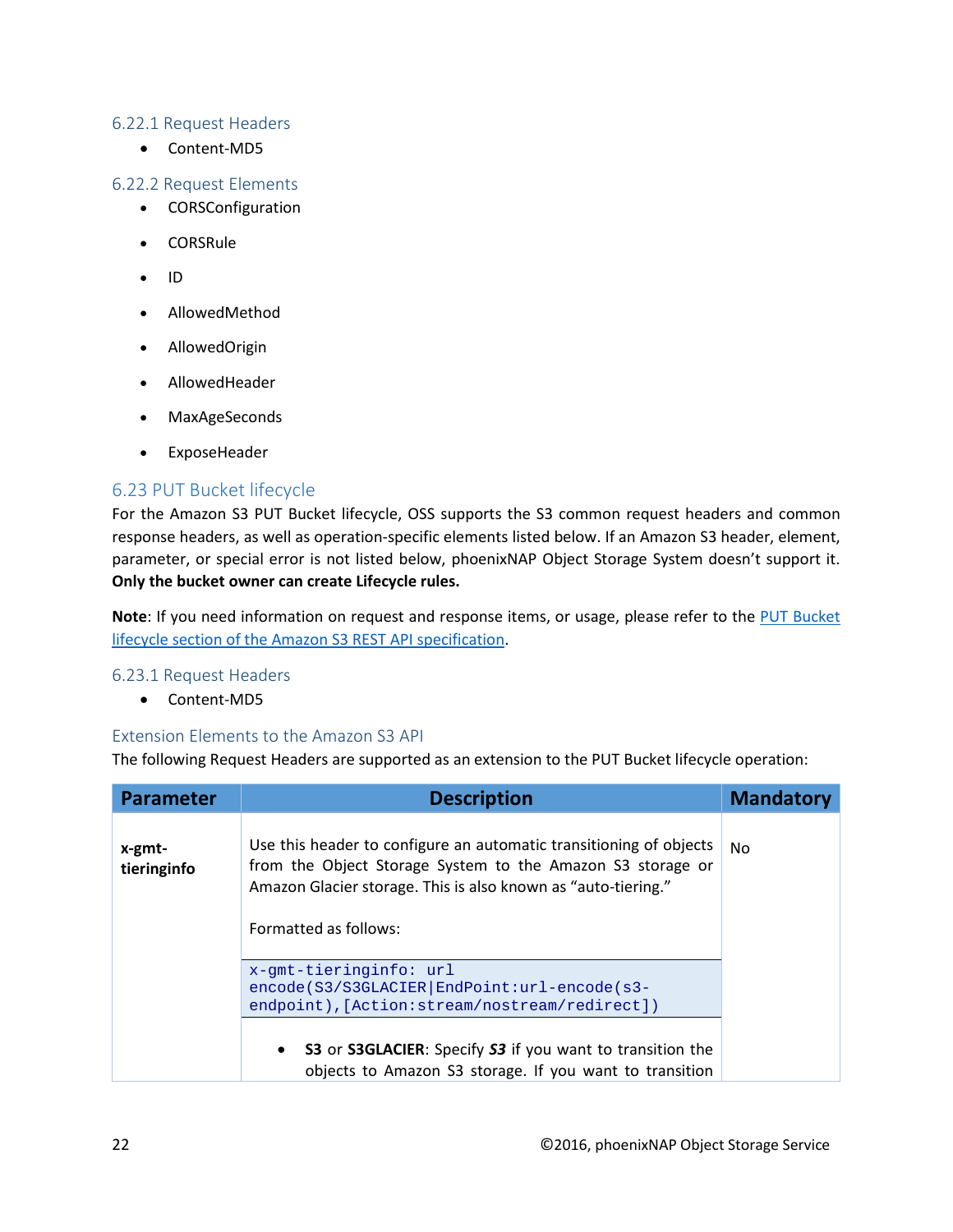|               | objects to Amazon Glacier, specify S3GLACIER. You cannot<br>change this later on.<br>EndPoint: The Amazon S3 region endpoint which you will<br>use as your auto-tiering destination. Even if your ultimate<br>tiering destination is Glacier, specify an Amazon S3<br>endpoint, not a Glacier endpoint.<br>$[Action:] - An optional element that specifies how the$<br>system will handles GET Object requests for objects that<br>have been auto-tiered from this bucket to Amazon S3 (not<br>Glacier).                                                                                                                                                                                                                                                                                |           |
|---------------|-----------------------------------------------------------------------------------------------------------------------------------------------------------------------------------------------------------------------------------------------------------------------------------------------------------------------------------------------------------------------------------------------------------------------------------------------------------------------------------------------------------------------------------------------------------------------------------------------------------------------------------------------------------------------------------------------------------------------------------------------------------------------------------------|-----------|
|               | The supported methods for handling GET Object requests<br>for objects in Amazon S3 are:                                                                                                                                                                                                                                                                                                                                                                                                                                                                                                                                                                                                                                                                                                 |           |
|               | stream - The Object Storage Service GETs the<br>$\circ$<br>object from Amazon S3 and streams it through to<br>the client. This is the default method which will be<br>used if you do not specify the Action: option.<br>nostream - Streaming of objects is disallowed.<br>$\circ$<br>The GET is rejected and clients will need to execute<br>a POST Object Restore request to restore a copy of<br>the object to local storage.<br>redirect - When a user does a GET operation on a<br>$\circ$<br>tiered object the response from the Object Storage<br>system will be an HTTP 307 with a signed redirect<br>URL to the object's location in Amazon S3.<br>Objects can be tiered to Glacier ONLY using the POST Object<br>Restore operation. Streaming and redirects are not supported. |           |
| x-gmt-compare | Use this extension header as a part of your PUT Bucket lifecycle<br>request and set the header value to "LAT". In the lifecycle rules that<br>you configure with the Days comparator the rule will be<br>implemented as the number of days since the object's Last Access<br>Time parameter.<br>If you don't use this header extension or assign it no value, then<br>rules will be implemented as the number of days since the object's<br>creation date, which is the standard Amazon S3 behavior.                                                                                                                                                                                                                                                                                    | <b>No</b> |
|               | Use this extension header to:<br>Create a Last Access Time based auto-tiering rules (use this<br>extension and the x-gmt-tierinfo header).<br>Create Last Access Time based expiration rules (use this<br>$\bullet$<br>extension, NOT the x-gmt-tierinfo header).                                                                                                                                                                                                                                                                                                                                                                                                                                                                                                                       |           |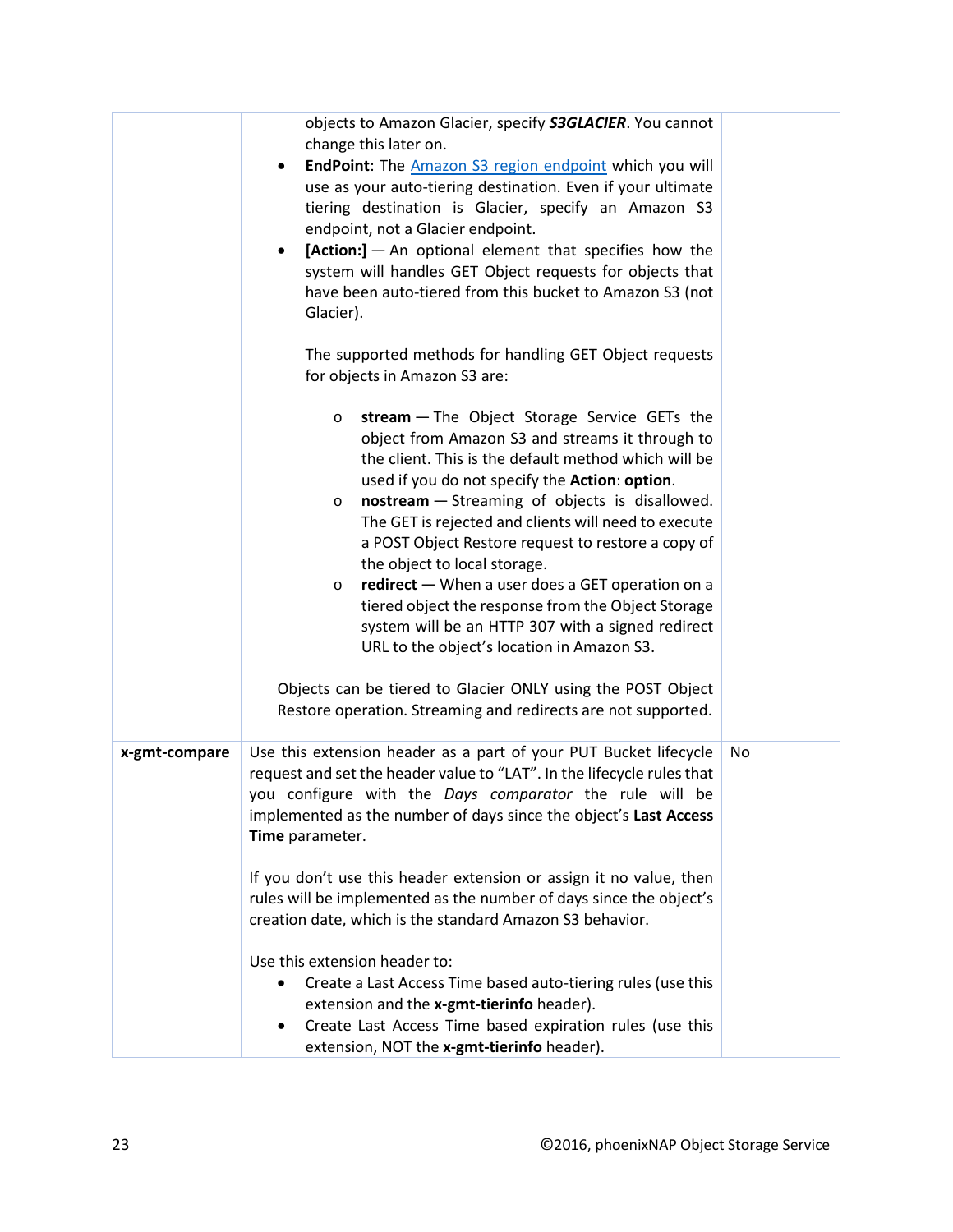#### 6.23.2. Request Elements

- Date
- Days
- **Expiration**
- ID
- LifecycleConfiguration
- Prefix
- Rule
- Status
- StorageClass

**Note**: If you are using the special extension request header *x-gmt-tieringinfo,* then for the above mentioned request element StorageClass you have to designate "GLACIER". Set Storage Class to GLACIER even if Amazon S3 is your final tiering destination.

• Transition

#### <span id="page-23-0"></span>6.24 PUT Bucket policy

For the Amazon S3 PUT Bucket policy, OSS supports the S3 common request headers and common response headers, as well as operation-specific elements listed below. If an Amazon S3 header, element, parameter, or special error is not listed below, phoenixNAP Object Storage System doesn't support it. **Only the bucket owner can create Lifecycle rules.**

**Note**: If you need information on request and response items, or usage, please refer to the PUT Bucket policy [section of the Amazon S3 REST API specification.](http://docs.aws.amazon.com/AmazonS3/latest/API/RESTBucketPUTpolicy.html) If you need further details on designing policies, see Amazon's Using Bucket Policies, but be aware that **only the below mentioned policies are supported**.

#### 6.24.1 Request Elements

The following bucket policy types are supported:

- Restricting Access to a Specific HTTP Referrer
- Restricting Access to Specific IP Addresses
- Policy for Server-Side Encryption
- Policy for Allowing Object Read Access for Specified Users
- Policy for Public Access to Buckets Configured as Websites

The body (a JSON string) contains the policy contents containing the policy statements.

**Note**: If a bucket owner is performing operations in the bucket, the systems will not check the bucket policy. When the object owner is performing a GET Object operation on it, the system will not check the bucket policy.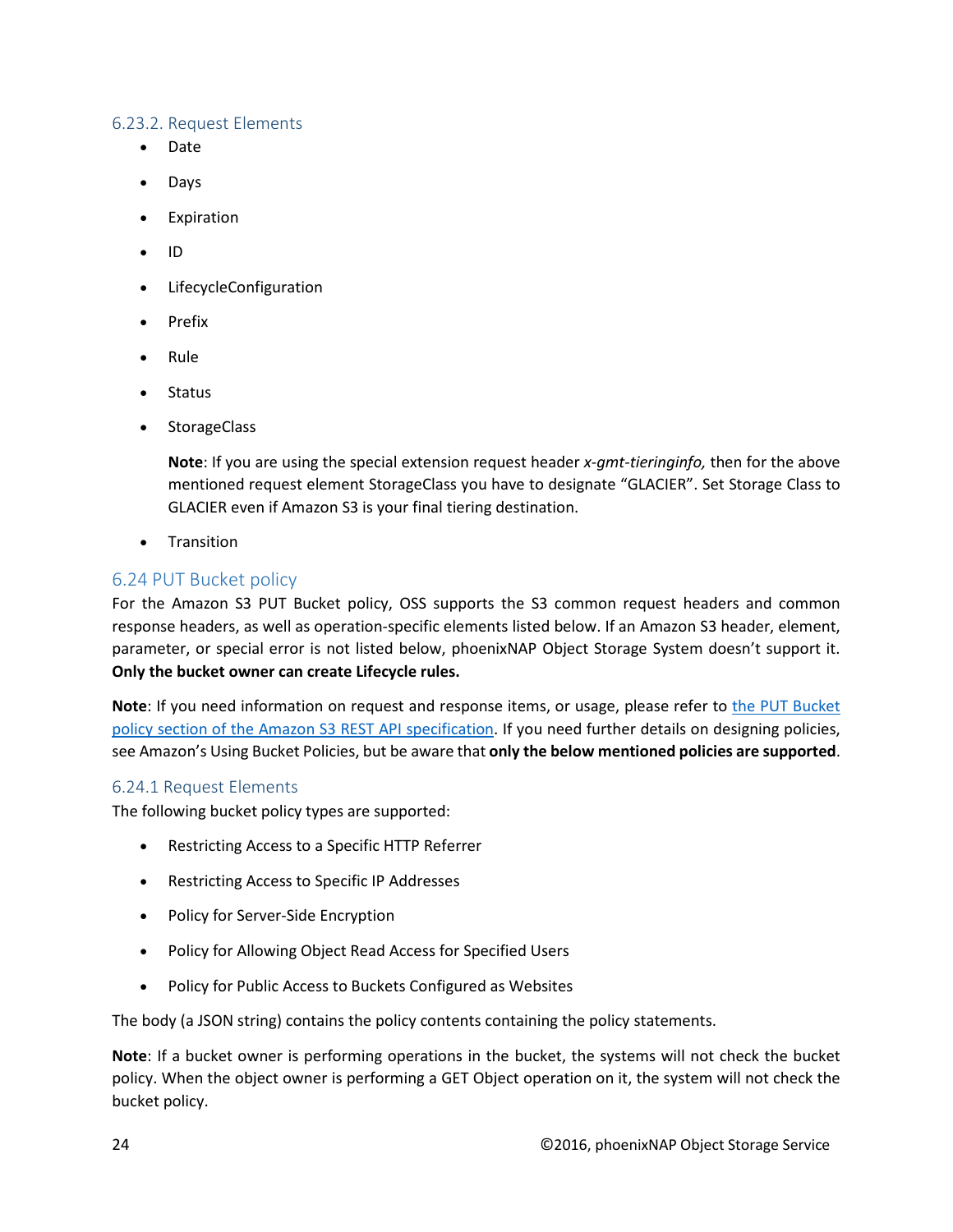#### Restricting Access to a Specific HTTP Referrer

Below you will find the format that allows **GetObject** operations on the bucket form only a specified referrer URIs.

```
\{ "Version":"2012-10-17",
   "Id":"http referer policy example",
   "Statement":[
    \{ "Sid":"Allow get requests originated from URI-1 and URI-2",
       "Effect":"Allow",
       "Principal":"*",
       "Action":"s3:GetObject",
       "Resource":"arn:aws:s3:::examplebucket/*",
       "Condition":{
              "StringLike":{
                 "aws:Referer":["URI-1"]
, where \{x_i\}_{i=1}^N and \{x_i\}_{i=1}^N "StringLike":{
                 "aws:Referer":["URI-2"]
 }
}}<br>}
}<br>}
       }
    ]
}
```
- You can specify multiple "StringLike" conditions.
- URI value (e.g., URI-5 and URI-6) is compared to HTTP Referer header with case-insensitive matching and multi-character wildcard (\*) and single-character wildcard (?).

#### Restricting Access to Specific IP Addresses

Use the "IpAddress" and/or "NotIpAddress" conditions and the "aws:SourceIp" condition key to restrict bucket access to a specific source IP address. In the example below, authenticated users from source address 54.240.144 to perform S3 actions in the bucket, with the exception of users from origin IP address 54.240.143.188.

```
\{ "Version": "2012-10-17",
    "Id": "S3PolicyId1",
    "Statement": [
       \left\{ \right. "Sid": "IPAllow",
            "Effect": "Allow",
            "Principal": "*",
             "Action": "s3:*",
             "Resource": "arn:aws:s3:::examplebucket/*",
            "Condition" : {
                "IpAddress" : {
                "aws:SourceIp": "54.240.144.0/24"
 },
                 "NotIpAddress" : {
                 "aws:SourceIp": "54.240.144.188/32"
 }
           }
       }
   \lceil}
```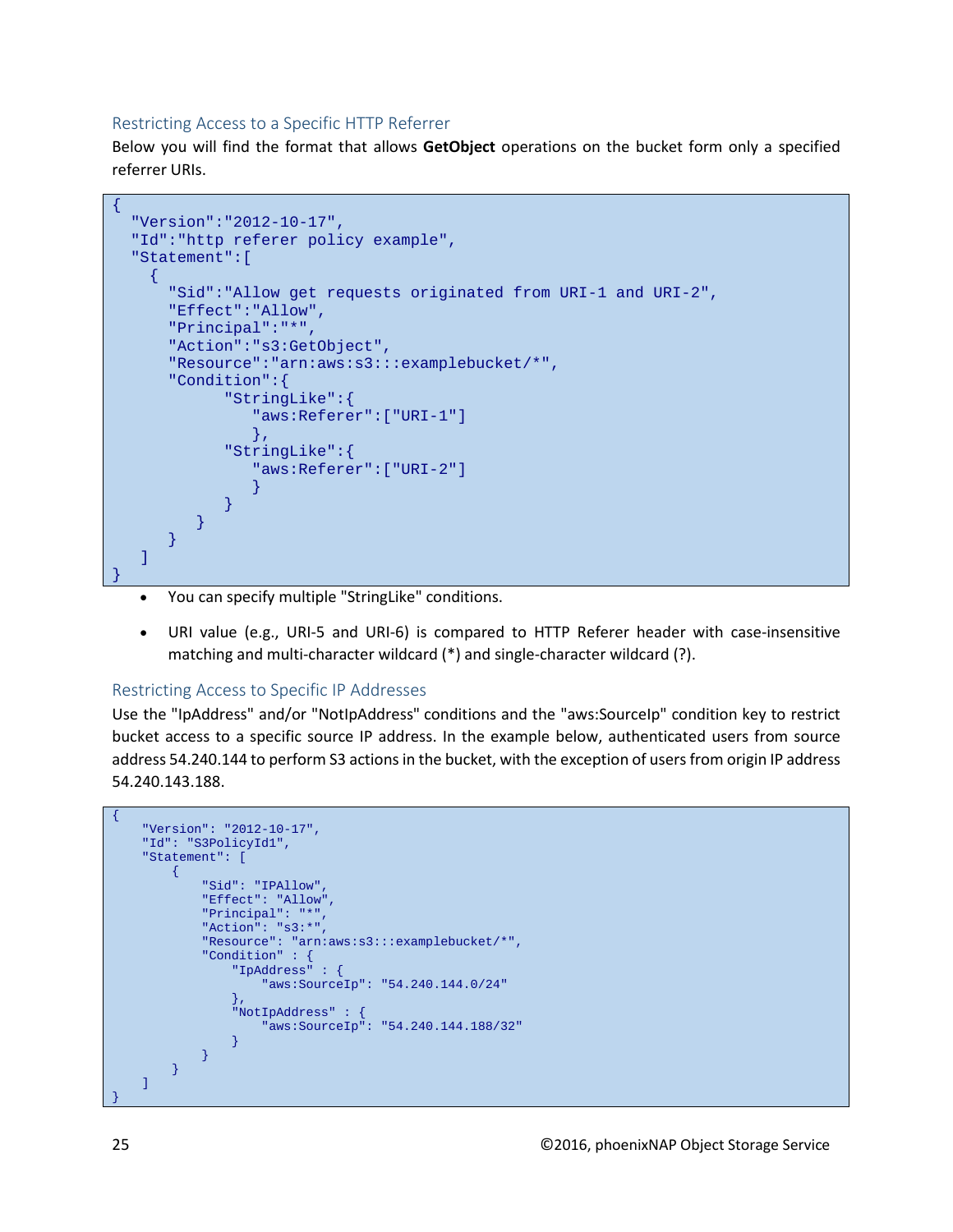#### Policy for Server-Side Encryption

Bucket policies that mandate server-side encryption are supported. If you set up this type of encryption, object upload request are rejected if they omit the server-side encryption request header.

Bucket policies that forbid server-side encryption are supported. If you set up this type of encryption, object upload request are rejected if they include the server-side encryption request header. Configure support for all three actions to allow the specified user(s) to list and read objects in the bucket. This applies to all future and current objects.

See example below:

```
\{ "Version":"2012-10-17",
    "Id":"PutObjPolicy",
    "Statement":[{
          "Sid":"DenyUnEncryptedObjectUploads",
          "Effect":"Deny",
          "Principal":"*"
          "Action":"s3:PutObject",
          "Resource":"arn:aws:s3:::YourBucket/*",
          "Condition":{
             "StringNotEquals":{
             "s3:x-amz-server-side-encryption":"AES256"
}}<br>}
}<br>}
       }
   ]
}
```
**Note**: For more information on server-side encryption, including enabling support for the AES-256 encryption that is a requirement for standard Amazon compliant server-side encryption, see Server-Side Encryption.

#### Policy for Allowing Object Read Access for Specified Users

Bucket policies that allow object read-access to specified users are supported. Users are specified with the "Principal" element, and users need to be specified in format "CanonicalUser":"<canonicalUserId>". Supported actions are GetBucketLocation, ListBucket, and GetObject.

```
\{ "Version": "2012-10-17",
    "Statement": [
      \{ "Sid": "Allow read access to two specified users",
          "Effect": "Allow",
          "Principal": {"CanonicalUser":"3c60500e4c20208909b332b1bcdd3752",
              "CanonicalUser":"8773d93a05a663e5be8294afe8bd3652"},
          "Action": [
             "s3:GetBucketLocation",
             "s3:ListBucket",
              "s3:GetObject"
          ],
          "Resource": [
```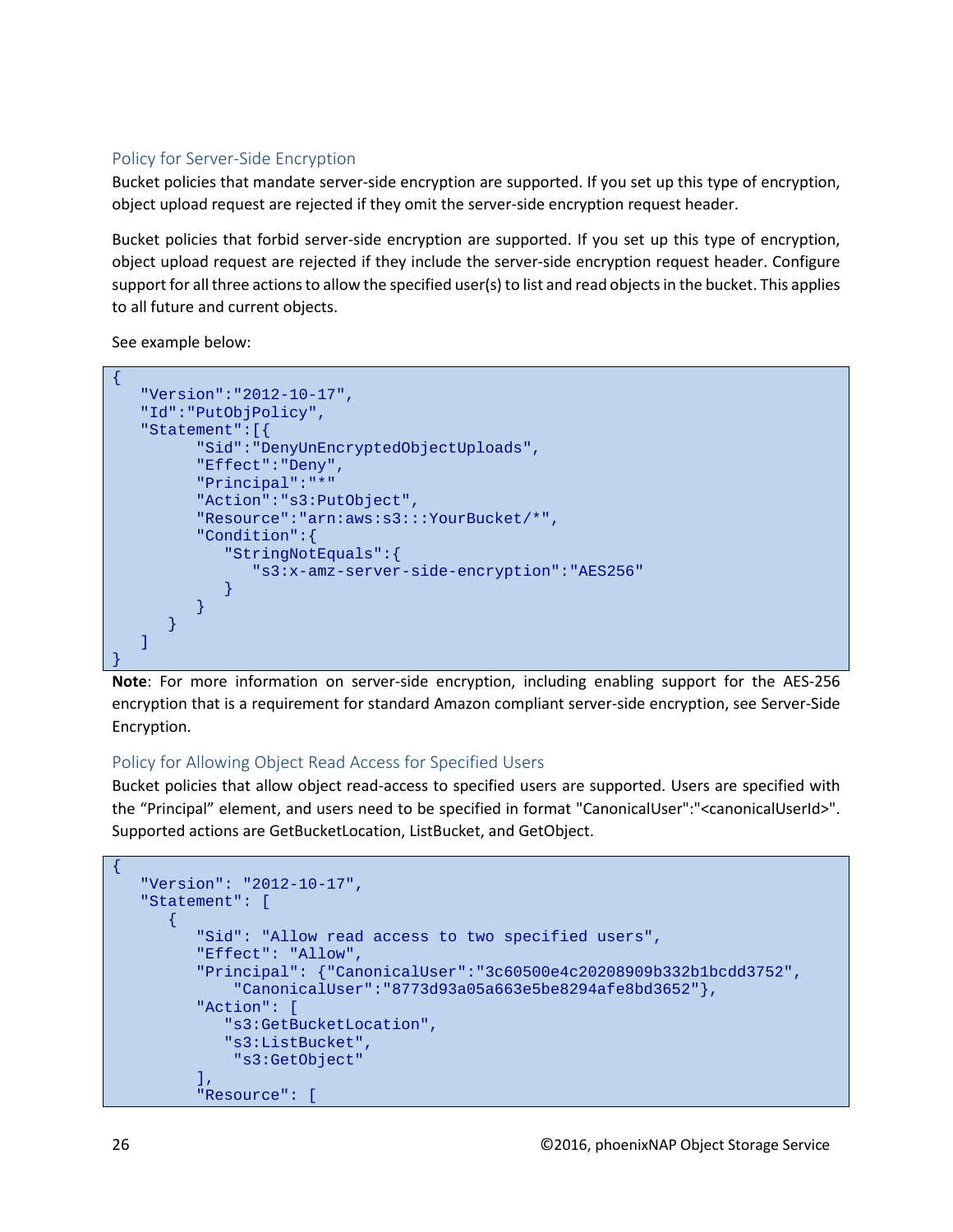```
 "arn:aws:s3:::examplebucket/*"
 ]
      }
   ]
```
#### Policy for Public Access to Buckets Configured as Websites

If you are hosting a static website using the PUT Bucket website, you can create a bucket policy that allows public access:

```
\{ "Version":"2012-10-17",
   "Statement":[{
       "Sid":"PublicReadForGetBucketObjects",
       "Effect":"Allow",
       "Principal": "*"
       "Action":["s3:GetObject"],
       "Resource":["arn:aws:s3:::example-bucket/*"
\sim \sim \sim \sim \sim }
   ]
}
```
Public access is via HTTP not HTTPS. Buckets configured as static websites do not support HTTPS (SSL).

**Note**: For any further details, se[e Setting Up a Website.](http://docs.aws.amazon.com/AmazonS3/latest/dev/HostingWebsiteOnS3Setup.html)

#### 6.24.2 Response Elements

}

PUT response elements return, even if the operation is unsuccessful.

#### <span id="page-26-0"></span>6.25 PUT Bucket logging

For the Amazon S3 PUT Bucket logging, OSS supports the S3 common request headers and common response headers, as well as operation-specific elements listed below. If an Amazon S3 header, element, parameter, or special error is not listed below, phoenixNAP Object Storage System doesn't support it.

**Note**: If you need information on request and response items, or usage, please refer to the [PUT Bucket](http://docs.aws.amazon.com/AmazonS3/latest/API/RESTBucketPUTlogging.html) logging [section of the Amazon S3 REST API specification.](http://docs.aws.amazon.com/AmazonS3/latest/API/RESTBucketPUTlogging.html)

#### 6.25.1 Request Elements

- BucketLoggingStatus
- EmailAddress
- Grant
- Grantee
- LoggingEnabled
- **Permission**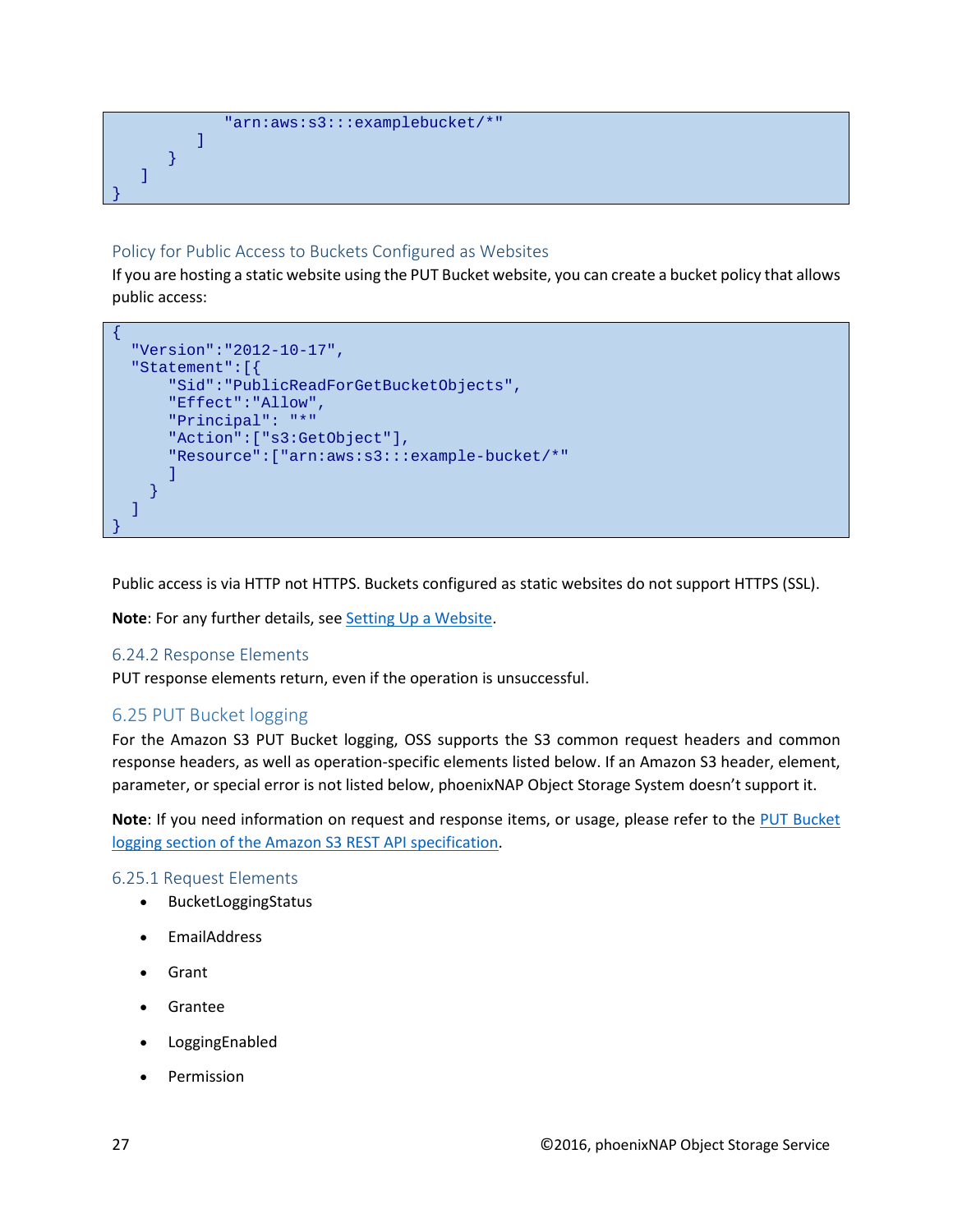- TargetBucket
- TargetGrants
- TargetPrefix

#### <span id="page-27-0"></span>6.26 PUT Bucket replication

For the Amazon S3 PUT Bucket replication, OSS supports the S3 common request headers and common response headers, as well as operation-specific elements listed below. If an Amazon S3 header, element, parameter, or special error is not listed below, phoenixNAP Object Storage System doesn't support it.

**Note**: If you need information on request and response items, or usage, please refer to the [PUT Bucket](http://docs.aws.amazon.com/AmazonS3/latest/API/RESTBucketPUTreplication.html) replication [section of the Amazon S3 REST API specification.](http://docs.aws.amazon.com/AmazonS3/latest/API/RESTBucketPUTreplication.html) For an overview of this Amazon S3 feature, refer to the [Cross-Region Replication in the Amazons S3 Developer's Guide.](http://docs.aws.amazon.com/AmazonS3/latest/dev/crr.html)

Compared to Amazon S3, phoenixNAP Object Storage Service does not necessitate that you set up an IAM Role (or anything similar) in order to use this feature. Additionally, phoenixNAP Object Storage Service does not necessitate that the destination bucket is in a different region than the source bucket. You can freely replicate to a destination bucket that is in the same region as the source bucket. However, be aware that when replicating within the same region, you will not have the advantage of geographical dispersion of data that replicating across regions provides.

Besides the above mentioned discrepancies, phoenixNAP Object Storage Service has the same requirements as does Amazon S3 bucket replication, including that **versioning MUST be enabled** on both the source bucket and the destination bucket in order to implement bucket replication. (For this, use the PUT Bucket versioning operation).

Additionally, in order to replicate data to a destination bucket in a given service region, there has to be an entry to that region in the system configuration file **tiering-regions.xml**. This is a rule, and is so even if that service region is not a part of your phoenixNAP Object Storage system (e.g. Amazon S3). By default, **tiering-region.xml** is pre-configured with all the standard Amazon S3 service regions. If your destination bucket is in a region within phoenixNAP's Object Storage Service, or in an external S3 system other than Amazon's, you have to manually configure an entry for the region in **tiering-region.xml** before you can use the bucket replication feature.

#### 7.26.1 Request Headers

• Content-MD5

#### Extension Elements to the Amazon S3 API

PhoenixNAP Object Storage Service supports additional extensions to the S3 Amazon API. These headers are only required if you are replicating to a destination bucket that is not in the same Object Storage system as the source bucket. For example, if you are replicating from a phoenixNAP OSS source bucket to a destination Amazon S3 bucket, or anytime you are replicating from one Object Storage system to another completely independent Object Storage system.

The following Request Headers are supported as an extension to the PUT Bucket replication operation: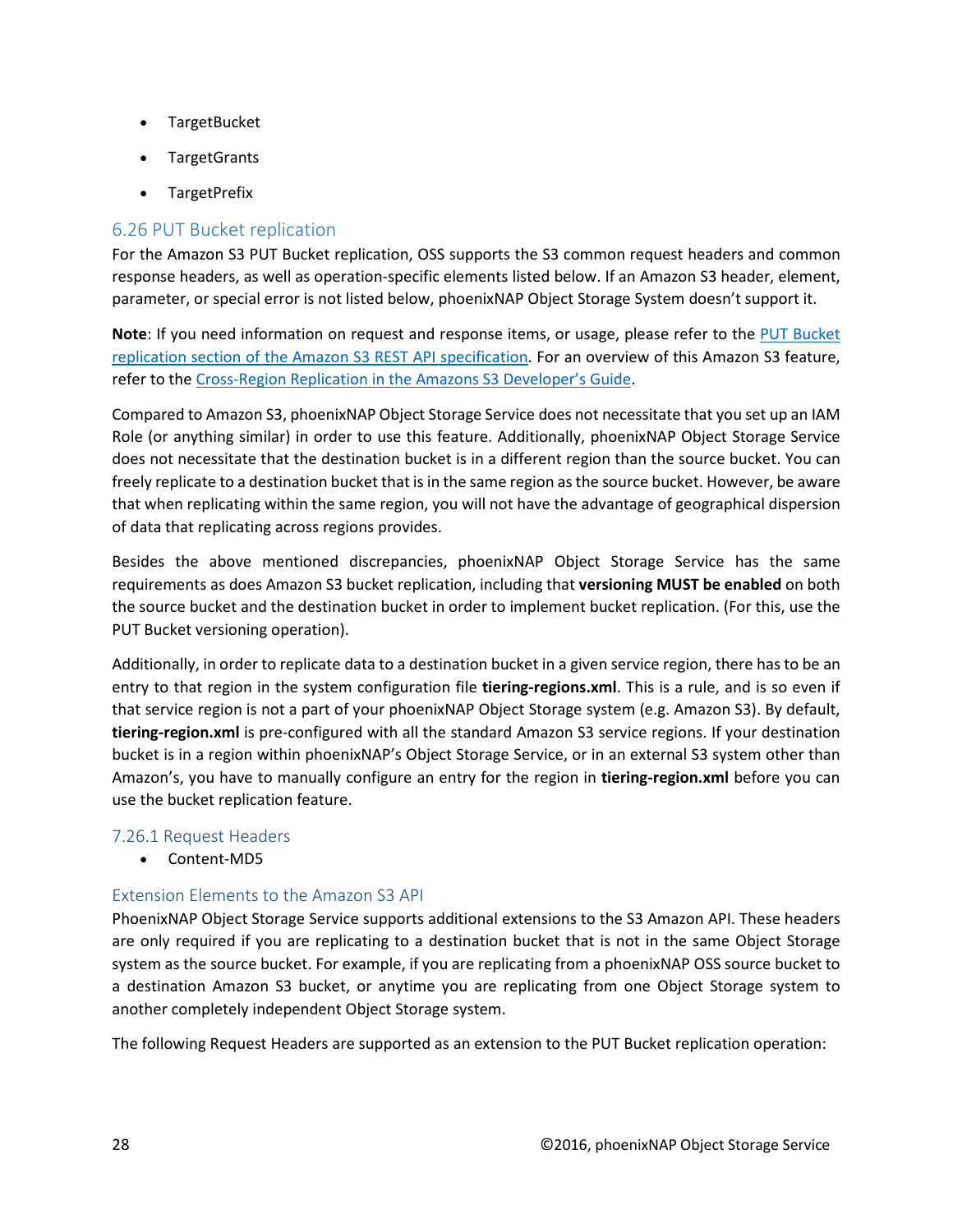| <b>Parameter</b>          | <b>Description</b>                                                                                                                                                                                                                                                                                                                                                                                             | <b>Mandatory</b>            |
|---------------------------|----------------------------------------------------------------------------------------------------------------------------------------------------------------------------------------------------------------------------------------------------------------------------------------------------------------------------------------------------------------------------------------------------------------|-----------------------------|
| x-gmt-crr-<br>endpoint    | Service endpoint of the destination S3 service, in format<br><protocol>://<endpoint>:<port>. The recommended protocol is<br/>https, since security credentials will be transmitted in this request<br/>(see "x-gmt-crr-credentials" below). phoenixNAP's Object Storage<br/>Service does not enforce the use of https, but for security reasons it<br/>is advisable to use https.</port></endpoint></protocol> |                             |
|                           | This header is mandatory if the destination bucket is not in the same<br>Object Service system as the source bucket. Do not use this header if<br>the destination bucket is in the same region as the source bucket, or<br>if it is in a different region within the same Object Storage system as<br>the source bucket.                                                                                       |                             |
| x-gmt-crr-<br>credentials | Access key and secret key for the user account that the Object<br>Storage system should use to write to the destination bucket in the<br>destination S3 system, in format <access-key>:<secret-key>.<br/>Example:<br/>00caf3940dc923c59406:Ku0bMR0H5nSA7t8N+ngP6uPPTINSxJ/Q2olCMexx</secret-key></access-key>                                                                                                  | See<br>description<br>below |

#### 6.26.3. Request Elements

- ReplicationConfiguration
- Role

**Note**: In accordance with the Amazon S3 API specification, the **Role** element MUST be included in the PUT Bucket replication request. However phoenixNAP Object Storage Service ignores the **Role's** value, thus you can use any random string as its value. Object Storage Service does not use an IAM role (or anything similar) when implementing cross-region replication.

- Rule
- ID
- Status
- Prefix
- Destination
- Bucket

**Note**: Use the same **Bucket** value formatting as in the Amazon S3 API specification (e.g

#### **arn:aws:s3:::<bucketname>**).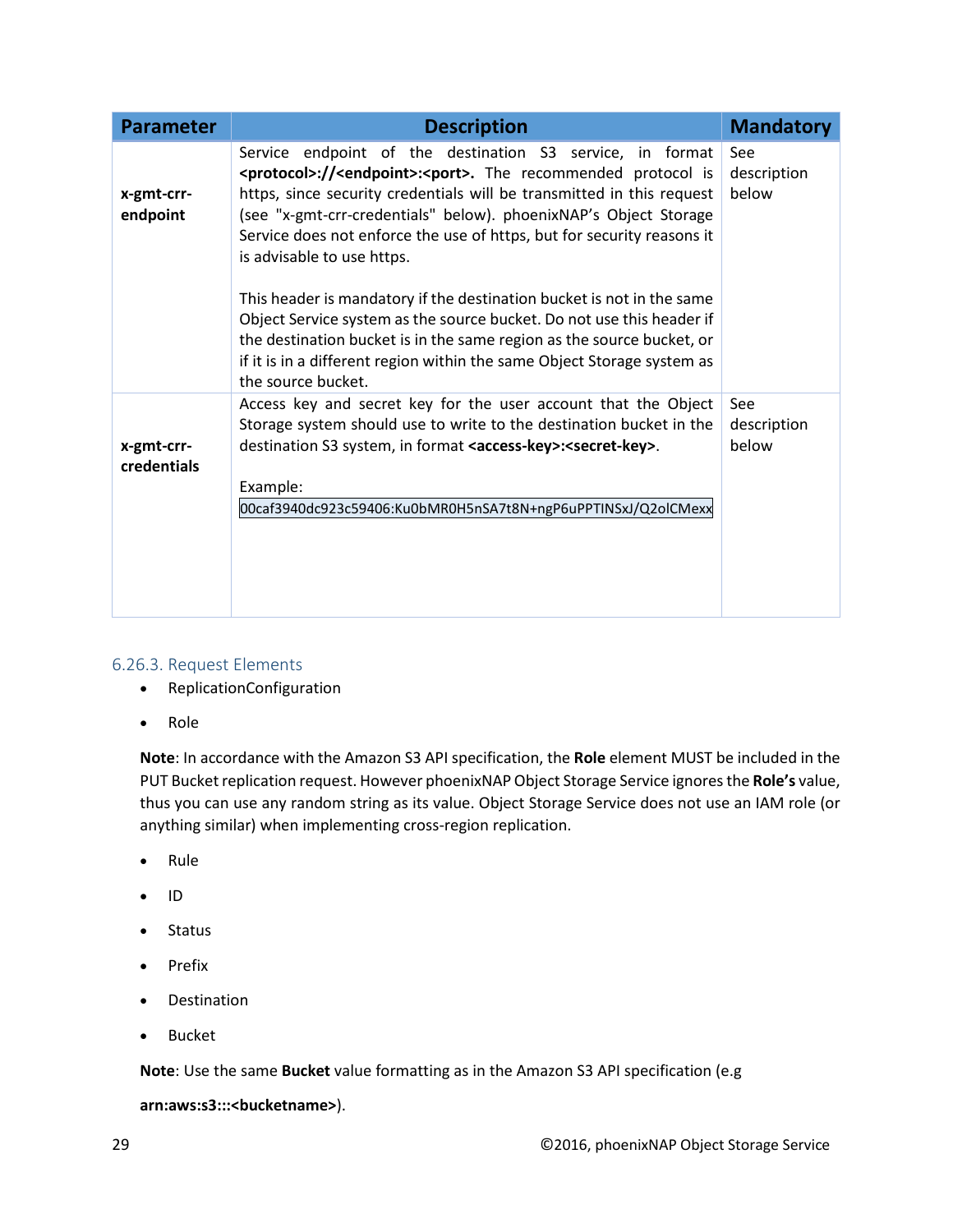• StorageClass

**Note**: This value is ignored by phoenixNAP's Object Storage Service.

#### <span id="page-29-0"></span>6.27 PUT Bucket versioning

For the Amazon S3 PUT Bucket versioning, OSS supports the S3 common request headers and common response headers, as well as operation-specific elements listed below. If an Amazon S3 header, element, parameter, or special error is not listed below, phoenixNAP Object Storage System doesn't support it.

**Note**: If you need information on request and response items, or usage, please refer to the [PUT Bucket](http://docs.aws.amazon.com/AmazonS3/latest/API/RESTBucketPUTVersioningStatus.html) versioning [section of the Amazon S3 REST API specification.](http://docs.aws.amazon.com/AmazonS3/latest/API/RESTBucketPUTVersioningStatus.html)

#### 6.27.1 Request Elements

- Status
- VersioningConfiguration

#### <span id="page-29-1"></span>6.28 PUT Bucket website

For the Amazon S3 PUT Bucket website operation, OSS supports the S3 common request headers and common response headers, as well as operation-specific elements listed below. If an Amazon S3 header, element, parameter, or special error is not listed below, phoenixNAP Object Storage System doesn't support it.

**Note**: If you need information on request and response items, or usage, please refer to the [PUT Bucket](http://docs.aws.amazon.com/AmazonS3/latest/API/RESTBucketPUTwebsite.html) website [section of the Amazon S3 REST API specification.](http://docs.aws.amazon.com/AmazonS3/latest/API/RESTBucketPUTwebsite.html)

#### 6.28.1 Request Elements

- WebsiteConfiguration
- RedirectAllRequestsTo
- HostName
- Protocol
- WebsiteConfiguration
- IndexDocument
- **ErrorDocument**

## <span id="page-29-2"></span>7. Object Operations

The phoenixNAP Object Storage System supports the following object operations from the list of Amazon S3 Operations on Objects.

- DELETE Object
- Delete Multiple Objects
- GET Object
- GET Object ACL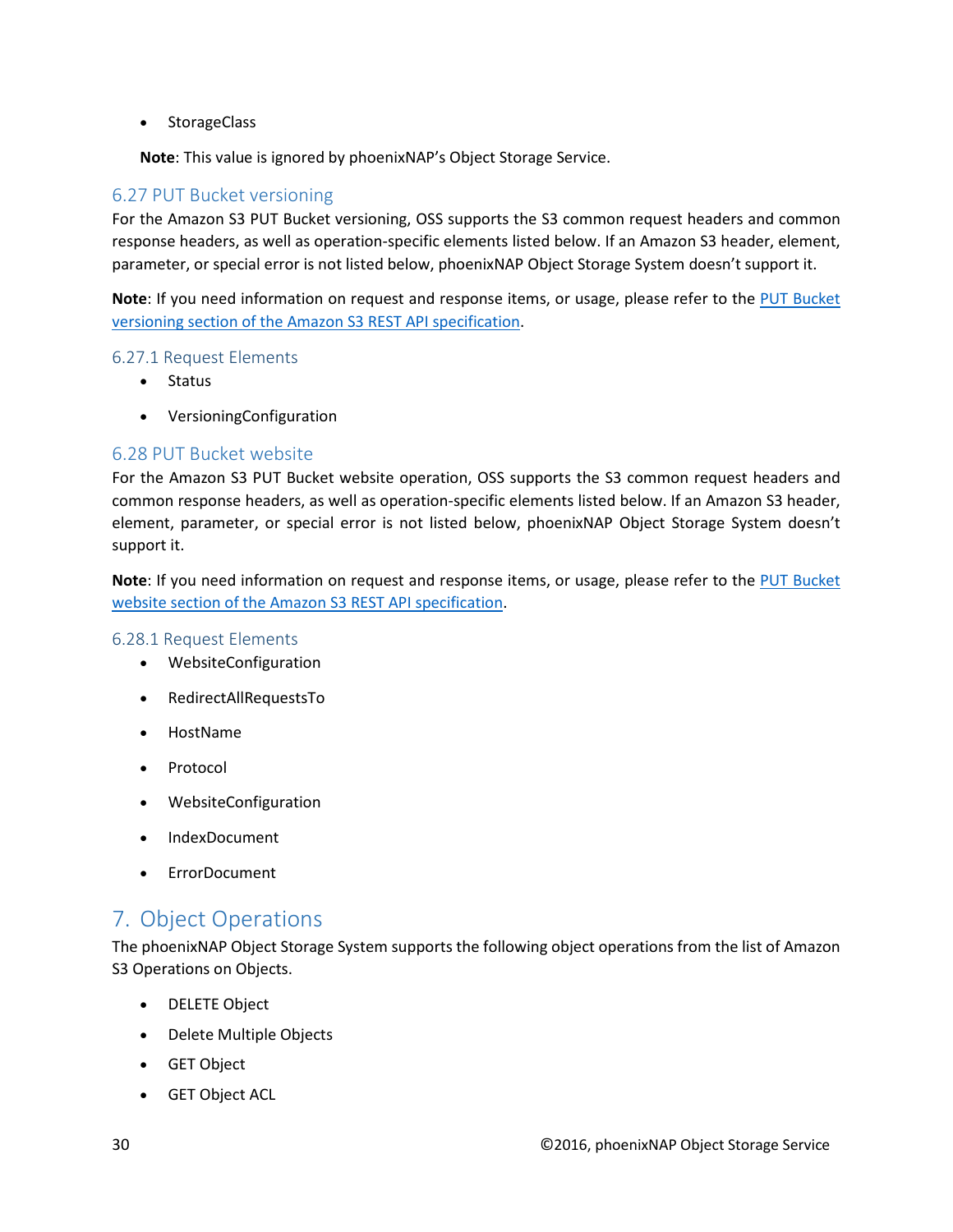- HEAD Object
- OPTIONS object
- POST Object
- POST Object restore
- PUT Object
- PUT Object acl
- PUT Object Copy
- Initiate Multipart Upload
- Upload Part
- Upload Part Copy
- Complete Multipart Upload
- Abort Multipart Upload
- List Parts

**Note**: If an object operation is not listed above, phoenixNAP's Object Storage Service does not support it.

#### <span id="page-30-0"></span>7.1 DELETE Object

For the Amazon S3 DELETE Object operation, OSS supports the S3 common request headers and common response headers, as well as operation-specific elements listed below. If an Amazon S3 header, element, parameter, or special error is not listed below, phoenixNAP Object Storage System doesn't support it.

Do not attempt to delete more than 100,000 objects from a single bucket in less than an hour. Doing so will result in **TombstoneOverwhelmingException** errors in the Cassandra logs and you will be unable to successfully execute an S3 GET Bucket (List Objects) operation on the bucket.

**Note**: If you need information on request and response items, or usage, please refer to th[e DELETE Object](http://docs.aws.amazon.com/AmazonS3/latest/API/RESTObjectDELETE.html) [section of the Amazon S3 REST API specification.](http://docs.aws.amazon.com/AmazonS3/latest/API/RESTObjectDELETE.html)

#### 7.1.1 Response Headers

- x-amz-delete-marker
- x-amz-version-id

#### <span id="page-30-1"></span>7.2 Delete Multiple Objects

For the Amazon S3 DELETE Multiple Objects operation, OSS supports the S3 common request headers and common response headers, as well as operation-specific elements listed below. If an Amazon S3 header, element, parameter, or special error is not listed below, phoenixNAP Object Storage System doesn't support it.

Do not attempt to delete more than 100,000 objects from a single bucket in less than an hour. Doing so will result in **TombstoneOverwhelmingException** errors in the Cassandra logs and you will be unable to successfully execute an S3 GET Bucket (List Objects) operation on the bucket.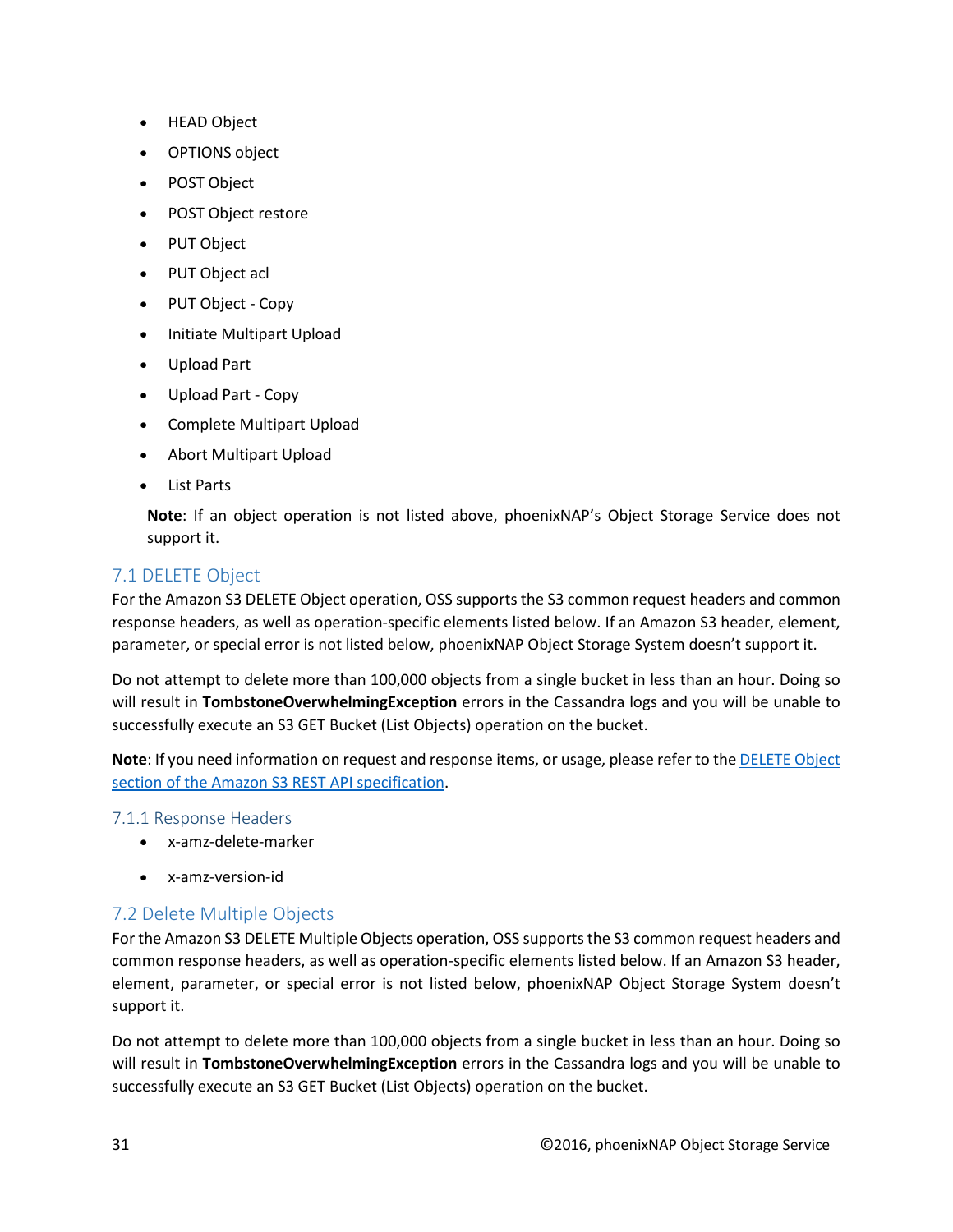For deleting multiple objects from a single bucket, please follow Amazon's recommendations for [efficiently deleting objects.](https://docs.aws.amazon.com/AmazonS3/latest/dev/request-rate-perf-considerations.html)

**Note**: If you need information on request and response items, or usage, please refer to the [DELETE](http://docs.aws.amazon.com/AmazonS3/latest/API/multiobjectdeleteapi.html)  Multiple Objects [section of the Amazon S3 REST API specification.](http://docs.aws.amazon.com/AmazonS3/latest/API/multiobjectdeleteapi.html)

7.2.1 Request Headers

- Content-MD5
- Content-Length

#### 7.2.2 Request Elements

- Delete
- Quiet
- Object
- Key
- VersionId

#### 7.2.3 Response Elements

- DeleteResult
- Deleted
- Key
- VersionId
- DeleteMarker
- DeleteMarkerVersionId
- Error
- Key
- VersionId
- Code
- Message

#### <span id="page-31-0"></span>7.3 GET Object

For the Amazon S3 GET Object operation, OSS supports the S3 common request headers and common response headers, as well as operation-specific elements listed below. If an Amazon S3 header, element, parameter, or special error is not listed below, phoenixNAP Object Storage System doesn't support it.

**Note**: If you need information on request and response items, or usage, please refer to the [GET Object](http://docs.aws.amazon.com/AmazonS3/latest/API/RESTObjectGET.html) [section of the Amazon S3 REST API specification.](http://docs.aws.amazon.com/AmazonS3/latest/API/RESTObjectGET.html)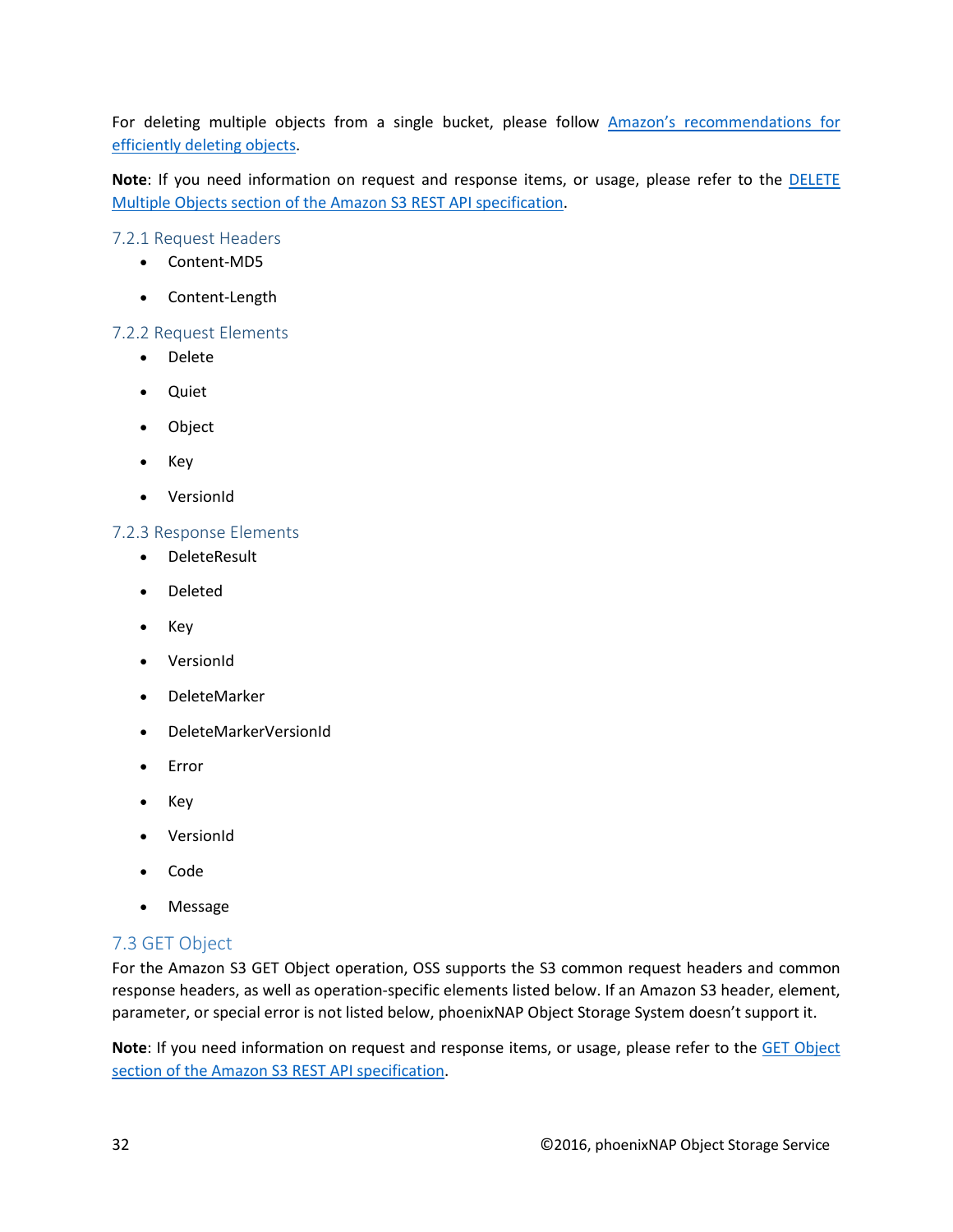#### 7.3.1 Request Parameters

- response-content-type
- response-content-language
- response-expires
- response-cache-control
- response-content-disposition
- response-content-encoding

#### 7.3.2 Request Headers

- Range
- If-Modified-Since
- If-Unmodified-Since
- If-Match
- If-None-Match
- x-amz-server-side-encryption-customer-algorithm
- x-amz-server-side-encryption-customer-key
- x-amz-server-side-encryption-customer-key-MD5

#### 7.3.3 Response Headers

- x-amz-delete-marker
- x-amz-expiration
- x-amz-meta-\*
- x-amz-server-side-encryption
- x-amz-restore
- x-amz-version-id
- x-amz-website-redirect-location
- x-amz-server-side-encryption-customer-algorithm
- x-amz-server-side-encryption-customer-key-MD5

#### 7.4 GET Object ACL

For the Amazon S3 GET Object ACL operation, OSS supports the S3 common request headers and common response headers, as well as operation-specific elements listed below. If an Amazon S3 header, element, parameter, or special error is not listed below, phoenixNAP Object Storage System doesn't support it.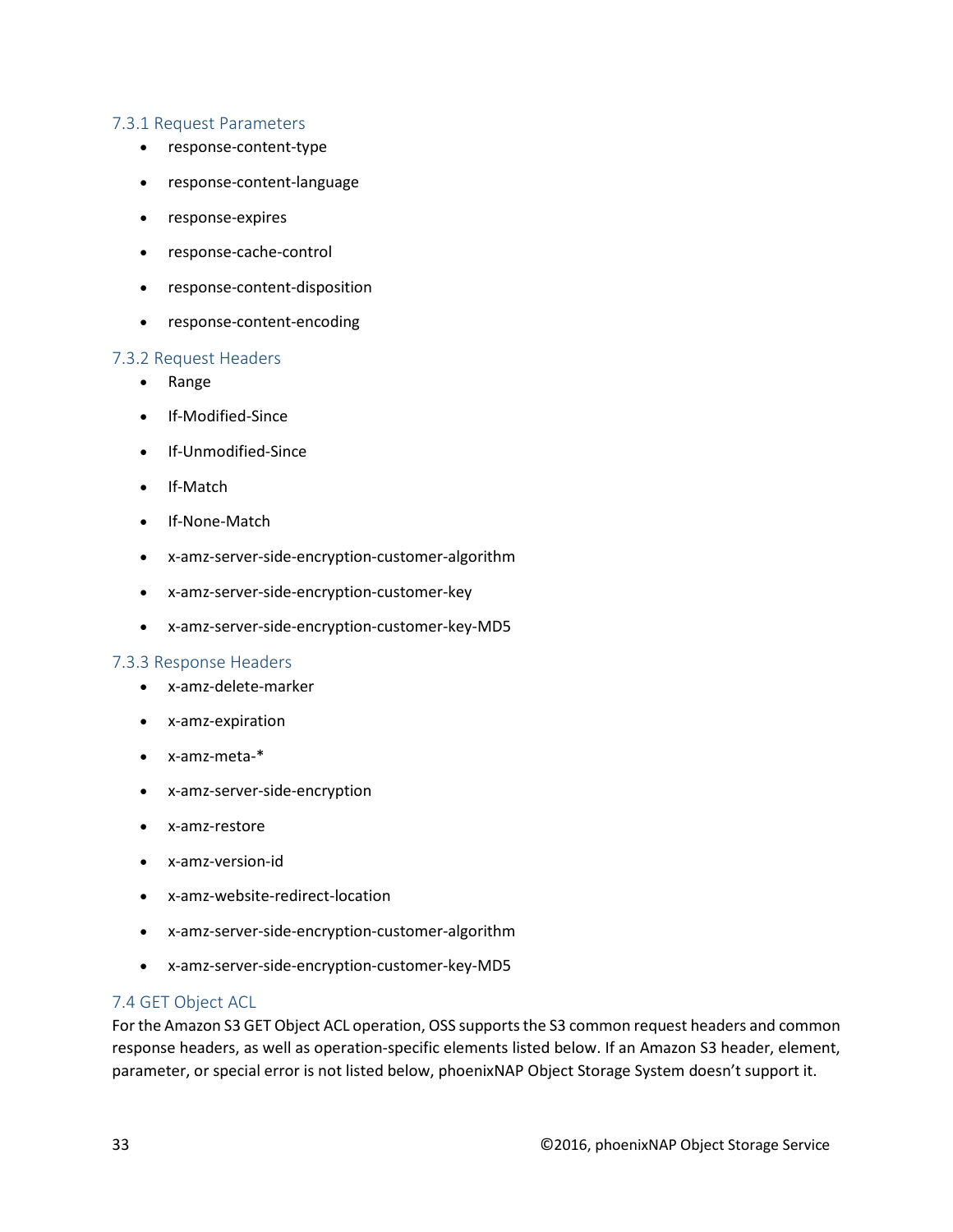**Note**: If you need information on request and response items, or usage, please refer to the [GET Object](http://docs.aws.amazon.com/AmazonS3/latest/API/RESTObjectGETacl.html) [ACL section of the Amazon S3 REST API specification.](http://docs.aws.amazon.com/AmazonS3/latest/API/RESTObjectGETacl.html)

7.4.1 Response Elements

- AccessControlList
- AccessControlPolicy
- DisplayName
- Grant
- Grantee
- ID
- Owner
- Permission

#### <span id="page-33-0"></span>7.5 HEAD Object

For the Amazon S3 HEAD Object operation, OSS supports the S3 common request headers and common response headers, as well as operation-specific elements listed below. If an Amazon S3 header, element, parameter, or special error is not listed below, phoenixNAP Object Storage System doesn't support it.

**Note**: If you need information on request and response items, or usage, please refer to the **HEAD** Object [section of the Amazon S3 REST API specification.](http://docs.aws.amazon.com/AmazonS3/latest/API/RESTObjectHEAD.html)

#### 7.5.1 Request Headers

- Range
- If-Modified-Since
- If-Unmodified-Since
- If-Match
- If-None-Match
- x-amz-server-side-encryption-customer-algorithm
- x-amz-server-side-encryption-customer-key
- x-amz-server-side-encryption-customer-key-MD5

#### 7.5.2 Response Headers

- x-amz-expiration
- x-amz-meta-\*
- x-amz-restore
- x-amz-server-side-encryption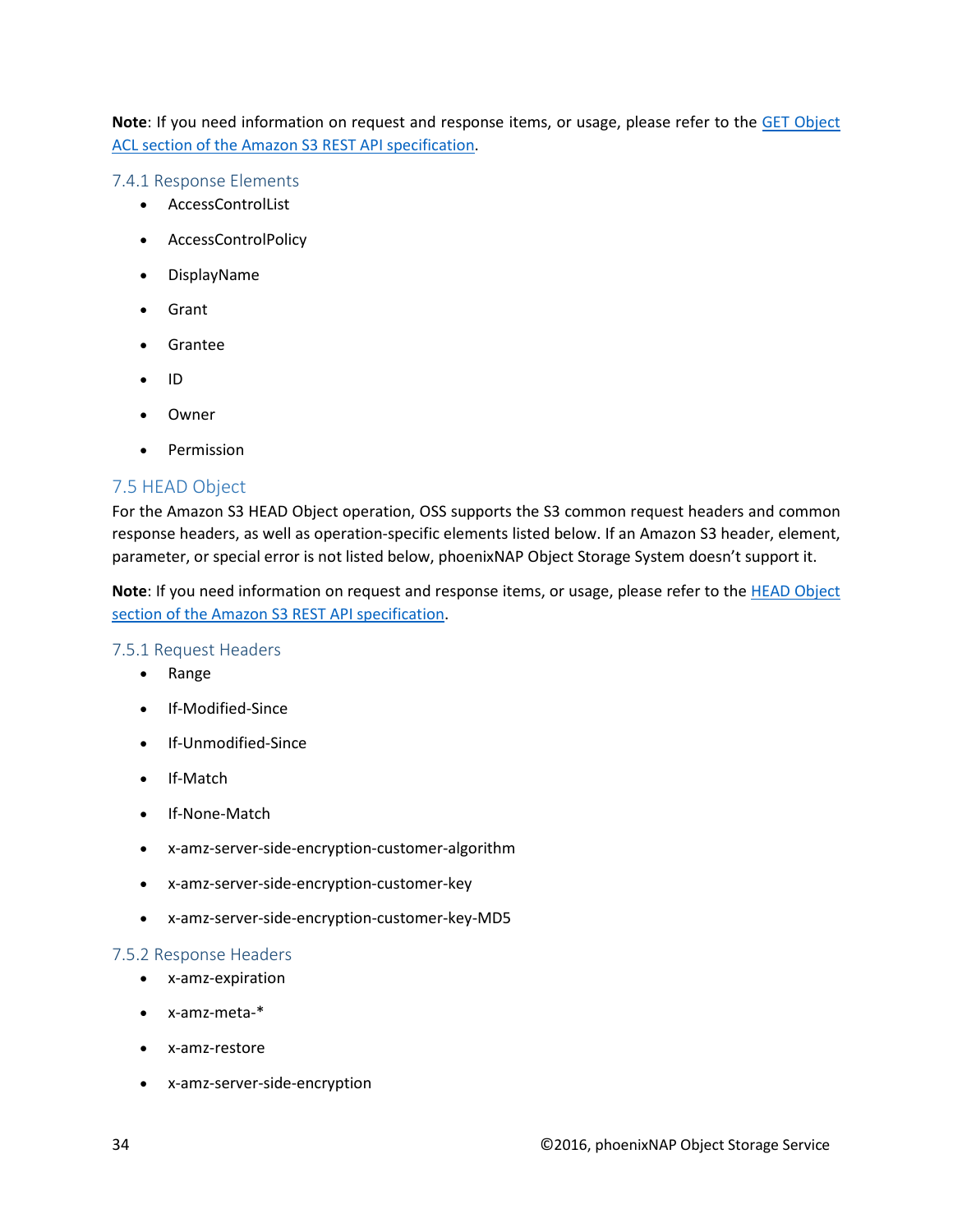- x-amz-server-side-encryption-customer-algorithm
- x-amz-server-side-encryption-customer-key-MD5
- x-amz-version-id

#### <span id="page-34-0"></span>7.6 OPTIONS object

For the Amazon S3 Options object operation, OSS supports the S3 common request headers and common response headers, as well as operation-specific elements listed below. If an Amazon S3 header, element, parameter, or special error is not listed below, phoenixNAP Object Storage System doesn't support it.

**Note**: If you need information on request and response items, or usage, please refer to th[e Options object](http://docs.aws.amazon.com/AmazonS3/latest/API/RESTOPTIONSobject.html) [section of the Amazon S3 REST API specification.](http://docs.aws.amazon.com/AmazonS3/latest/API/RESTOPTIONSobject.html)

#### 7.6.1 Request Headers

- Origin
- Access-Control-Request-Method
- Access-Control-Request-Headers

#### 7.6.2 Response Headers

- Access-Control-Allow-Origin
- Access-Control-Max-Age
- Access-Control-Allow-Methods
- Access-Control-Allow-Headers
- Access-Control-Expose-Headers

#### <span id="page-34-1"></span>7.7 POST Object

For the Amazon S3 POST Object operation, OSS supports the S3 common request headers and common response headers, as well as operation-specific elements listed below. If an Amazon S3 header, element, parameter, or special error is not listed below, phoenixNAP Object Storage System doesn't support it.

**Note**: If you need information on request and response items, or usage, please refer to the POST [Object](http://docs.aws.amazon.com/AmazonS3/latest/API/RESTObjectPOST.html) [section of the Amazon S3 REST API specification.](http://docs.aws.amazon.com/AmazonS3/latest/API/RESTObjectPOST.html)

#### 7.7.1 Form Fields

- AWSAccessKeyId
- acl
- Cache-Control, Content-Type, Content-Disposition, Content-Encoding, Expires
- file
- key
- policy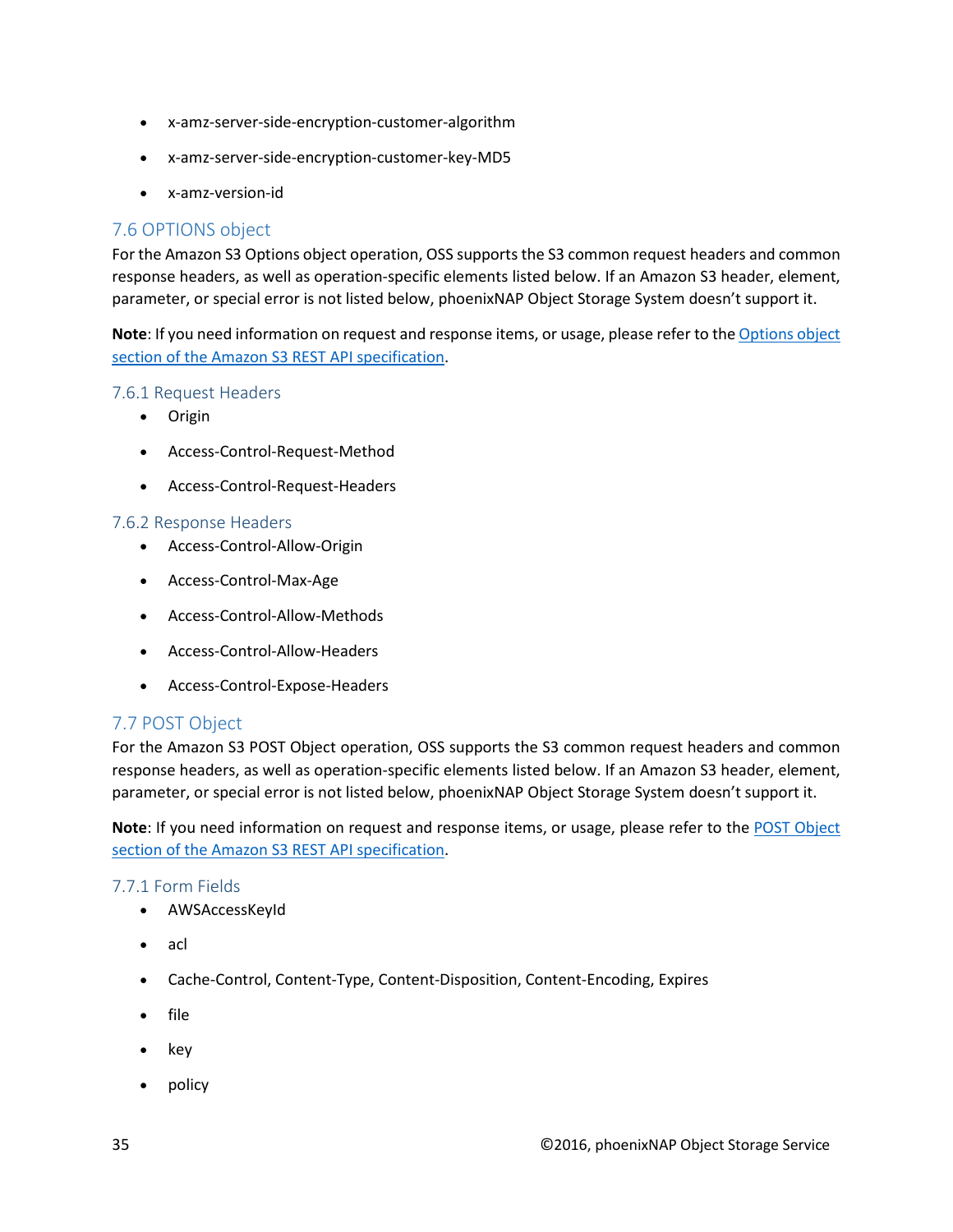- success\_action\_redirect, redirect
- success\_action\_status
- x-amz-storage-class (STANDARD only)
- x-amz-meta-\*

**Note**: The metadata values MUST be UTF-8 and mustn't contain control characters less than 0x20 except for  $\rceil$ ,  $\nceil$ , and  $\tceil$ . Also, normal XML escaping is required where appropriate.

- x-amz-website-redirect-location
- x-amz-server-side-encryption

**Note**: The **x-amz-server-side-encryption** header triggers server-side encryption, but the Object Storage Service disregards the value of this header. Instead it uses the encryption algorithm specified by the system setting **mts.properties: cloudian.s3.serverside.encryption.keylength**. By default, AES256 is not enabled in the system and AES128 is used. While AES128 may be acceptable for testing purposes, to be compliant with Amazon S3 you must first enable AES256 in the phoenixNAP Object Storage system.

• x-amz-server-side-encryption-customer-algorithm

**Note**: To use the SSE-C feature, AES256 must be enabled in the Object Storage system. By default it is not enabled. Contact support.

- x-amz-server-side-encryption-customer-key
- x-amz-server-side-encryption-customer-key-MD5

#### 7.7.2 Request Headers: Extension Elements to the Amazon S3 API

| <b>Name</b>          | <b>Description</b>                                                                                                                                                                                                                                                                                                                                                                                                                                                                                                                                                                                                                                                       | <b>Mandatory</b> |
|----------------------|--------------------------------------------------------------------------------------------------------------------------------------------------------------------------------------------------------------------------------------------------------------------------------------------------------------------------------------------------------------------------------------------------------------------------------------------------------------------------------------------------------------------------------------------------------------------------------------------------------------------------------------------------------------------------|------------------|
| x-gmt-<br>hyperstore | Use this request header parameter to define the storage type to be used on the<br>object that is being POST-ed.                                                                                                                                                                                                                                                                                                                                                                                                                                                                                                                                                          | No.              |
|                      | Your options are:<br>CASSANDRA – Store objects in the CASSANDRA database and protect<br>$\bullet$<br>it by means of replication. Replication is governed by system<br>configuration (region.csv: userdata_keyspace_strategy_options). Do<br>not use CASSANDRA for objects larger that the system configuration<br>setting mts.properties: cassandra.fs.max_chunk_size. Default is<br>10485760 bytes.<br>HSFS - Store objects in our file system and protect them by means of<br>٠<br>replication. Replication is governed by system configuration<br>(region.csv: userdata_keyspace_strategy_options).<br>$EC$ – Erasure coding used for storing and protecting objects. |                  |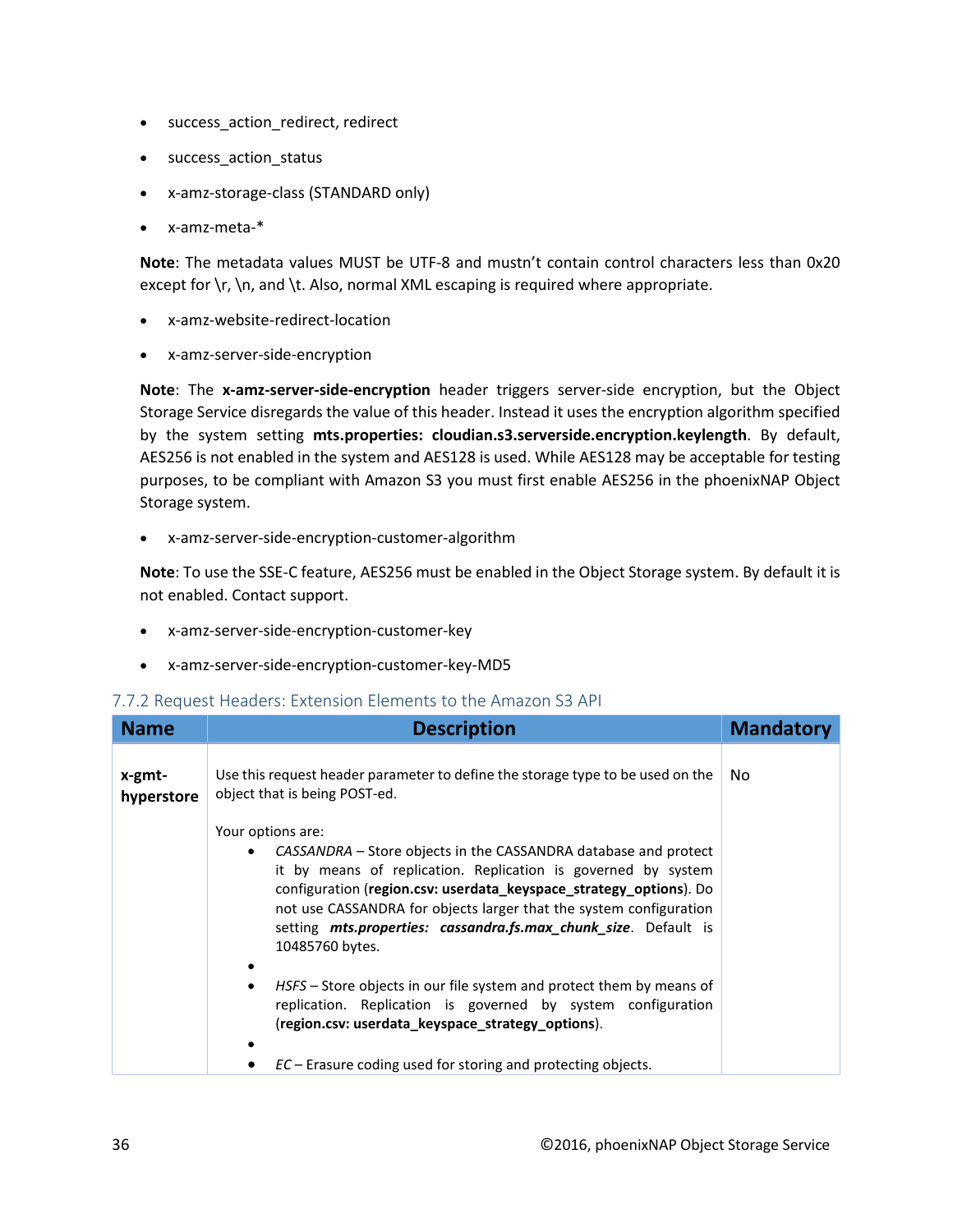#### 7.7.3 Response Headers

- x-amz-expiration
- success\_action\_redirect, redirect
- x-amz-server-side-encryption
- x-amz-server-side-encryption-customer-algorithm
- x-amz-server-side-encryption-customer-key-MD5
- x-amz-version-id

#### 7.7.4 Response Elements

- Bucket
- ETag
- Key
- Location

#### <span id="page-36-0"></span>7.8 POST Object restore

For the Amazon S3 POST Object restore operation, OSS supports the S3 common request headers and common response headers, as well as operation-specific elements listed below. If an Amazon S3 header, element, parameter, or special error is not listed below, phoenixNAP Object Storage System doesn't support it.

Note: If you need information on request and response items, or usage, please refer to the [POST Object](http://docs.aws.amazon.com/AmazonS3/latest/API/RESTObjectPOSTrestore.html)  [restore section of the Amazon S3 REST API specification.](http://docs.aws.amazon.com/AmazonS3/latest/API/RESTObjectPOSTrestore.html)

#### 7.8.1 Request Headers

• Content-MD5

#### 7.8.2 Request Elements

- RestoreRequest
- Days

#### <span id="page-36-1"></span>7.9 PUT Object

For the Amazon S3 PUT Object operation, OSS supports the S3 common request headers and common response headers, as well as operation-specific elements listed below. If an Amazon S3 header, element, parameter, or special error is not listed below, phoenixNAP Object Storage System doesn't support it.

**Note**: If you need information on request and response items, or usage, please refer to the [PUT Object](http://docs.aws.amazon.com/AmazonS3/latest/API/RESTObjectPUT.html) [section of the Amazon S3 REST API specification.](http://docs.aws.amazon.com/AmazonS3/latest/API/RESTObjectPUT.html)

#### 7.9.1 Request Headers

- Cache-Control
- Content-Disposition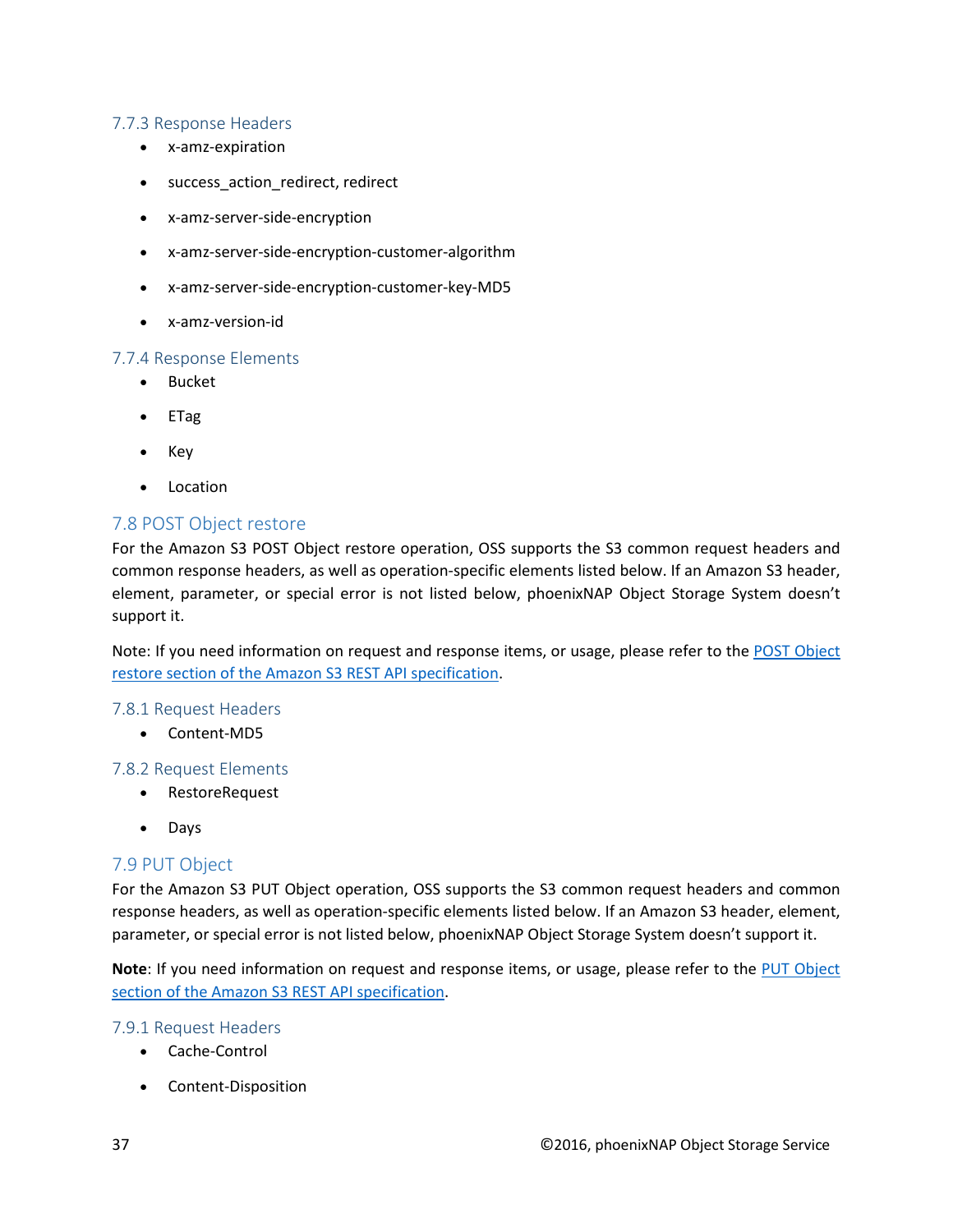- Content-Encoding
- Content-Length
- Content-MD5
- Content-Type
- Expect
- Expires
- x-amz-meta-\*
- x-amz-storage-class
- x-amz-website-redirect-location
- x-amz-acl
- x-amz-grant-read
- x-amz-grant-write
- x-amz-grant-read-acp
- x-amz-grant-write-acp
- x-amz-grant-full-control
- x-amz-server-side-encryption

#### Extension Elements to the Amazon S3 API

| <b>Name</b>          | <b>Description</b>                                                                                                                                                                                                                                                                                                                                                                                                                                                                                                                                                                                                                                                                                                                                                                                                                     | <b>Mandatory</b> |
|----------------------|----------------------------------------------------------------------------------------------------------------------------------------------------------------------------------------------------------------------------------------------------------------------------------------------------------------------------------------------------------------------------------------------------------------------------------------------------------------------------------------------------------------------------------------------------------------------------------------------------------------------------------------------------------------------------------------------------------------------------------------------------------------------------------------------------------------------------------------|------------------|
| x-gmt-<br>hyperstore | Use this request header parameter to define the storage type to be used<br>on the object that is being POST-ed. Options are as followed:<br>CASSANDRA - Store objects in the CASSANDRA database and<br>$\bullet$<br>protect it by means of replication. Replication is governed by<br>configuration<br>(region.csv:<br>system<br>userdata_keyspace_strategy_options). Do not use CASSANDRA<br>for objects larger that the system configuration setting<br>mts.properties: cassandra.fs.max chunk size. Default<br>is<br>10485760 bytes.<br>HSFS - Store objects in our file system and protect them by<br>$\bullet$<br>means of replication. Replication is governed by system<br>configuration<br>(region.csv:<br>userdata_keyspace_strategy_options).<br>$EC$ – Erasure coding used for storing and protecting objects.<br>$\bullet$ | No.              |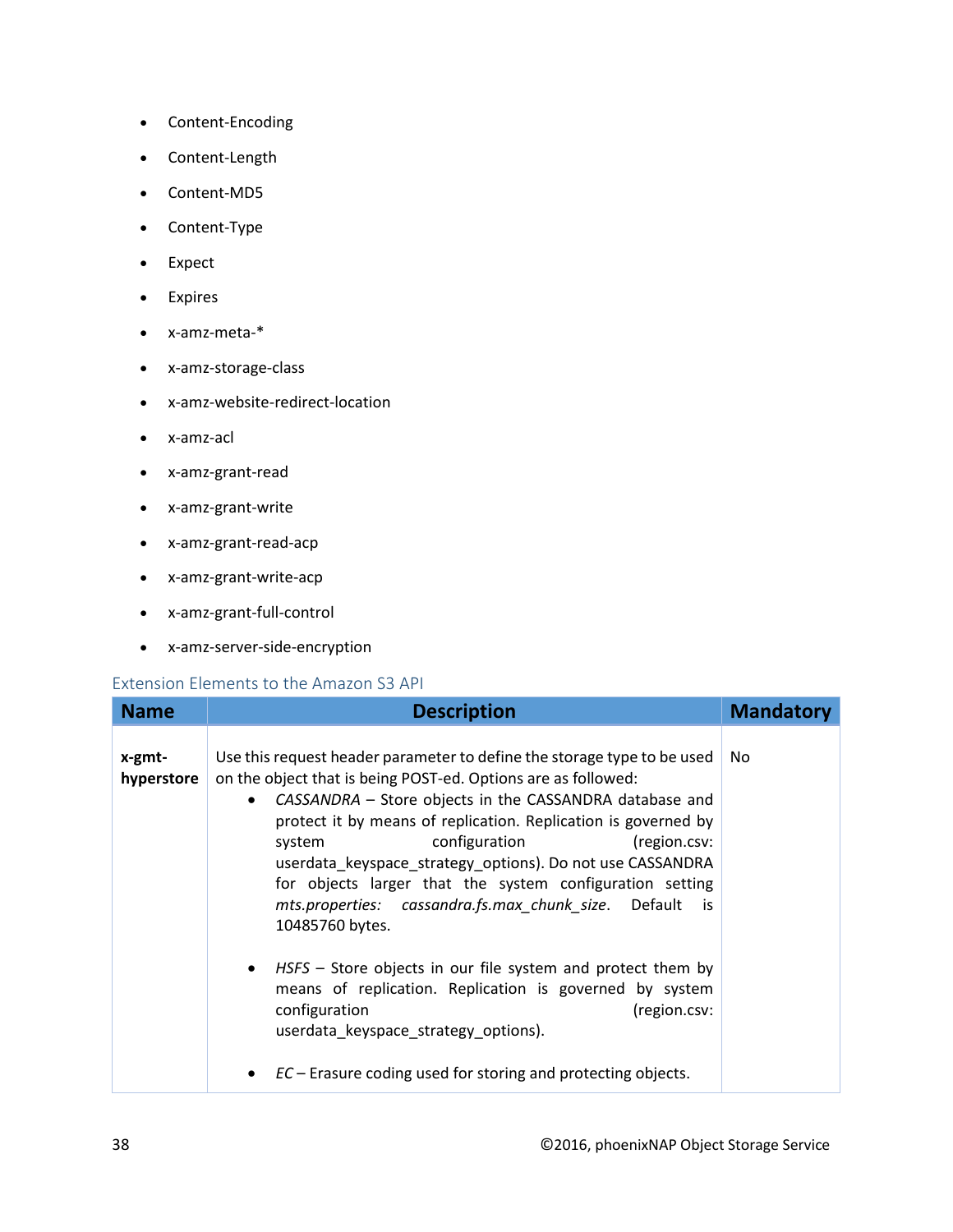#### Bucket and Object Name Restrictions

Certain characters are forbidden in object names (folder and file names) and using them will return a 400 Bad Request response.

Unsupported characters are:

0x00, 0x01, 0x02, 0x03, 0x04, 0x05, 0x06, 0x07, 0x08, 0x09, 0x0A ("\n"), 0x0B, 0x0C, 0x0D ("\r"), 0x0E, 0x0F, 0x10, 0x11, 0x12, 0x13, 0x14, 0x15, 0x16, 0x17, 0x18, 0x19, 0x1A, 0x1B, 0x1C, 0x1D, 0x1E, 0x1F

Also,

- 0xBF (inverted question mark) at the end of an object name and
- 0x09 ("\t") at the beginning of an object name is unsupported.

Other examples of unsuitable character sequences that result in 400 Bad Request:

|     | $\cdot\cdot$      |          | $\cdot \cdot$ |
|-----|-------------------|----------|---------------|
| .,  | $\cdot$ , $\cdot$ | $\cdots$ | $\cdots$      |
| ./a | ./a/              | $a/$ //b |               |

The following character sequences will be stored as a different name:

| <b>Supplied Object Name</b>                      | <b>Stored As</b> |
|--------------------------------------------------|------------------|
| ./a                                              | a                |
| $\frac{1}{a}$<br>a//b<br>a/./b<br>a//b<br>a//./b | a/               |
|                                                  | a/b              |
|                                                  | a/b              |
|                                                  | b                |
|                                                  | b                |

#### 7.9.2 Response Headers

- x-amz-expiration
- x-amz-server-side-encryption
- x-amz-server-side-encryption-customer-algorithm
- x-amz-server-side-encryption-customer-key-MD5
- x-amz-version-id

#### <span id="page-38-0"></span>7.10 PUT Object acl

For the Amazon S3 PUT Object acl operation, OSS supports the S3 common request headers and common response headers, as well as operation-specific elements listed below. If an Amazon S3 header, element, parameter, or special error is not listed below, phoenixNAP Object Storage System doesn't support it.

Note: If you need information on request and response items, or usage, please refer to the PUT Object acl [section of the Amazon S3 REST API specification.](http://docs.aws.amazon.com/AmazonS3/latest/API/RESTObjectPUTacl.html)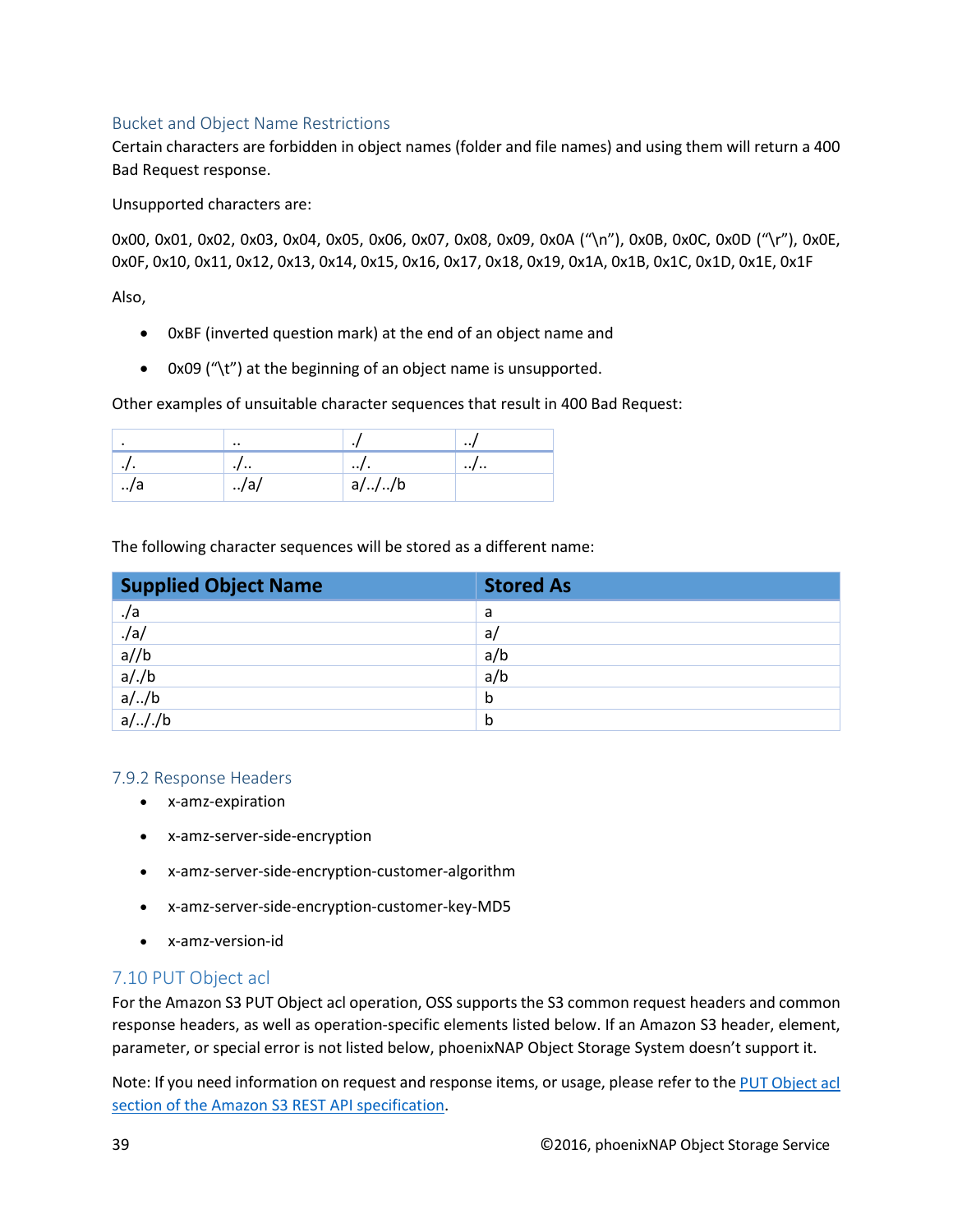#### 7.10.1 Request Headers

- x-amz-acl
- x-amz-grant-read
- x-amz-grant-write
- x-amz-grant-read-acp
- x-amz-grant-write-acp
- x-amz-grant-full-control

#### 7.10.2 Request Elements

- AccessControlList
- AccessControlPolicy
- DisplayName
- Grant
- Grantee
- ID
- Owner
- Permission

#### 7.10.3 Response Headers

• x-amz-version-id

#### <span id="page-39-0"></span>7.11 PUT Object – Copy

For the Amazon S3 PUT Object - Copy operation, OSS supports the S3 common request headers and common response headers, as well as operation-specific elements listed below. If an Amazon S3 header, element, parameter, or special error is not listed below, phoenixNAP Object Storage System doesn't support it.

Note: If you need information on request and response items, or usage, please refer to the [PUT Object -](http://docs.aws.amazon.com/AmazonS3/latest/API/RESTObjectCOPY.html) [Copy section of the Amazon S3 REST API specification.](http://docs.aws.amazon.com/AmazonS3/latest/API/RESTObjectCOPY.html)

#### 7.11.1 Request Headers

- x-amz-copy-source
- x-amz-metadata-directive
- x-amz-copy-source-if-match
- x-amz-copy-source-if-none-match
- x-amz-copy-source-if-unmodified-since
- x-amz-copy-source-if-modified-since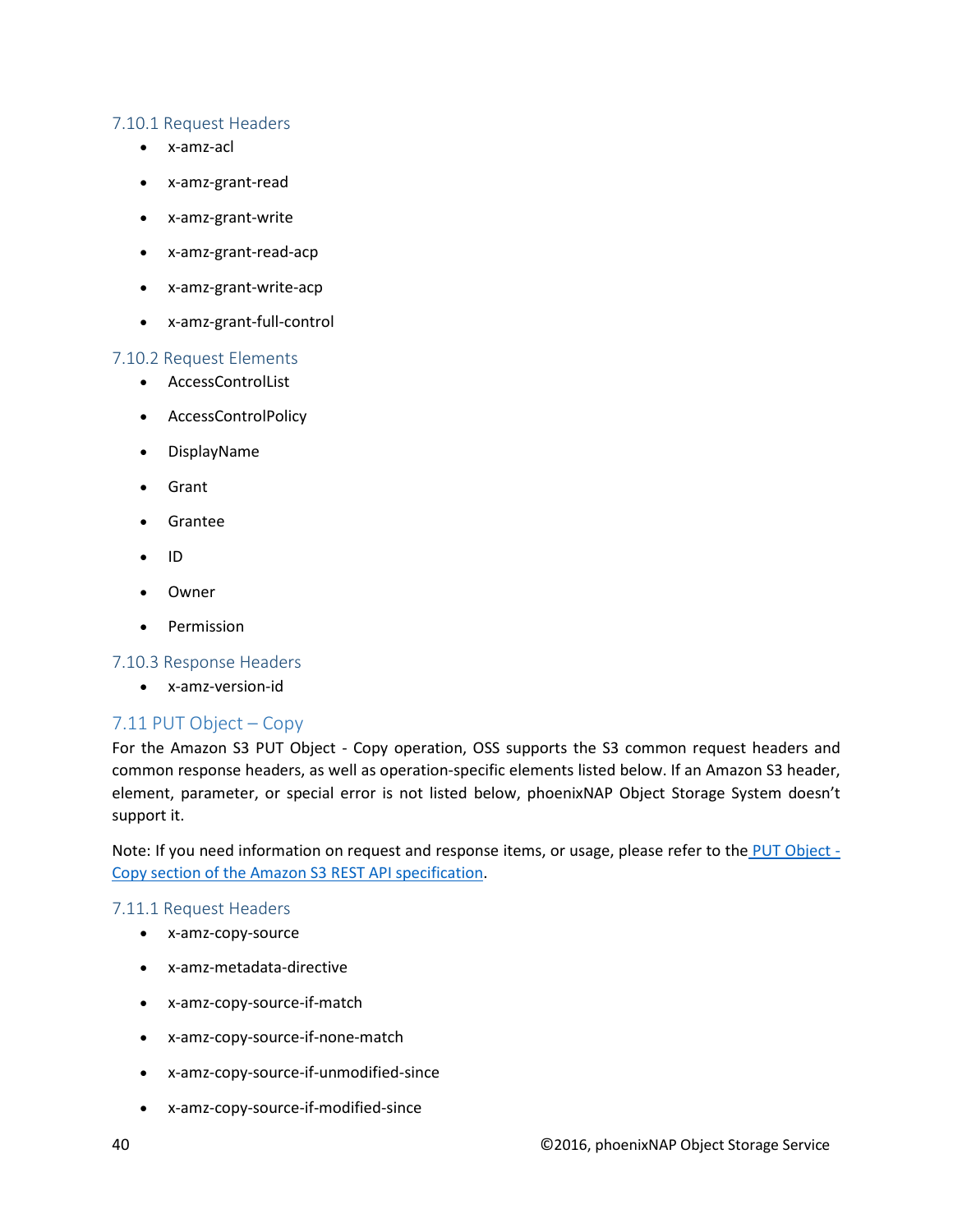- x-amz-storage-class
- x-amz-website-redirect-location
- x-amz-server-side-encryption

**Note**: The **x-amz-server-side-encryption** header triggers server-side encryption, but the Object Storage Service disregards the value of this header. Instead it uses the encryption algorithm specified by the system setting **mts.properties: cloudian.s3.serverside.encryption.keylength**. By default, AES256 is not enabled in the system and AES128 is used. While AES128 may be acceptable for testing purposes, to be compliant with Amazon S3 you must first enable AES256 in the phoenixNAP Object Storage system.

• x-amz-server-side-encryption-customer-algorithm

**Note**: To use the SSE-C feature, AES256 must be enabled in the Object Storage system. By default it is not enabled. Contact support.

- x-amz-server-side-encryption-customer-key
- x-amz-server-side-encryption-customer-key-MD5
- x-amz-copy-source-server-side-encryption-customer-algorithm
- x-amz-copy-source-server-side-encryption-customer-key
- x-amz-copy-source-server-side-encryption-customer-key-MD5
- x-amz-acl
- x-amz-grant-read
- x-amz-grant-write
- x-amz-grant-read-acp
- x-amz-grant-write-acp
- x-amz-grant-full-control

#### 7.11.2 Response Headers

- x-amz-expiration
- x-amz-copy-source-version-id
- x-amz-server-side-encryption
- x-amz-version-id

#### 7.11.3 Response Elements

- CopyObjectResult
- ETag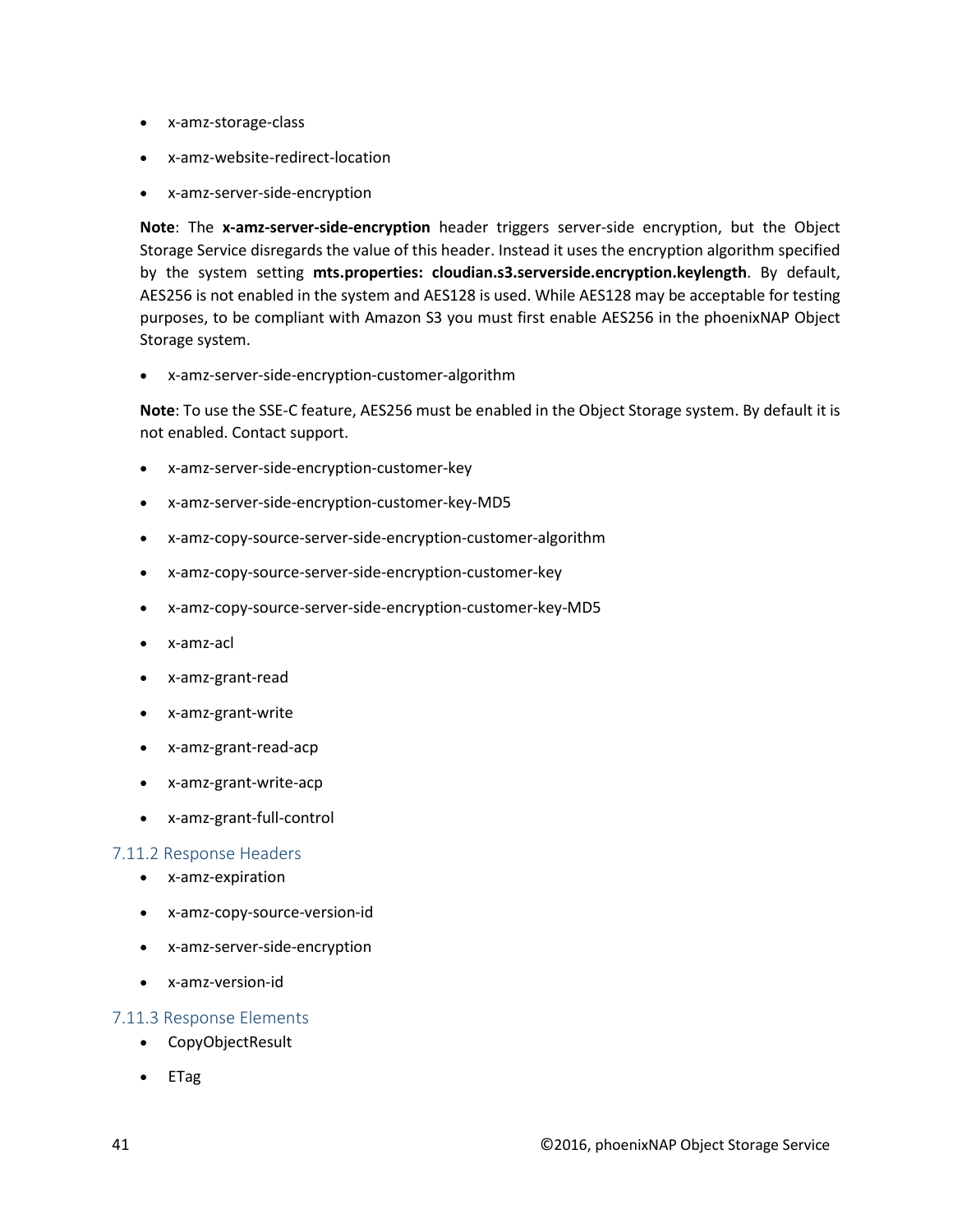• LastModified

#### <span id="page-41-0"></span>7.12 Initiate Multipart Upload

For the Amazon S3 Initiate Multipart Upload operation, OSS supports the S3 common request headers and common response headers, as well as operation-specific elements listed below. If an Amazon S3 header, element, parameter, or special error is not listed below, phoenixNAP Object Storage System doesn't support it.

**Note**: If you need information on request and response items, or usage, please refer to the *Initiate* Multipart Upload [section of the Amazon S3 REST API specification.](http://docs.aws.amazon.com/AmazonS3/latest/API/mpUploadInitiate.html)

#### 7.12.1 Request Headers

- Cache-Control
- Content-Disposition
- Content-Encoding
- Content-Type
- Expires
- x-amz-meta-
- x-amz-storage-class
- x-amz-website-redirect-location
- x-amz-acl
- x-amz-grant-read
- x-amz-grant-write
- x-amz-grant-read-acp
- x-amz-grant-write-acp
- x-amz-grant-full-control
- x-amz-server-side-encryption

**Note**: The **x-amz-server-side-encryption** header triggers server-side encryption, but the Object Storage Service disregards the value of this header. Instead it uses the encryption algorithm specified by the system setting **mts.properties: cloudian.s3.serverside.encryption.keylength**. By default, AES256 is not enabled in the system and AES128 is used. While AES128 may be acceptable for testing purposes, to be compliant with Amazon S3 you must first enable AES256 in the phoenixNAP Object Storage system.

• x-amz-server-side-encryption-customer-algorithm

**Note**: To use the SSE-C feature, AES256 must be enabled in the Object Storage system. By default it is not enabled. Contact support.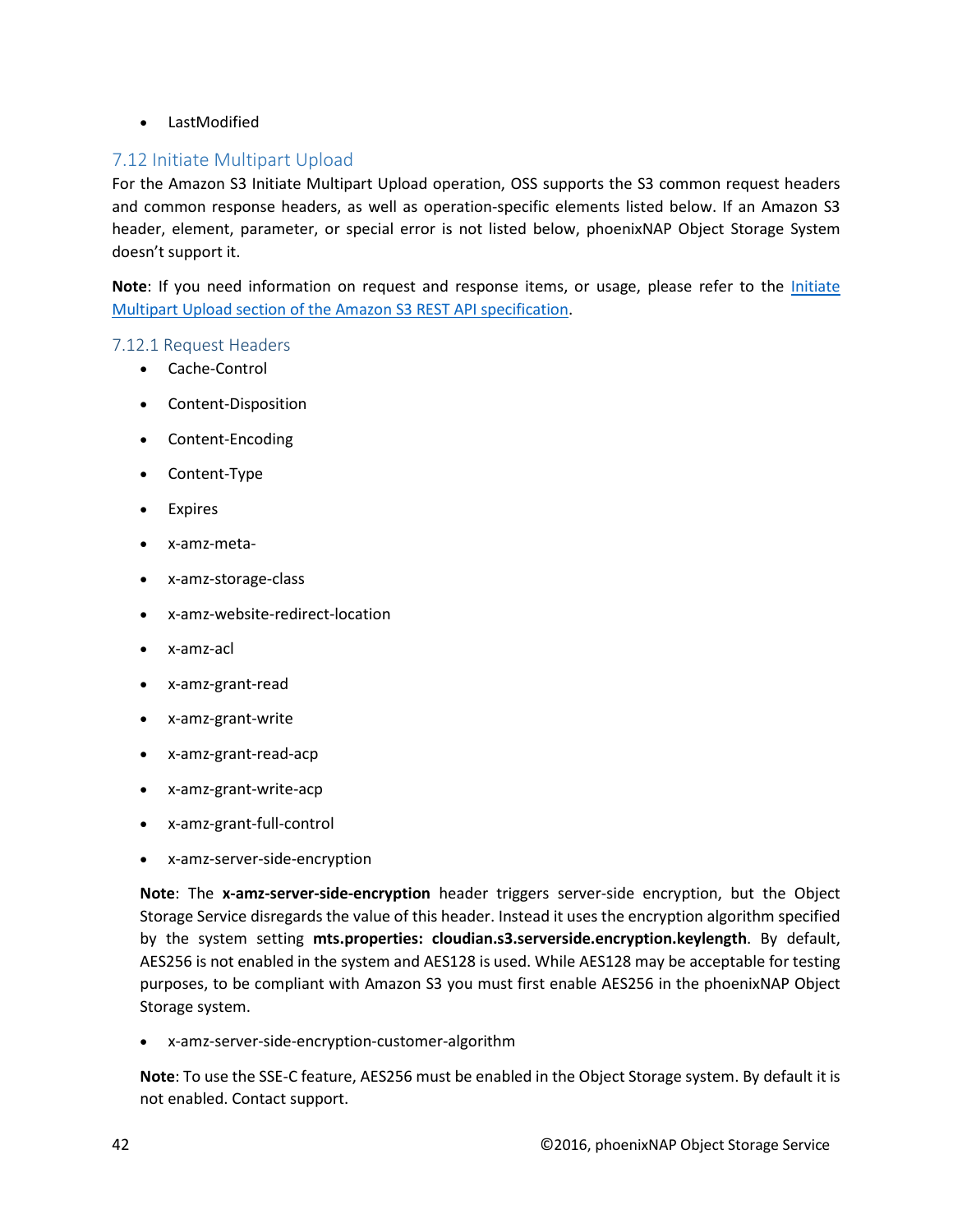- x-amz-server-side-encryption-customer-key
- x-amz-server-side-encryption-customer-key-MD5

#### Extension Elements to the Amazon S3 API

| <b>Name</b>          | <b>Description</b>                                                                                                                                                                                                                                                                                                                                                                                                                                                                                                                                                                                                          | <b>Mandatory</b> |
|----------------------|-----------------------------------------------------------------------------------------------------------------------------------------------------------------------------------------------------------------------------------------------------------------------------------------------------------------------------------------------------------------------------------------------------------------------------------------------------------------------------------------------------------------------------------------------------------------------------------------------------------------------------|------------------|
| x-gmt-<br>hyperstore | Use this request header parameter to define the storage type to be used<br>on the object that is being POST-ed. Options are as followed:<br>HSFS – Store objects in our file system and protect them by<br>$\bullet$<br>means of replication. Replication is governed by system<br>configuration<br>(region.csv: userdata_keyspace_strategy_options).<br>• EC – Erasure coding used for storing and protecting objects.<br>When using the x-gmt-hyperstore header with POST Object or PUT<br>Object operations, a third option is available. However, please note that<br>CASSANDRA is not an option for multipart uploads. | No.              |

#### 7.12.2 Response Headers

- x-amz-server-side-encryption
- x-amz-server-side-encryption-customer-algorithm
- x-amz-server-side-encryption-customer-key-MD5

#### 7.12.3 Response Elements

- InitiateMultipartUploadResult
- Bucket
- Key
- UploadId

#### <span id="page-42-0"></span>7.13 Upload Part

For the Amazon S3 Upload Part operation, OSS supports the S3 common request headers and common response headers, as well as operation-specific elements listed below. If an Amazon S3 header, element, parameter, or special error is not listed below, phoenixNAP Object Storage System doesn't support it.

**Note**: If you need information on request and response items, or usage, please refer to the [Upload Part](http://docs.aws.amazon.com/AmazonS3/latest/API/mpUploadUploadPart.html)  [section of the Amazon S3 REST API specification.](http://docs.aws.amazon.com/AmazonS3/latest/API/mpUploadUploadPart.html)

#### 7.13.1 Request Headers

- Content-Length
- Content-MD5
- Expect
- x-amz-server-side-encryption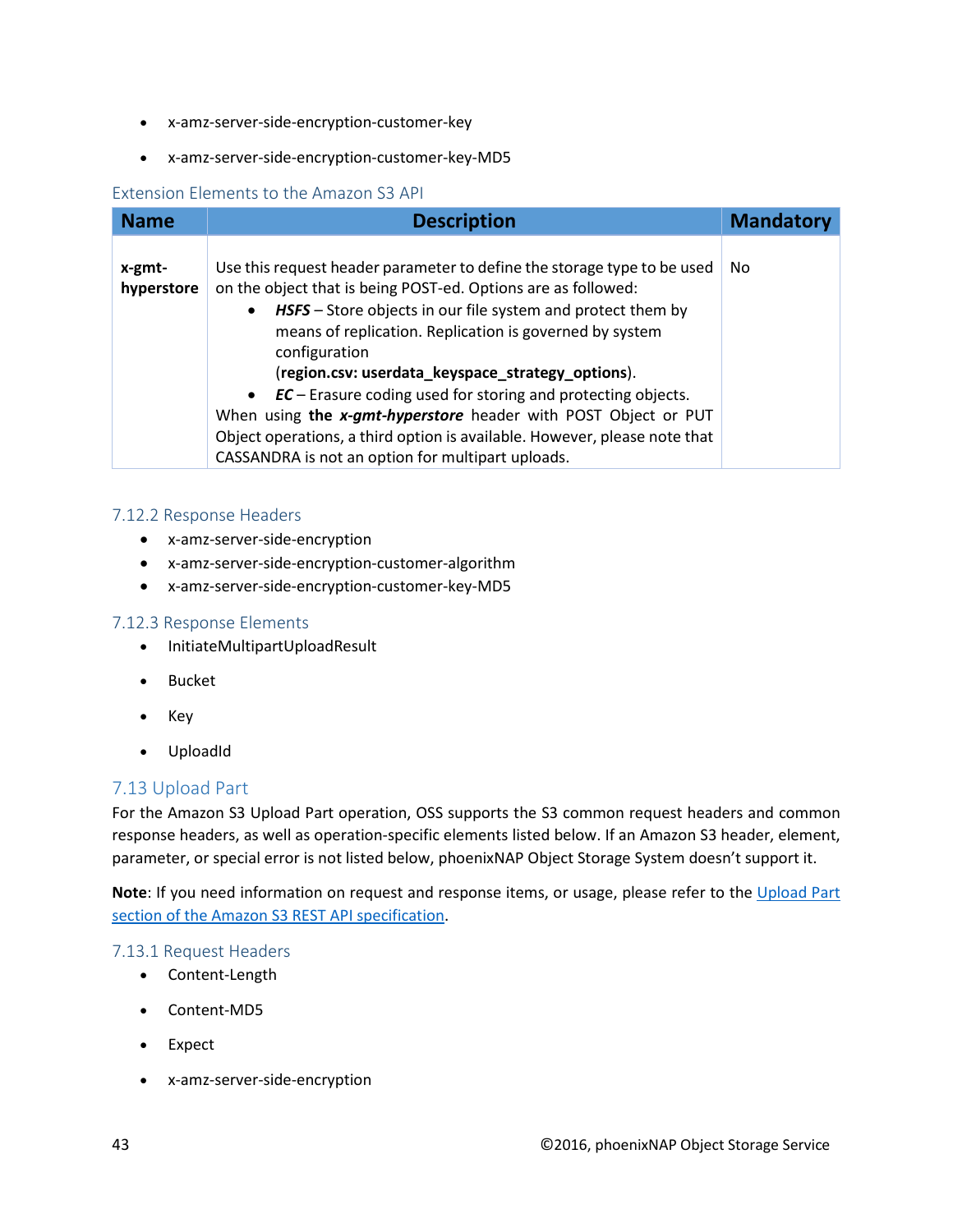**Note**: The **x-amz-server-side-encryption** header triggers server-side encryption, but the Object Storage Service disregards the value of this header. Instead it uses the encryption algorithm specified by the system setting **mts.properties: cloudian.s3.serverside.encryption.keylength**. By default, AES256 is not enabled in the system and AES128 is used. While AES128 may be acceptable for testing purposes, to be compliant with Amazon S3 you must first enable AES256 in the phoenixNAP Object Storage system.

• x-amz-server-side-encryption-customer-algorithm

**Note**: To use the SSE-C feature, AES256 must be enabled in the Object Storage system. By default it is not enabled. Contact support.

- x-amz-server-side-encryption-customer-key
- x-amz-server-side-encryption-customer-key-MD5

#### 7.13.2 Response Headers

- x-amz-server-side-encryption
- x-amz-server-side-encryption-customer-algorithm
- x-amz-server-side-encryption-customer-key-MD5

#### 7.13.3 Special Errors

• NoSuchUpload

#### <span id="page-43-0"></span>7.14 Upload Part – Copy

For the Amazon S3 Upload Part - Copy operation, OSS supports the S3 common request headers and common response headers, as well as operation-specific elements listed below. If an Amazon S3 header, element, parameter, or special error is not listed below, phoenixNAP Object Storage System doesn't support it.

**Note**: If you need information on request and response items, or usage, please refer to the [Upload Part -](http://docs.aws.amazon.com/AmazonS3/latest/API/mpUploadUploadPartCopy.html) [Copy section of the Amazon S3 REST API specification.](http://docs.aws.amazon.com/AmazonS3/latest/API/mpUploadUploadPartCopy.html)

#### 7.14.1 Request Headers

- x-amz-copy-source
- x-amz-copy-source-range
- x-amz-copy-source-if-match
- x-amz-copy-source-if-none-match
- x-amz-copy-source-if-unmodified-since
- x-amz-copy-source-if-modified-since

#### 7.14.2 Response Headers

- x-amz-copy-source-version-id
- x-amz-server-side-encryption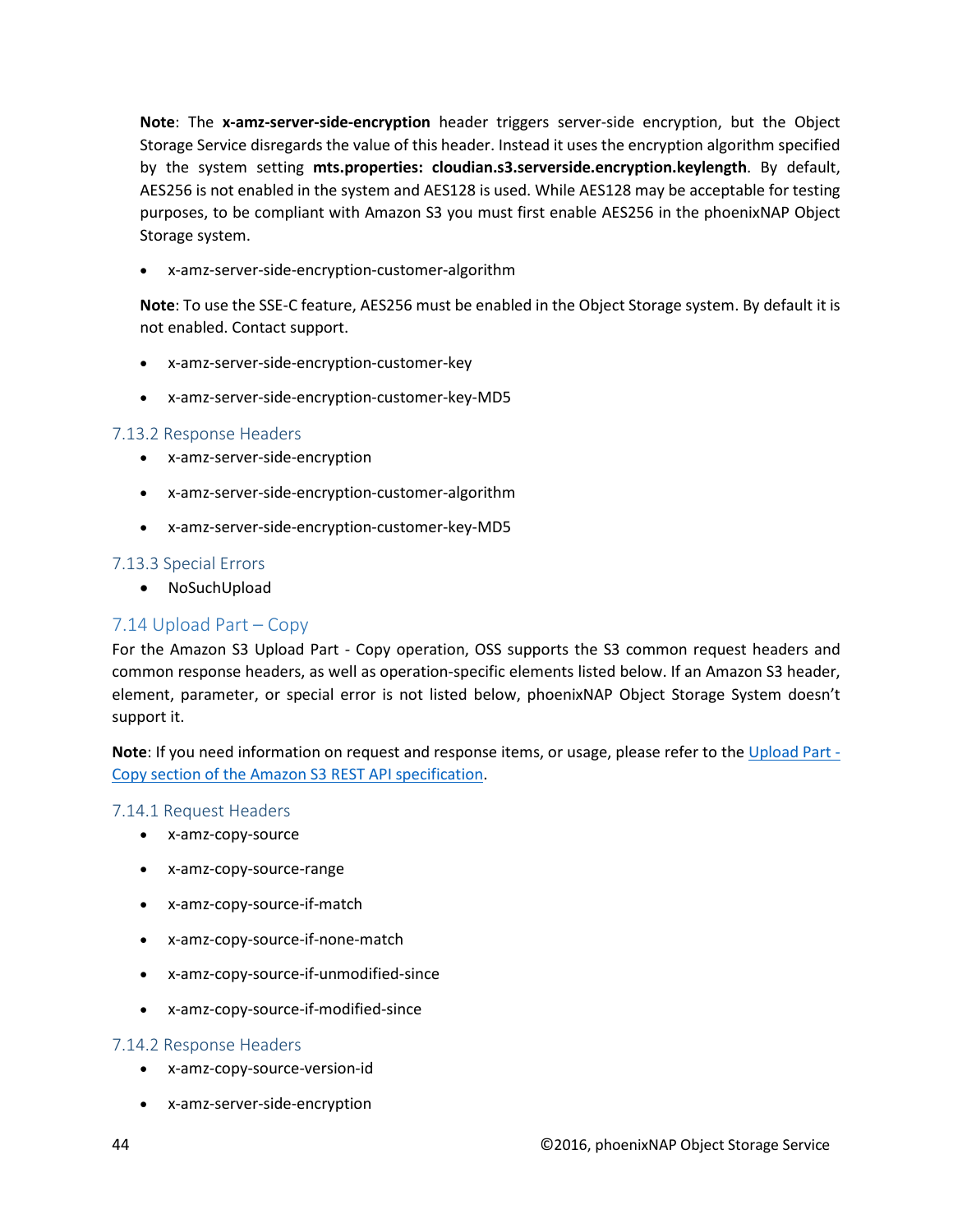#### 7.14.3 Response Elements

- CopyPartResult
- ETag
- LastModified

#### 7.14.4 Special Errors

- NoSuchUpload
- InvalidRequest

#### <span id="page-44-0"></span>7.15 Complete Multipart Upload

For the Amazon S3 Complete Multipart Upload operation, OSS supports the S3 common request headers and common response headers, as well as operation-specific elements listed below. If an Amazon S3 header, element, parameter, or special error is not listed below, phoenixNAP Object Storage System doesn't support it.

Note: If you need information on request and response items, or usage, please refer to the Complete [Multipart Upload section of the Amazon S3 REST API specification.](http://docs.aws.amazon.com/AmazonS3/latest/API/mpUploadComplete.html)

#### 7.15.1 Request Elements

- CompleteMultipartUpload
- Part
- PartNumber
- ETag

#### 7.15.2 Response Headers

- x-amz-expiration
- x-amz-server-side-encryption
- x-amz-version-id

#### 7.15.3 Response Elements

- CompleteMultipartUploadResult
- Location
- Bucket
- Key
- ETag

#### 7.15.4 Special Errors

- InvalidPart
- InvalidPartOrder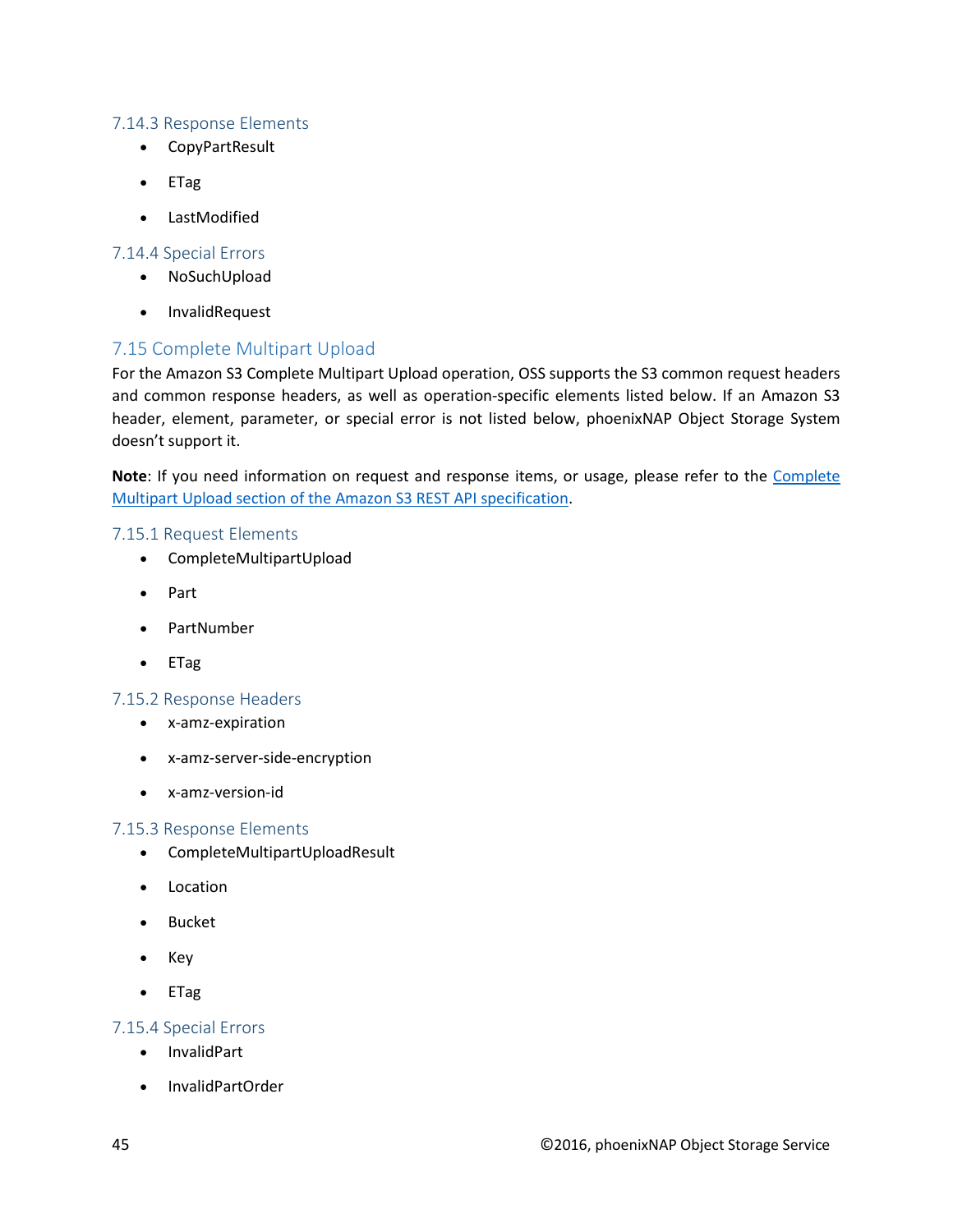• NoSuchUpload

#### <span id="page-45-0"></span>7.16 Abort Multipart Upload

For the Amazon S3 Abort Multipart Upload, OSS supports the S3 common request headers and common response headers, as well as operation-specific elements listed below. If an Amazon S3 header, element, parameter, or special error is not listed below, phoenixNAP Object Storage System doesn't support it.

**Note**: If you need information on request and response items, or usage, please refer to the [Abort](http://docs.aws.amazon.com/AmazonS3/latest/API/mpUploadAbort.html)  [Multipart Upload section of the Amazon S3 REST API specification.](http://docs.aws.amazon.com/AmazonS3/latest/API/mpUploadAbort.html)

#### 7.16.1 Special Errors

• NoSuchUpload

#### <span id="page-45-1"></span>7.17 List Parts

For the Amazon S3 List Parts, OSS supports the S3 common request headers and common response headers, as well as operation-specific elements listed below. If an Amazon S3 header, element, parameter, or special error is not listed below, phoenixNAP Object Storage System doesn't support it.

**Note**: If you need information on request and response items, or usage, please refer to the [List Parts](http://docs.aws.amazon.com/AmazonS3/latest/API/mpUploadListParts.html)  [section of the Amazon S3 REST API specification.](http://docs.aws.amazon.com/AmazonS3/latest/API/mpUploadListParts.html)

#### 7.17.1 Request Parameters

- encoding-type
- uploadId
- max-parts
- part-number-marker

#### 7.17.2 Response Elements

- ListPartsResult
- Bucket
- Encoding-Type
- Key
- UploadId
- Initiator
- ID
- DisplayName
- Owner
- StorageClass
- PartNumberMarker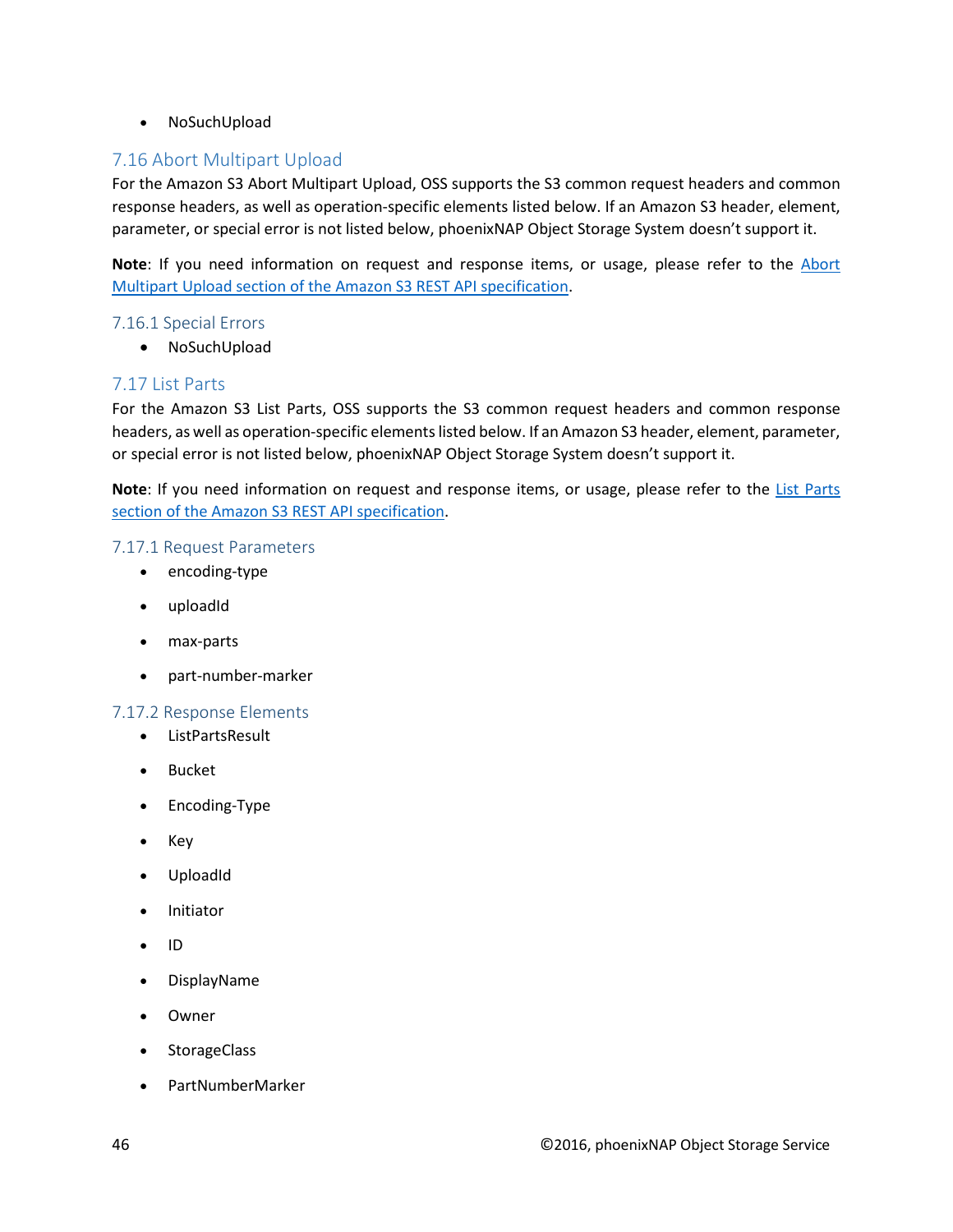- NextPartNumberMarker
- MaxParts
- IsTruncated
- Part
- PartNumber
- LastModified
- ETag
- Size

## <span id="page-46-0"></span>8. Access Control List (ACL)

For the Access Control List (ACL) component, the Object Storage Service supports the elements listed below. If an Amazon S3 permission type, group, or canned ACL type is not listed below, phoenixNAP Object Storage System does not support it.

**Note**: If you need information on ACL elements, please refer to the [Access Control List \(ACL\) Overview](http://docs.aws.amazon.com/AmazonS3/latest/dev/acl-overview.html) [section of the Amazon S3 REST API specification.](http://docs.aws.amazon.com/AmazonS3/latest/dev/acl-overview.html)

#### <span id="page-46-1"></span>8.11 Predefined Groups

- Authenticated users group
- All users group
- Log delivery group

#### <span id="page-46-2"></span>8.12 Permission Types

- READ
- WRITE
- READ\_ACP
- WRITE\_ACP
- FULL\_CONTROL

#### <span id="page-46-3"></span>8.13 Canned ACL

- private
- public-read
- public-read-write
- authenticated-read
- bucket-owner-read
- bucket-owner-full-control